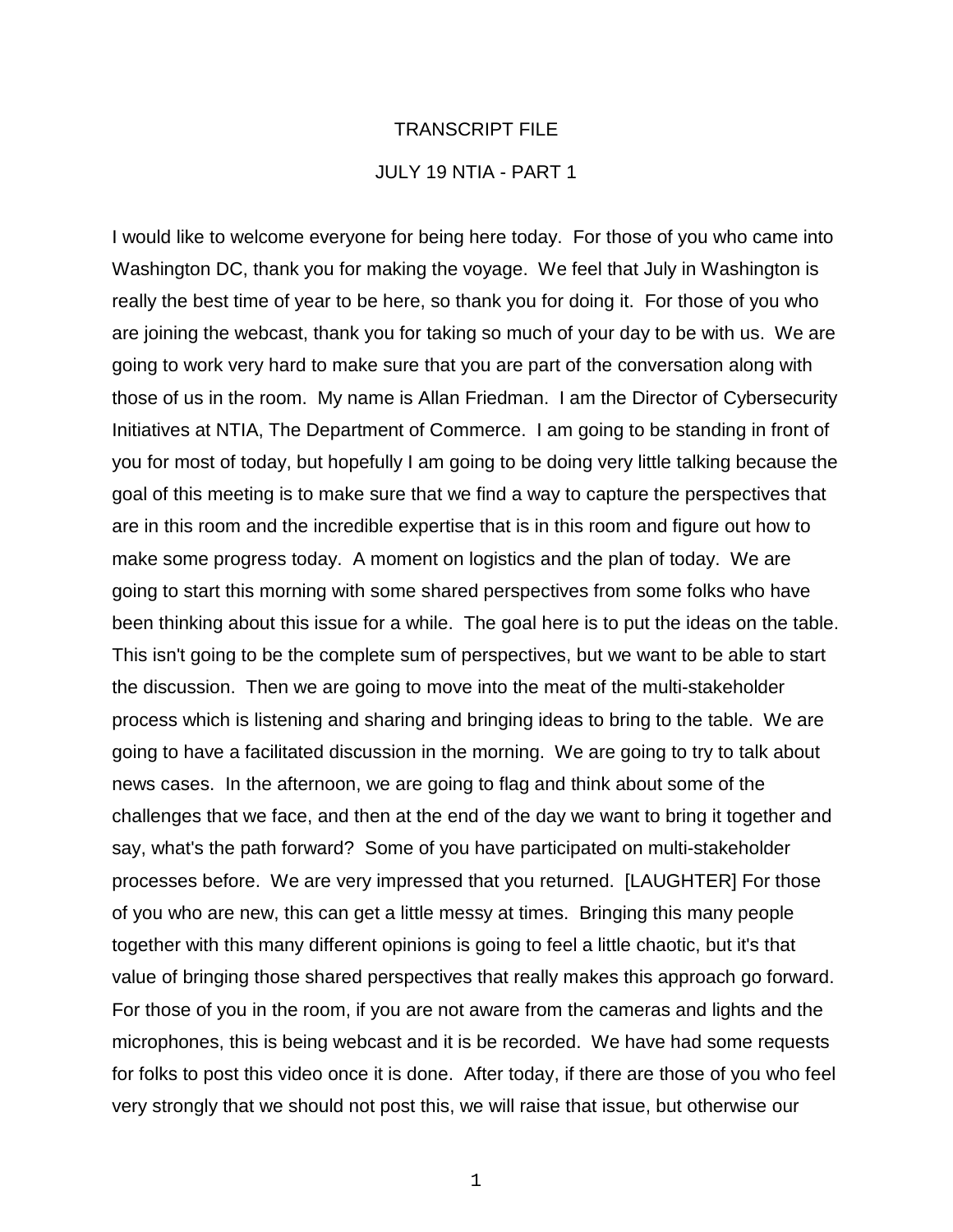default will be to have that video public so that folks who were not able to make this first meeting can still catch up and learn from what we said today. So please [INAUDIBLE] that. I also want to make sure that everyone in this room knows that this is seen as a public meeting, and there is press in the room, and so we just want to behave accordingly. I'm going to now, my pleasure, to introduce our, not quite new, he's been on the job for quite some time and done amazing work so far, our assistant secretary David Reynold who is going to offer some perspectives on what we're doing here today. Thank you.

Thanks Allan. Thank you to for those of you who are in the room and for those of you on the phone for joining us today. The turnout and responses we have achieved so far are [INAUDIBLE] Sorry to the people on the webcast. Thank you again to those of you that are on the webcast are now being able to hear me. The turnout and responses we have received have been a very encouraging sign. There is real potential for progress on this issue. As most of you know NTIA is the executive branch agency that is principally charged with advising the president on communications and information policy issues and our main areas of focus include domestic and international Internet policy, expanding broadband access in the use of spectrum, and cutting-edge communications research. NTIA also has promoted the use of the multi-stakeholder model to help address a range of policy issues. Today's multi-stakeholder meeting begins a conversation to discuss software component transparency. This is the third cybersecurity related multi-stakeholder engagement that we have convened. Our prior initiatives dealt with coordinated vulnerability disclosure and the security update ability of IOT devices. Those issues and the topic we will tackle today have a few common themes. First, they acknowledge that our digital systems will never be perfect. There are countless efforts across the government and the private sector to improve security, but for the foreseeable future, some vulnerabilities will continue to exist. NTIA's work has focused on increasing our resilience in the face of a constantly evolving risk environment.

Second, we have tried to be timely and take on issues where building quick expert level consensus on a rapidly emerging risk can make a significant difference. Our multistakeholder processes are designed to be agile and enable a community to more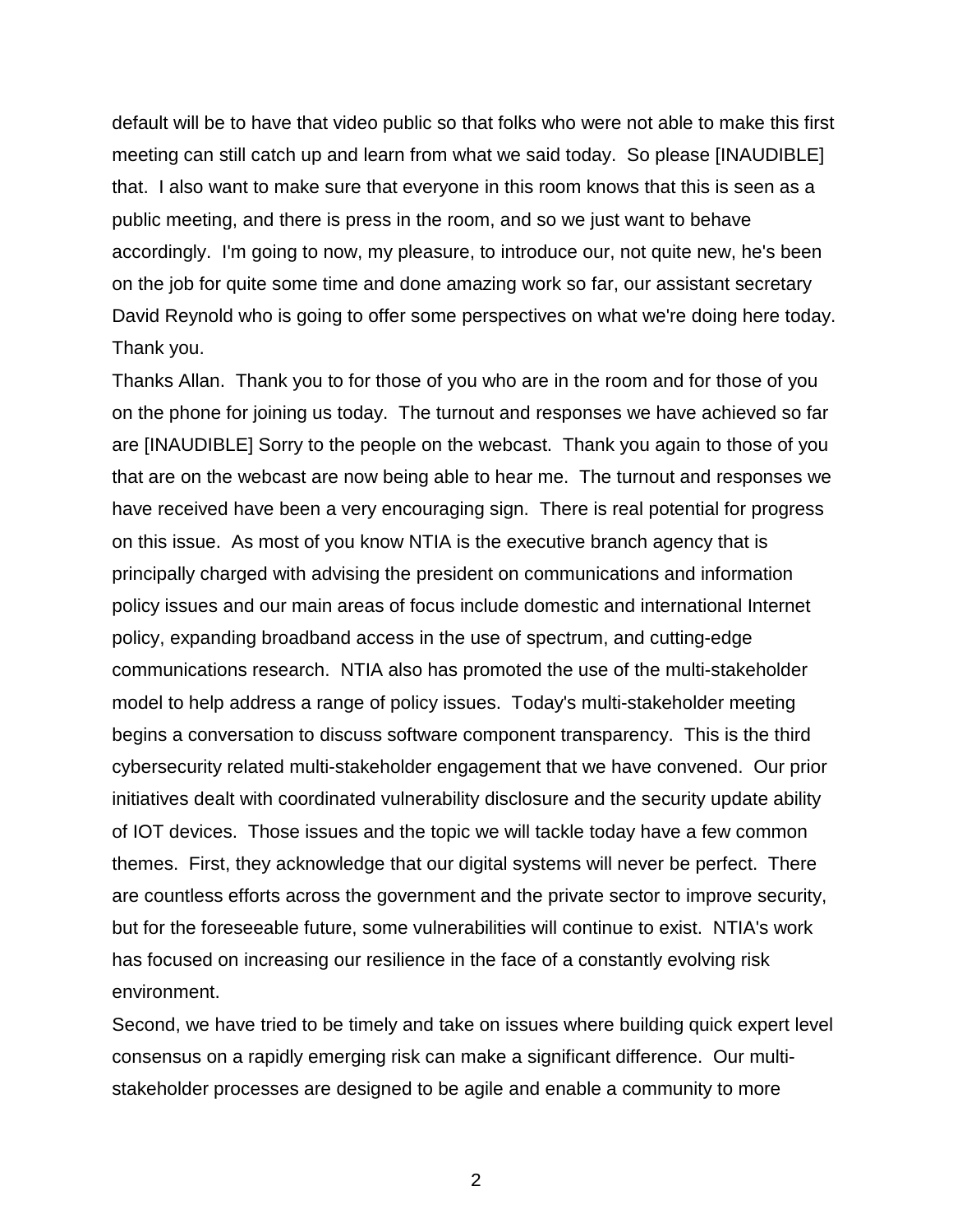quickly find common ground. Compared with typical regulatory or legislative solutions, the multi-stakeholder model can more nimbly address emerging technological issues. Third, we know that not every participant will agree with one another but avoiding contentious issues will not lead to progress. The power of the multi-stakeholder proceeding is the expressing of different perspectives which ultimately helps identify areas of overlapping interests, and that's where the sweet spot of consensus begins to emerge. These processes can appear restless or, let's be honest, even fractured, but as we listen to one another which I know everyone in this room and on the webcast will do, we will begin to understand one another. We will find the common good that rises above the various proprietary interests, and we will begin to make progress. Our room here at AIA is particularly well-suited to this conversation because it encourages you all to talk to each other, and for those participating remotely, we are going to work hard to make sure that your voices can be heard. We are very lucky to have a number of sectors represented here today, software vendors, telecom providers, healthcare, finance, auto, medical device manufacturers. I asked experts in civil society, this diversity can add complexity, but in this age of connectivity, it's only through this type of collaboration and cross sector partnership that effective, harmonized solutions will emerge. This is the real power in understanding the common challenges that we face. The idea we are tackling today, software component transparency, is not new. It's one that has taken a number of different forms in different industries. Tracking with thirdparty code is used in software products is a well understood practice, although, one that not every vendor follows. Many of you are here to talk about the potential benefits of sharing this data or want to explore how to ask for it. Some of you want to highlight the potential costs and complexities of transparency. Others are already on their way to doing it and are interested in exploring what standards, formats, and practices we can use to further our interests. Today we would like to hear your perspectives on the potential and the challenges of software component transparency. Let's begin the conversation with the potential. What problem can we solve and how can this improve security. From there we can pivot to the potential pitfalls and identify the real challenges in generating this data, securely sharing it and effectively using it. As I've said, these processes are designed to be flexible. You will do the molding, will define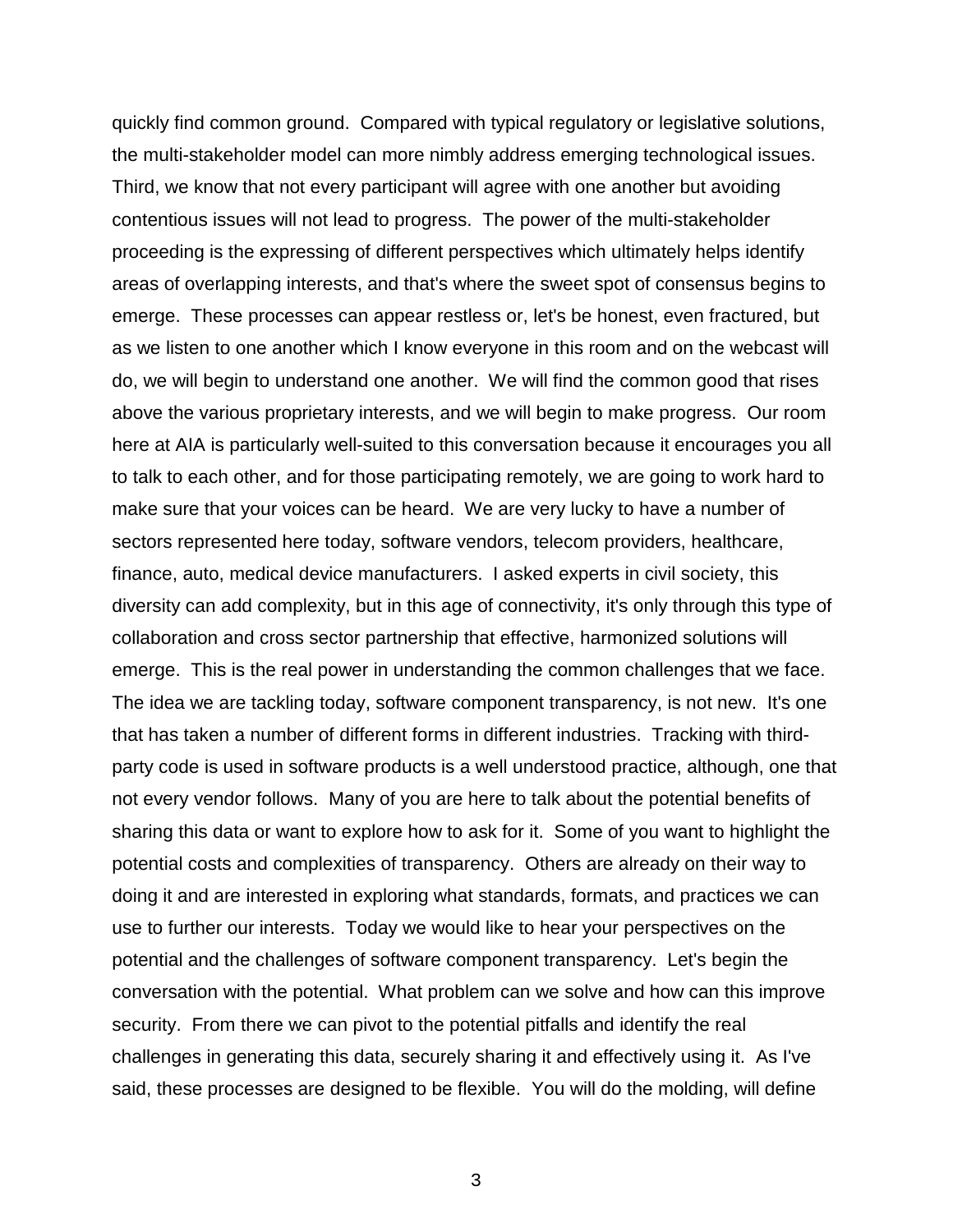the scope of this process and what meets your needs. We here at NTIA are here to help guide the process. Hopefully over the upcoming months we can help you achieve some consensus around some aspects of software component transparency. You should also think of the outcome of this process not as an end, but as a beginning. As other organizations build on your work and integrate it into other efforts. The goal here, ultimately, is to catalyze change. For today's meeting, we are looking to you to identify goals and create internal structures that will make this process more manageable such as drafting committees or working groups. The goals in organizations can evolve over time, but this will be a useful starting point for this effort. The group also need to identify the location and frequency of future meetings. We have a potential schedule we can share, but ultimately this will be up to you, the stakeholders. Our ultimate objective is to drive the creation of industry-led, market-based cybersecurity solutions to foster a trustworthy and resilient ecosystem. That is something we should all agree on, or certainly hope we can all agree on, as a starting point.

Identifying what to do and finding consensus on how to do it, that's the hard part. We feel these conversations function best when the right experts are in the room willing to work towards solutions that reflect the needs of the broader community, so I think we are already on the right track. I know there is a lot to talk about, so I'm going to stop there and let you all get to the hard work you have all come here and agreed to do. I thank you for your participation, and I look forward to the readout of what happens today.

# [APPLAUSE]

Thank you, David. I think now we are going to actually, as David said, let's roll up our sleeves and get to work. We are going to start, as I mentioned, with some of the perspective sharing, and it is my pleasure to introduce Art Manion who has done an amazing amount of work in this space, and these are your slides. I am going let you drive them. From CERT/CC and for those of you who are in the vulnerability space, you have probably worked with Art who has been doing this for 20 years? Seventeen, close enough.

For those of you, I am going to be working very hard to make sure that we can move the discussions, so I would ask each of our speakers this morning to keep your marks to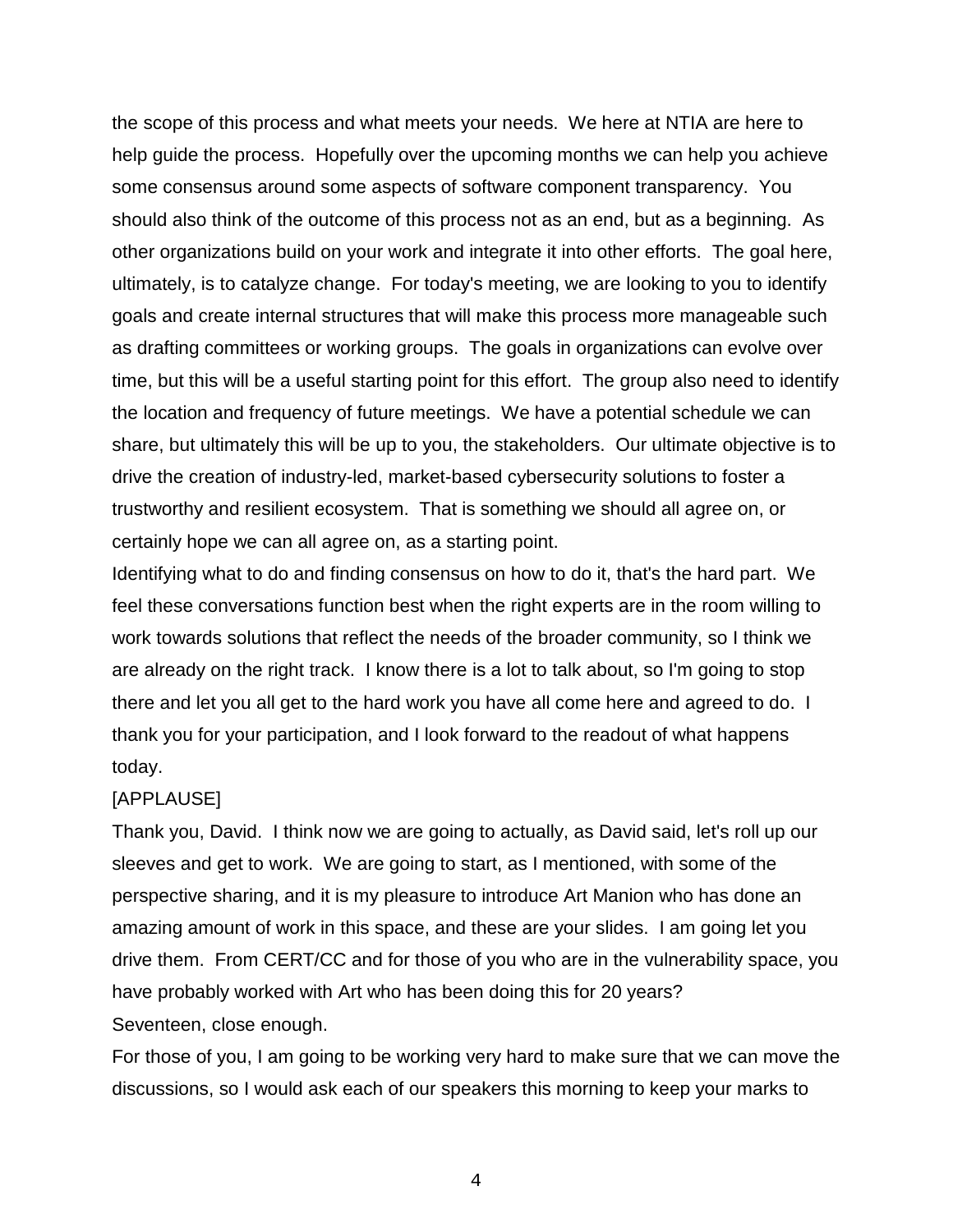eight minutes.

Can I get a browse on the screen? Do you know how to do that? Thanks. Thanks Allan and welcome everyone. Allan already mentioned this, my name is Art Manion. I am the Vulnerability Analysis Technical Manager/Principal Engineer at the CERT Coordination Center. I say with the slash because I am about 70/30 these days and that's just how things are.

To get things started today, there are a couple of areas that I'm going to talk about in terms of software supply chain transparency. Some defender use cases -- at CERT we do a lot of coordinated vulnerability disclosure, and probably the number one question is, "Am I affected? What is the list of affected vendors? Especially for multi-party library and protocol-based issues. I need to know if I'm affected and how to defend appropriately. We have given some thought to this over the past probably four or five years at CERT. We are nowhere near any kind of solution, but some of that thinking has led us to trying to generalize some pieces of the puzzle we think would be necessary, so I will talk about those briefly as well.

This defender use case -- there are a couple classes of defender that we were concerned with. There is the end user, the administrator, the consumer, someone using software, someone relying on software, and again, the main question being, Are the things I have vulnerable? Are the things I depend on, my cloud service, my Gmail, are they vulnerable or not? When a vulnerability is disclosed, there may be actions I should take, patching, some other configuration, mitigation option, or I may ask my provider if they have taken actions. I want to know if I'm vulnerable and if I have done the right things to protect myself. That's one thing when there is a disclosure and there is no immediate sign of attack or exploit activity. Under the pressure of an active attack or something in the wild, that question becomes a much higher priority, and people scramble and scramble to answer. Do you have inventory? Do you know which pieces are tagged with the vulnerable code? There is a procurement and maintenance aspect to this. If I'm going to acquire or procure a purchase software or service, are the things I am buying or procuring vulnerable? It's not a great idea to just count vulnerabilities and say product A has 27 and product B has 5; therefore, product B is somehow more secure. That's not a good count so don't do that please. However, the fact that a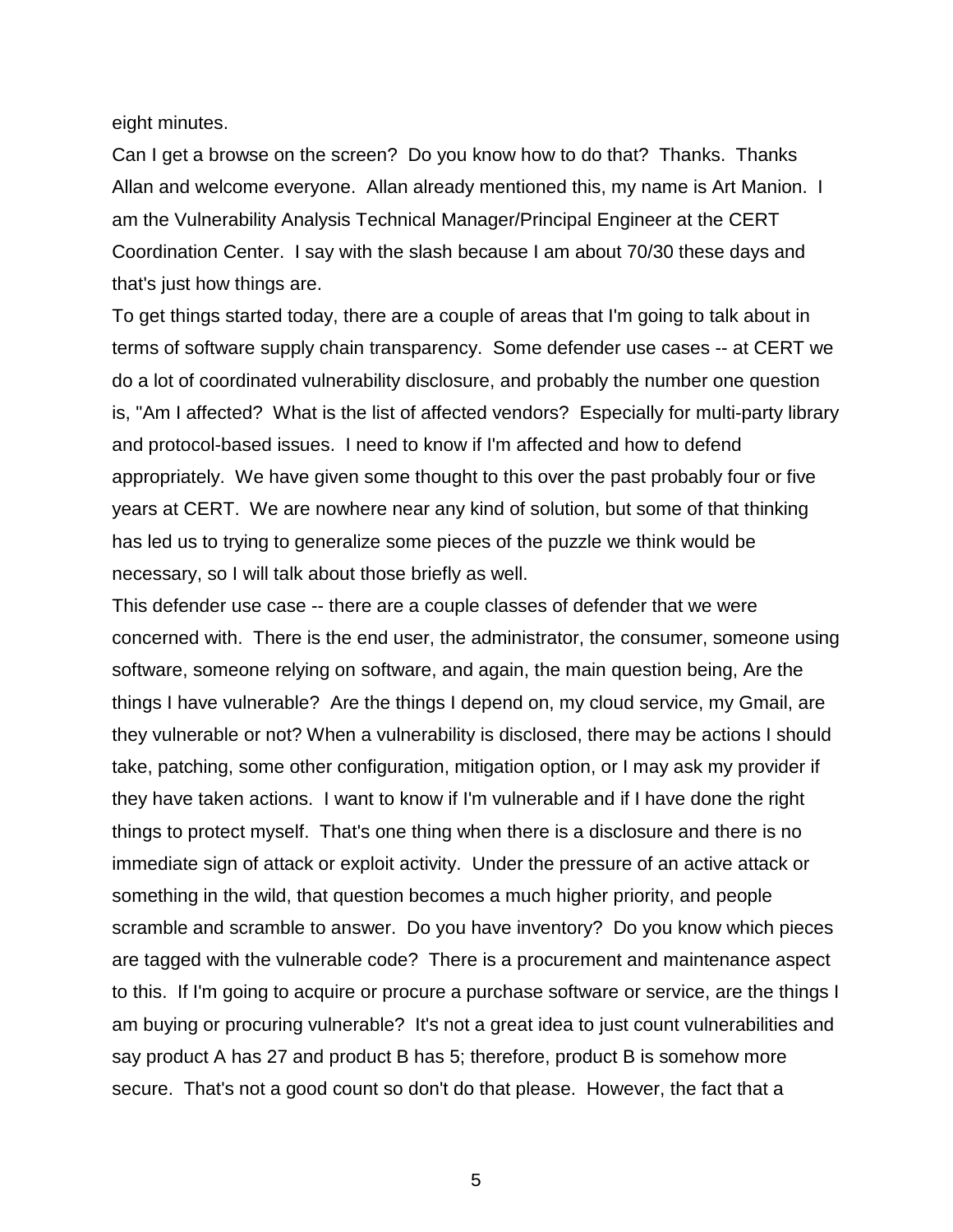vendor provider is giving you the bill of materials, the mere existence of the SBoM indicates some level of maturity. You have some sense of the upstream components. There may be a lot or a few and very simply, complexity means more vulnerabilities. Even if there are 27 known vulnerabilities, you may know the status of them. Some are patched; some are not patched; some are accessible via your software; some are not accessible. You may choose to accept the risk of those that remain unpatched and that's okay if you are making an informed risk decision.

Another element is sort of end-of-life, the components end-of-life, am I going to keep running it or the vendor went out of business. The last available SBoM might be my list of what I am running, and there will be no further update but at least I've got that information in hand, particularly for long-lived legacy systems with a software and the system outlive the vendor in this case.

There is a vendor use case as well. Same questions essentially. Are the things that I put into the things I make vulnerable? A vendor presumably wants security for their customers, same things. During an attack, much, much higher priority question, much more pressure. Also, procurement and maintenance. I am a vendor, I am taking some things from upstream, I am assembling them, I am adding my own code, I am increasing a product or service going downstream. So, I am still doing a procurement thing. Maintenance, signal of security quality of my upstream providers. There is a little bit more of a supply chain, hygiene element for a vendor. If I have fewer components, better management of upstream components, I have fewer things that could go wrong. Basically, it's just again a complexity argument. Less chance of a high priority break fix when a vulnerability comes out in an upstream component.

There is a third defender use case that I will refer to as critical infrastructure, public safety. This would be DHS in kick [PHONETIC] in my world, in the US and policy as well. "Hey, this new vulnerability came out and it affects lots of things. Is the energy sector affected? Is the electrical generation sector affected? Is water and sewer affected? Is healthcare affected?" We hope that a well-functioning supply chain system could inform those kinds of questions and not just am I personally affected, but what are the sectors involved here? How prevalent is something? Is the formability exposed to attack or not? We are going to get to this but having a vulnerable component does not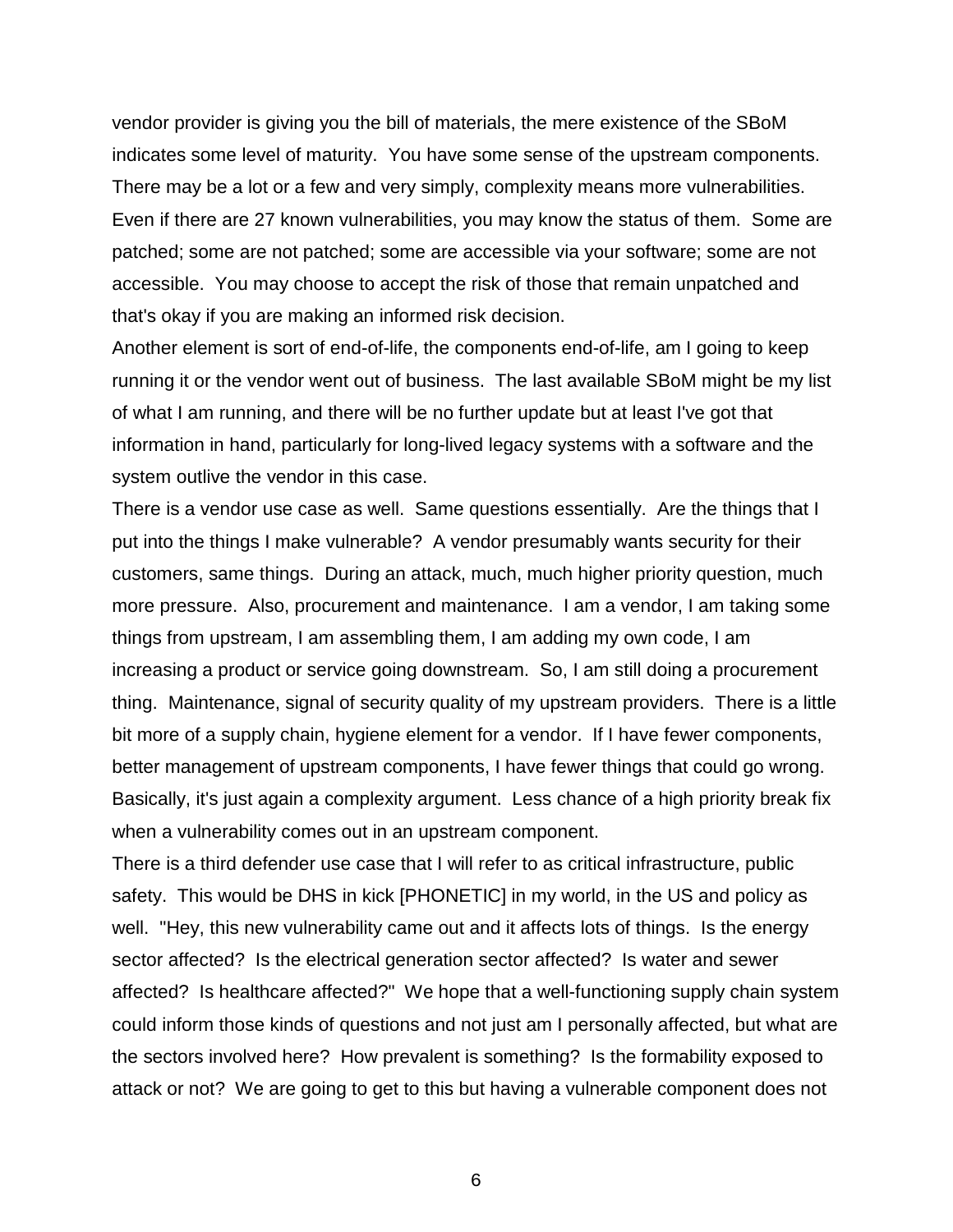necessarily mean the vulnerability is exploitable.

So, three defender use cases. Some of the puzzle pieces. We think there are at least three main components. We would like to see a standard inventory format, so if nothing else, we all provide our list of ingredients in the same format. As soon as there's two formats, we are in huge trouble, and there can't be a thousand things in a thousand formats because that's just not going to work. You folks may be familiar with some of these SWID and SPDX exist. They are in use; they are real things. CPE is also in use and a real thing. I am going to go so far as to say probably not CPE for this use case. I say that in actual consultation with NIST [PHONETIC] folks and giving it some real consideration. I'm not just dissing CPE on a slide here for no reason. Standard inventory format, relationships between components. This is something that CERT focused on before. We found out that the relationship graph is actually an interesting and not too hard problem; the problem is getting the data to fill it out, thus, the need for the inventory format. Component A includes component B. And you need to tie vulnerabilities to these things as well. "Hey. Component B we are sure is vulnerable to a certain vulnerability. This CVE is an old JBoss vulnerability it turns out; therefore, component A is vulnerable because it includes component B." The "therefore" is a little bit sketchy. It could be; it's probably worth investigating. It may be vulnerable. That's because -- just the inclusion of the component does not necessarily mean there is an exploitable path, but that's a hairy question we have to explore a little bit, I think. Having a vulnerability mapping requires vulnerability identification. Vulnerability identification today is largely -- CVE is the public US sort of flavored version of that. There are other mechanisms to do vulnerability identification as well. CERT/CC, we publish a vulnerability. This is just a screenshot of the bare minimum top 10 or 11 entries for the crack [PHONETIC] vulnerability. I think we had 120 vendors listed. There is widespread belief that our list is authoritative. It's a little bit authoritative. We do try very hard. We have experience in this; nonetheless, this is created with significant manual effort every time and it's incomplete. After every one of these we find vendors we didn't know about, and there are more people that make these lists. I've seen things come up on GitHub or Google Docs, people making their own lists, sort of community network driven lists. Ours is not the only one.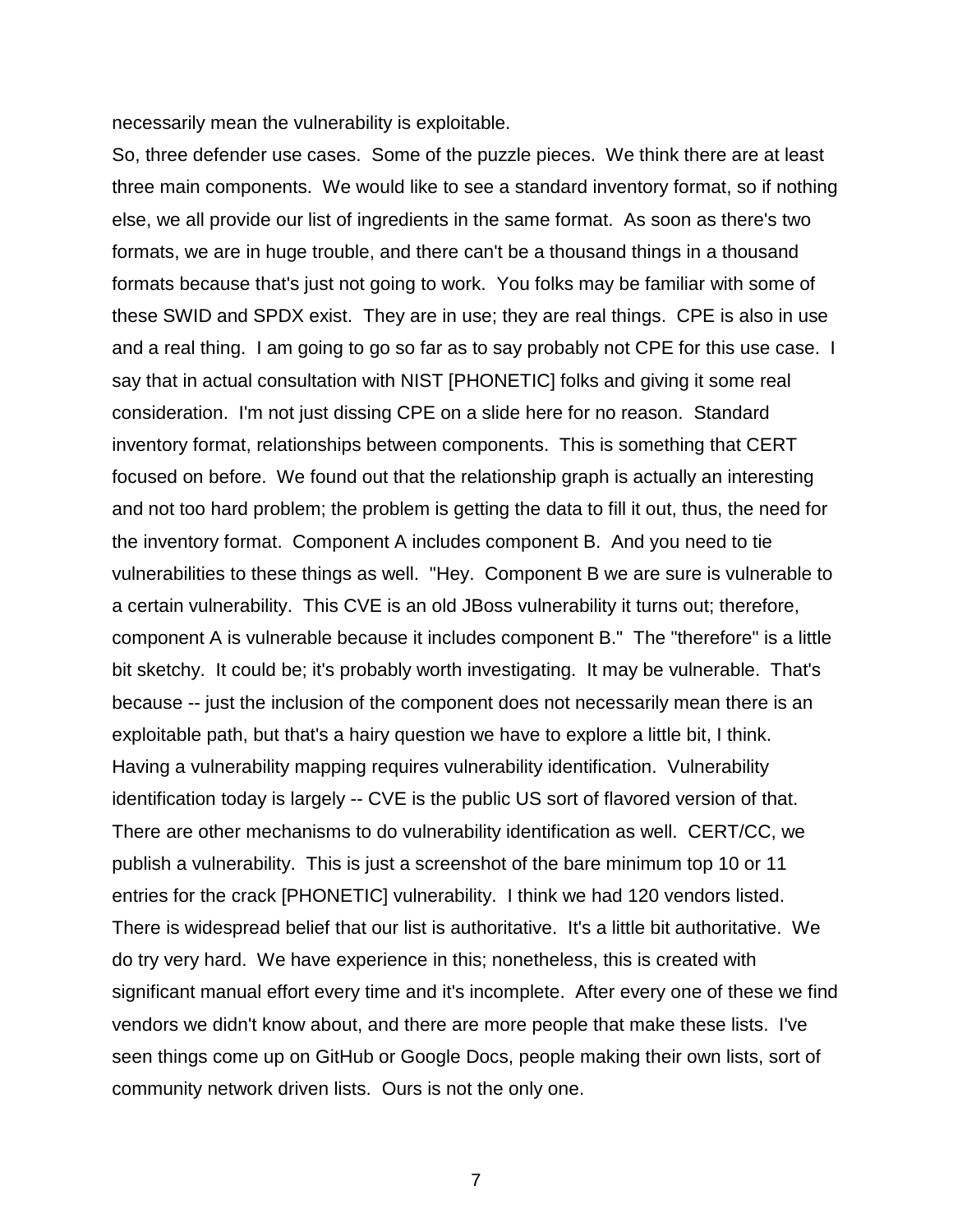A quick sample of what I consider component relationships, this is probably a little bit difficult to read if you are too far away. There is an embedded Web server called GoAhead Web Server. It's in lots and lots of things. It is in programmable logic controllers; it is in building security little device boxes. I forget what this Radware app detector product is, but I think the administrative web server is also GoAhead Web Server. GoAhead Web Server has a vulnerability. It's fixed by an upgrade to GoAhead Web Server. What's the graph of all the systems affected? This requires, again, inventory, vulnerability mapping, and their relationships. I will leave this example on the screen and end my talk. This is the JBoss CD I used as an example earlier, known and patched in 2010, exploited sadly by Ransomware in 2016. Probably someone didn't know they had it, didn't know they put it in their systems. That's a massive failure of very core basic fundamental security. Didn't know I had it, didn't patch for six years, got Ransomwared. Complete failure. That's our hope for what a software transparency system might be able to solve. Thank you.

### [APPLAUSE]

Thanks, Art. It's now my pleasure to invite Bruce Lowenthal who is the Senior Director for the Oracle Security Alerts Group. Let's see if we can find your slides here. Thanks, Allan. I am Bruce Lowenthal, and I lead the group at Oracle that's really responsible for product security, will be the target, let's say, of many of the things that may come out of this meeting. We will be responsible for ensuring that a lot of the products get this included. We also make policies at Oracle for security, so we are familiar with that, and in this discussion, I am going to talk about some of the things I think that we do when we create policies to make sure that the policies don't have unintended consequences which is often the case here.

The purpose of this presentation is to help ensure that the transparency proposals are evaluated for both positive and negative issues. We don't want people to say, Transparency is good. We'll get it as much as possible and ignore how it might be abused or have outcomes that are undesirable. All defining goals for different constituencies, because different views will have different about transparency and why they want it or not, and we want to look at some of the negative effects, and I'm going to bring up negative effects because I think most people here are going to be talking about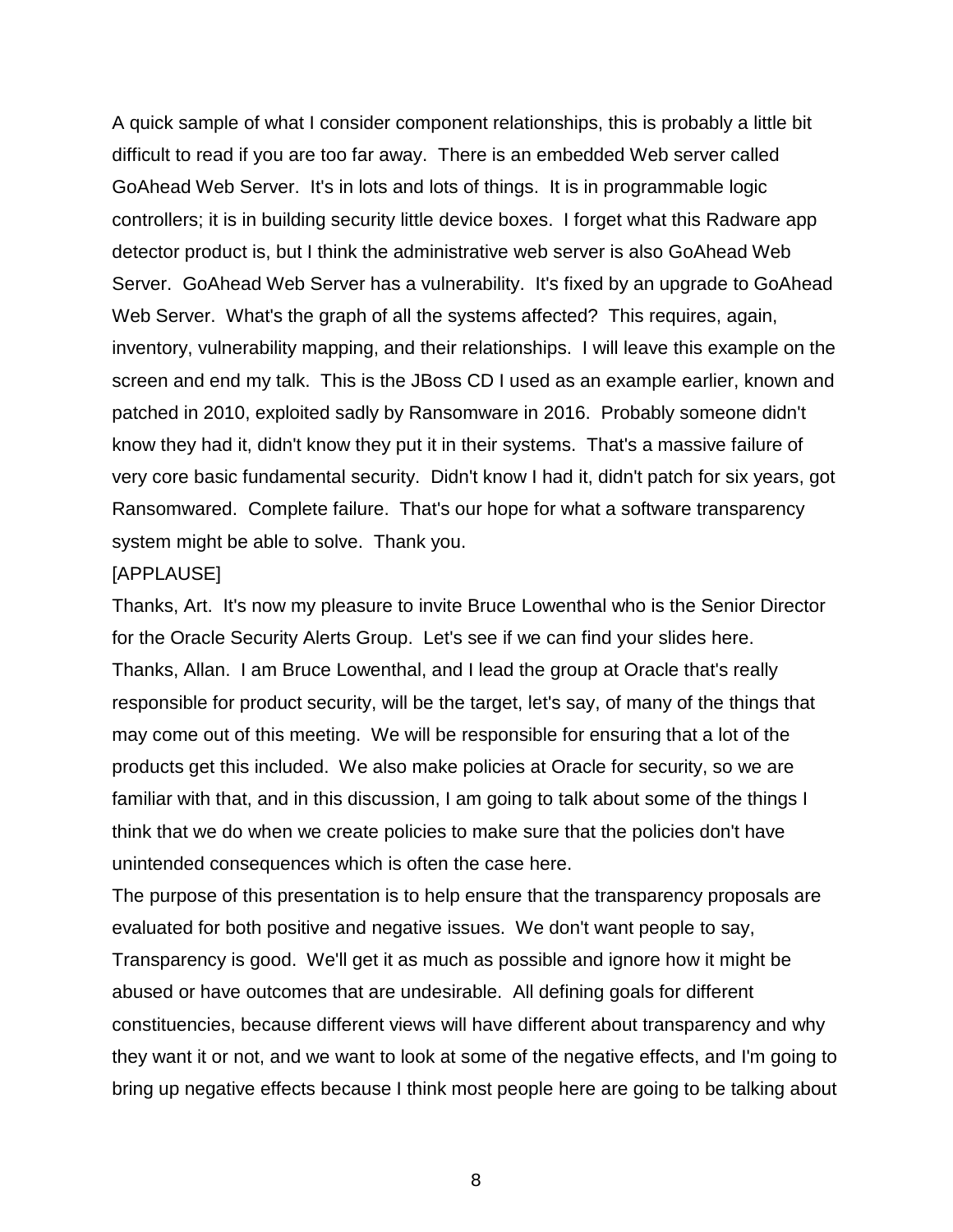the benefits, and I wanted to have a contrasting view; although I am not against transparency at all. I just think transparency is a good idea, but I don't think it's good if the side effects are improper.

When we do proposals for policies at Oracle, we try to make sure that we define the goals first. What are the goals? What are we trying to do? Why is this good idea? We look at the different groups that might be affected by such policies. In the case of this, we look at least vendors, customers, and third-party component developers because one of the issues that I am concerned with is that if we put too much burden on things like SWID and things like that make it tough for third-party component developers, that we might end up having fewer third-party components to select from in which case reuse goes down, and that will significantly reduce the security and bug freeness of our products.

Here are some examples of proposed goals. I am not promoting these or not. I'm just giving examples so people get an idea of what I mean, and I think it's up to the different groups to define goals. One is to improve production product security while maintaining or reducing disruptions. I am saying "production security" because I want to make sure that we care, Oracle cares, about security in production, not security in other places. A low level, not low priority, goal might be to produce an inventory of fixes for third-party components that are only exploitable within the context of vendor products and the customer production deployment. So, it would be ideal if we could have some kind of magic tool that would tell the customer, "These are the issues that are unresolved that are actually exploitable in your environment." And right now, we've got a major problem with that because what happens is, people see lists of vulnerabilities and they just assume that they are vulnerable because no one can convincingly tell them that they are not.

Another issue at a high level would be don't provide gratuitous information to avoid unintended, bad consequences. We have seen some of this already, and I will talk about that a little bit later. One of them is, somebody sees your inventory of components and they make a sales call because they want to replace your third-party component with another one. If that's the goal here, then we should state that or not, and you may feel that's inappropriate or you may feel it's fine, but we will decide that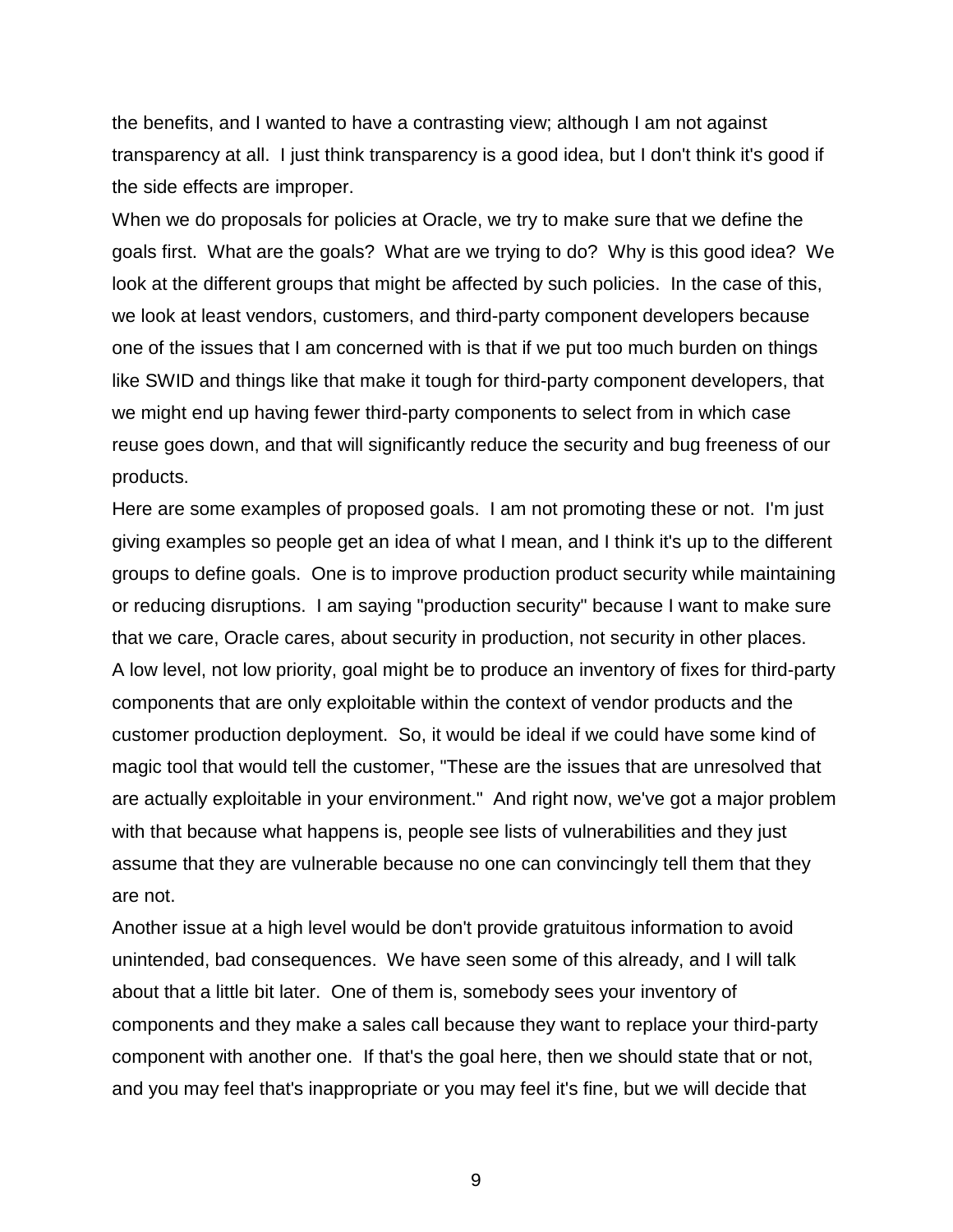later.

Some people may boycott certain products because they include software from places they don't like or things like that. You can decide whether that's good or not. Sometimes we have seen sales like [INAUDIBLE] problem, which many of you may know, was used as an issue to stop competitive bids from different vendors, and that would be -- those issues would be apparent from inventory lists of third-party components that were in products. I'm not saying anything against that, I'm just saying let's talk about, let's think about, what are the negatives that might occur? I did an inventory on one product at Oracle. It's not one of our largest products. It's a large product, probably something like 100 million lines of code. This was an acquisition a few years ago. It's not like it was developed with Oracle processes and policies that we would do today, but most of our products are acquisitions and that's true of a lot of large vendors. There were 300 third-party components that we saw. The numbers actually that we came up with -- this is larger because it's difficult to understand when you have the same third-party component because there's no naming standard for these things -- I'm just going to say 300 plus, although, I think the number I actually found was 351. Three minutes. Okay. There was 150 ""vendors", and that's in quotes because a lot of these people, or a lot of these organizations I'll just call them, are not what people would call vendors. 25% of the vendors are just named individuals. That's not necessarily bad, but I am just giving you an idea of what you might see because that might be surprising to some people here. Some very important products that are used today by lots and lots of vendors, FPP is an example, were done by single people at one time. Considering possible goals and outcome, vendor goals might be to include software for re-creation and to also satisfy customer goals. Customer goals might be to include faster production inclusion of exploited vulnerability fixes. These are for security or compliance reasons. What we are seeing more and more is customers are just being told, "You have to put this fix in. We don't want to hear about whether you are actually exploitable or not. We have some kind of compliance issue with the industry or some other group that says it has to go in and that's that. This is highly disruptive. Third-party goals might be to prevent onerous regulations that inhibit the component use as I talked about earlier. We also need to consider auxiliary requirements. We need to be able to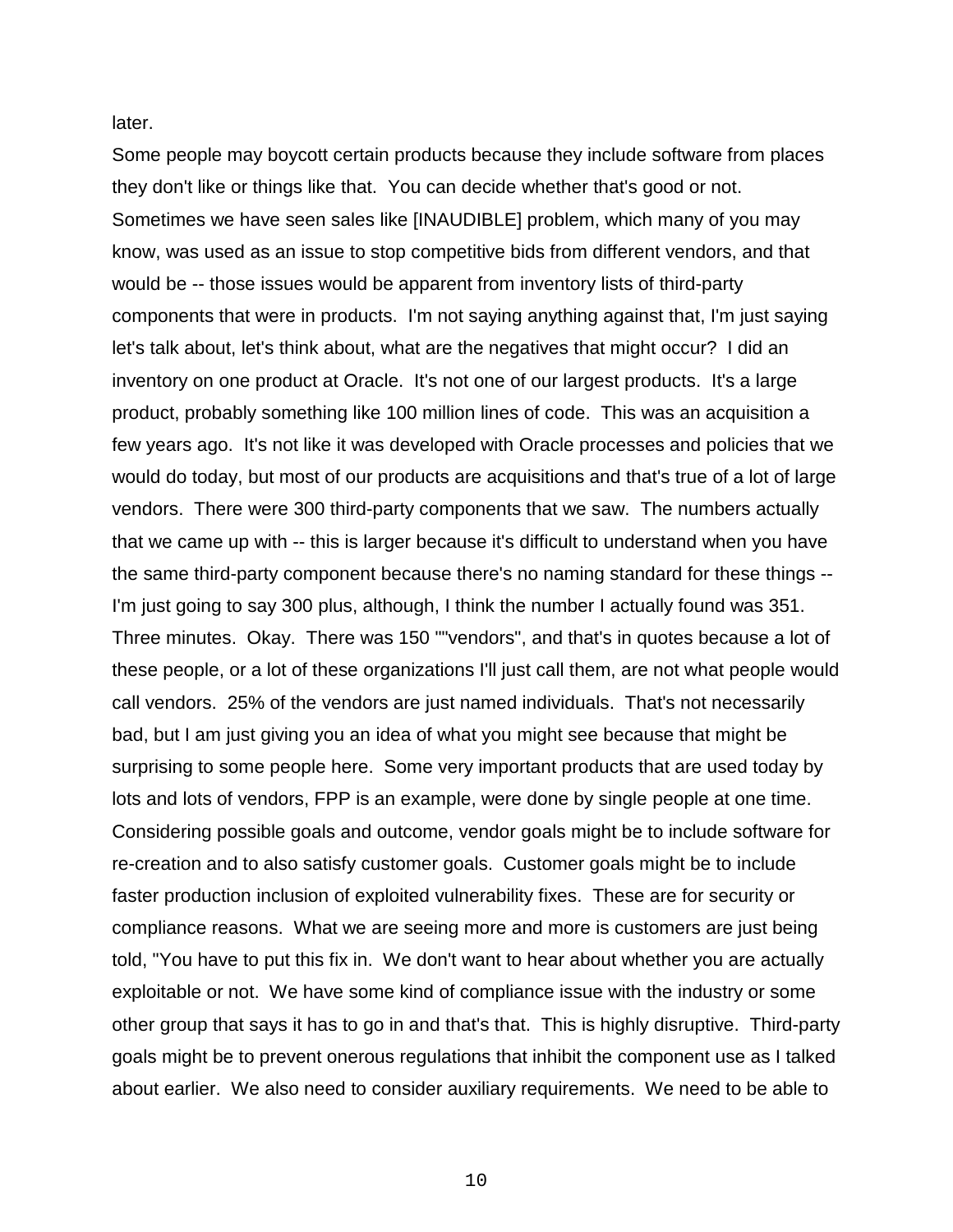uniquely identify products and components or any tables that we come up with will be degraded in their usefulness. This is a huge, huge problem in the databases at Oracle. We see something like 10 different ways to name the same actual component, particularly when you take into account the vendor name and the component name. Finally, as promised, I will talk about some of the negative effects of transparency, and these are mostly from what we have seen today. Customers are currently using tools to construct third-party inventories, and as a result of those tools, they have made patches per the NVD database or other databases. At Oracle we look at the NVD database every day to see if there are new vulnerabilities coming out that affect our products. Not everyone can do that, and so assistance there might be helpful for many products. Are these tools good enough now? And if they are really good, do we really need to have software transparency because we can use a tool. I would say, at Oracle we found that tools are much, much more effective at finding that than trying to get different development groups to try to figure out what they put in there and keep track of them and put lists in there, not only because they make mistakes, but because they don't know that a component is within another component or just because we can't match the names or things like. The mandating patching has been a problem. A really good example is a log per day fix that came out, I think, a couple months ago. That affected hundreds and hundreds of Oracle products. As far as I could tell, no more than five are actually exploited, and the result is thousands of Oracle customers are applying patches they don't need, and this doesn't help security at all. All it's doing is disrupting their work, and probably in some cases there is going to be mistakes made in which case the systems will not work properly. So, lots of problems for no benefit. I'm not saying we should abandon transparency for these reasons, but we need to make sure that whatever we come up with is something that addresses these issues to make sure that they don't occur or at least not as frequently. Heartbleed was another one. I think most people have heard of that. Same thing there. Huge percentage of company products vulnerable but only 20 of the hundreds were actually exploited.

The last point here has to do with if we cause people to patch too frequently because they see daily fixes going out, what we will find out is that those groups will stop applying fixes and will pick and choose, and they never do a good job at pick and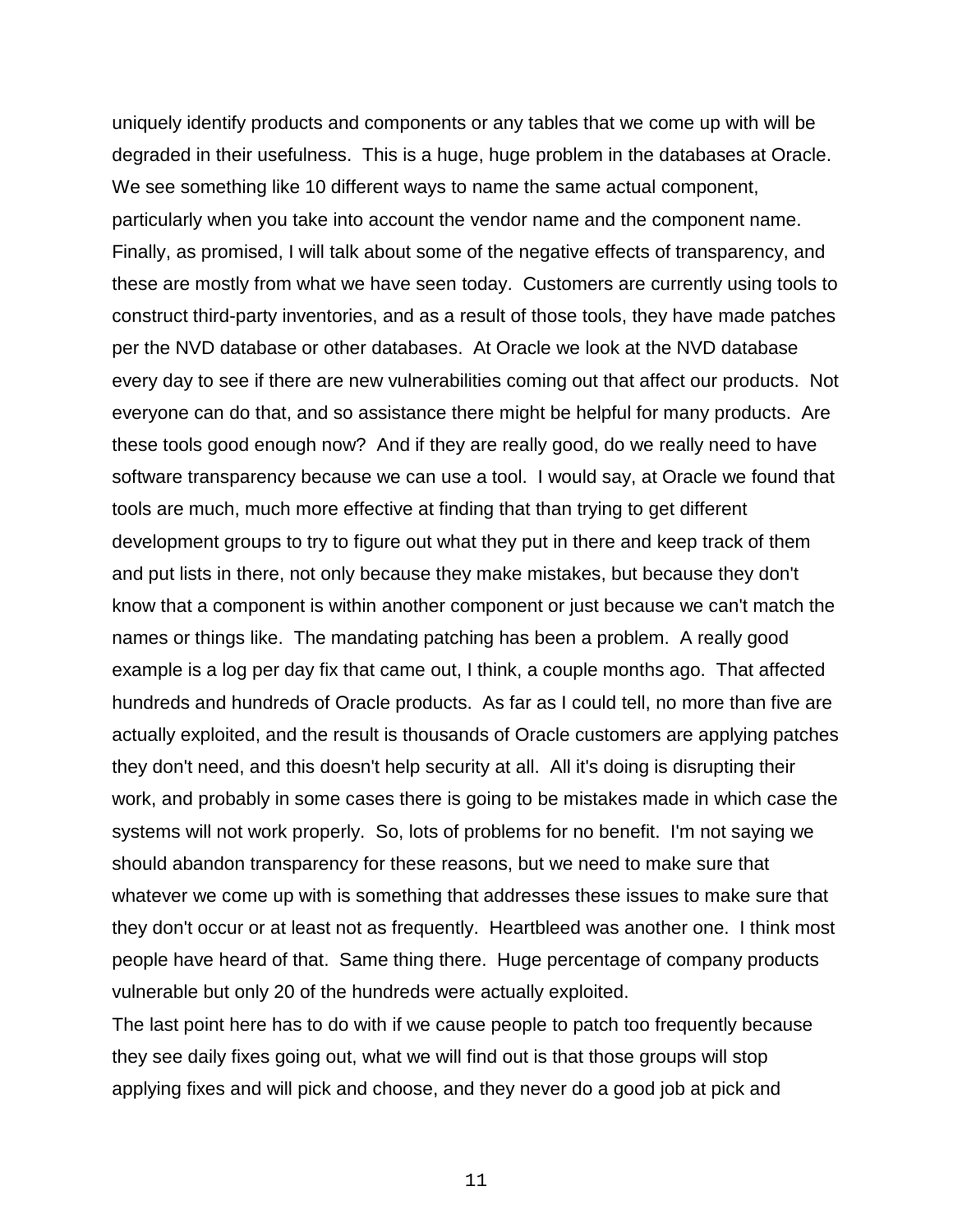choosing.

>> ALLAN FRIEDMAN: Thank you very much, Bruce.

[APPLAUSE] I think we are going to invite another vendor perspective, Jim Jacobson, who is the Chief Product Security Officer for Siemens Healthineers.

My goal here is to give you some of the thought, some of the perspectives that a device manufacture has in this space. First, let's start off with some assumptions.

Assumptions are assumptions. These are not assumptions that have been proven, but assumptions that we should challenge. One assumption is that manufacturers have all the information that's needed to share in a software bill of materials, for instance. That is gathered from the fact that it has to be available in some format in order to produce the product. It also has to be available in order to do software vulnerability management in general or to monitor for vulnerabilities. Another assumption, manufacturers want to provide information to their customers and transparency in this space goes beyond what we would be talking about for a software bill of materials. There's a lot of other ways we can convey information about the vulnerabilities in the or the software stance of a product, security white papers, industry-standard forms in the medical device space. There is one called the MDS squared that we use. That assumption is there. Why do we make that assumption? It's required in order to collaborate for managing risk and for reducing risk between the manufacturer and the customers of those products. Also, of course, it's the right thing to do to share that information because it establishes trust between the two parties. Another assumption, manufacturers understand some of the use cases for software component transparency. This is an assumption, and it could be that what we are trying to address is the customer's risk management processes, whether that's proactively managing risk, or in the case of incidents and vulnerabilities, a reactive stance that they need to take. A final assumption that I want to point out, of course there are many more that we can delve into overtime, manufacturers understand some of the requirements and some of the challenges needed to implement some standardized approaches. Things like machine readability, things like unique software identification.

Let's talk about the solution space for a minute, and this is solution space that has come about from conversations with many stakeholders. It's not a definition of a solution, but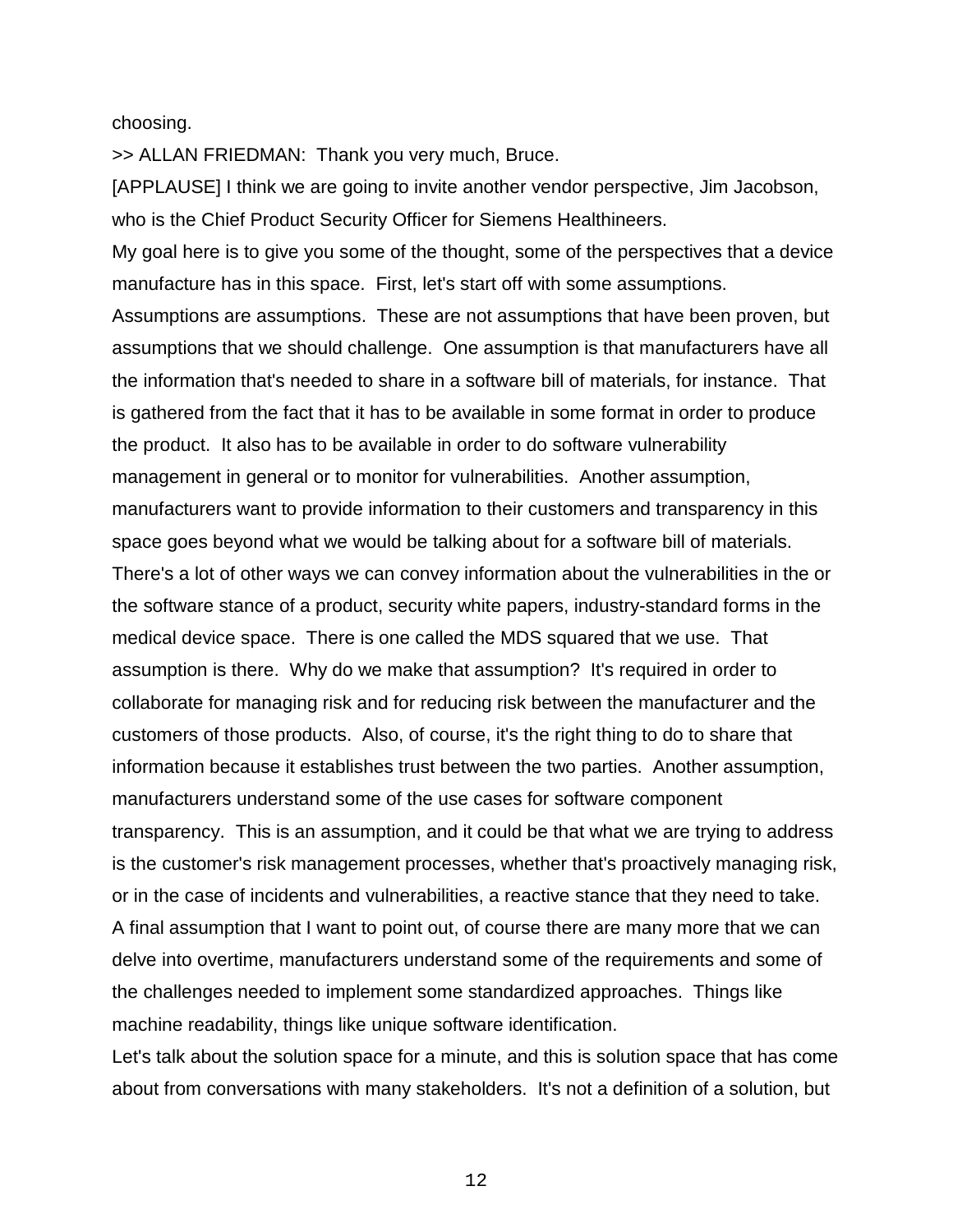it's defining some of the problems that we hope to solve. One dimension that we look at is depth. In a software bill of materials, how many components or how many items are listed? That's the depth dimension. The breadth dimension is how much detail is provided for every component that would be identified and how much that information - the level of information that each component has associated with it. And the final dimension is time. The time dimension is how often do we update software bill of materials in a way that can be used by our customers. So, in depth we -- the first level of depth that we could look at is simply identifying all of the components that are relevant to describing the attack surface that our customers would be interested in. That's the first step, and in order to -- if we were to leave it at that level, it would be incumbent upon the establishment of trust between customers and the vendors because you are not specifying everything. And then why are you not specifying certain things? It's because there is a trust that we identify them correctly. It could be all software components wherever you define "all." Everything that we would include in our vulnerability monitoring, for instance, would be including the software bill of materials. It could also include firmware and hardware. We get into more challenging areas if we talk about snippets, code snippets that are harder to identify reliably, and then the issue of recursion. How far back in the supply chain are we really going in order to describe what would be in an SBOM. When talking about breadth, we could start off with an identification of the component, of course, the major revision, the minor revision, and then again, we get into areas which are more difficult to characterize, patch level because of timing. It might be challenging to a manufacturer. Other attributes, contextual information, how the component is used. What is the relationship between the component and other components that are present? And then time, the time dimension. An SBOM could be provided at the time of delivery of the product. it Could be provided every time there is a major update to the software. It could be anytime when there's an update of any kind or even whenever the system is patched, we could theoretically update an SBOM; although that imposes some difficulties, just thought [PHONETIC] and logistical approaches. Finally, in real time, that would be the ideal case where this information would be available in real time although there are certainly challenges associated with that. We've discussed all of these options in talking with our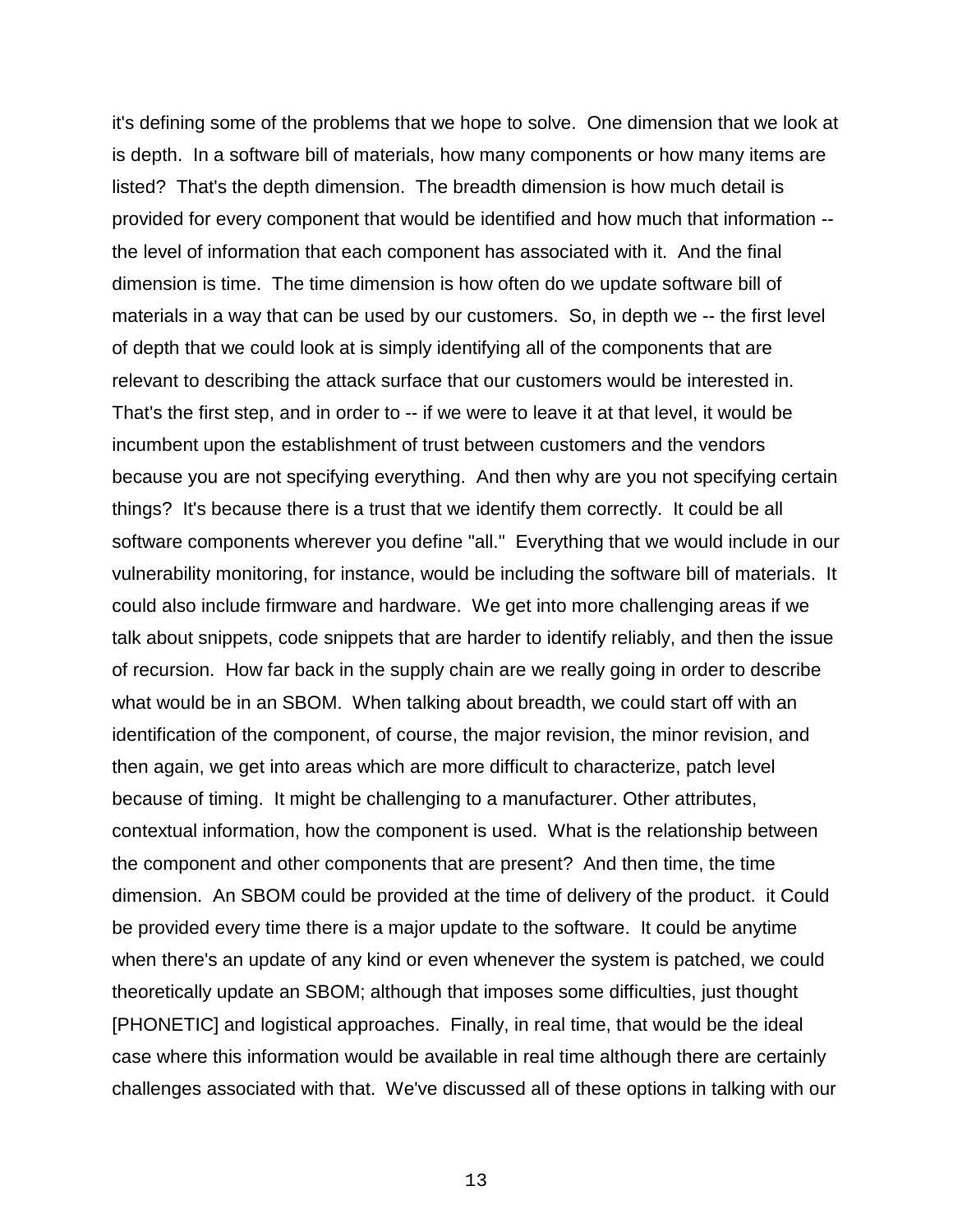customer base and our goal, I hope as a group here and as this effort continues, is to nail down some of this solution space in these three dimensions. Finally, let me start off with nailing down. What do we want to nail down? By the way, the nail is crooked because things never go as straightforward as you expect them to. [LAUGHTER] We also have to be careful that we are not acting as hammers and seeing everything as nails. But what can we nail down? What should we look to nail down? We should look to the use cases, and we are going to be talking about some of that later on today. We should also nail down unique software identification, availability of frameworks and standards and which ones can be adapted or used for this effort. And then that 3D Solution Space that I was talking about. Thank you.

### [APPLAUSE]

Thank you. It's now my pleasure to invite Chris Wysopal, who is the CTO for CA Veracode, who knows a few things about vulnerabilities.

For those that don't know, Veracode is a software screen testing company. We provide technology for vendors and developers to test their software. We have been around for about 12 years. In the last four years, basically, post-Heartbleed, we have been doing open source component analysis. What I'd like to do today is bring some data that we've gathered from our analysis of the vulnerability space and from the components space. I'm going to talk about vulnerability information sources and vulnerability likelihood. It probably doesn't come as a surprise that not all vulnerabilities are in the NVD. There is a lot of public information out there because, of course, we are talking about open source, so there is public information out there in security bulletins, release notes, commit comments, and comments in the code itself that describes vulnerability information. Just because that information is available doesn't mean that anyone has communicated that information to CVE or the NVD. Of course, this information is available to both attackers and defenders that care to look for that information so it's highly relevant. What we do in order to help our customers understand the risk and the components they are using is we crawl all of these open source repo's [PHONETIC] on a nightly basis. If a customer starts using a component and is using our technology, we will make sure that we are scanning that repo on a nightly basis going forward to make sure that we have the most timely vulnerability information, and in many cases, the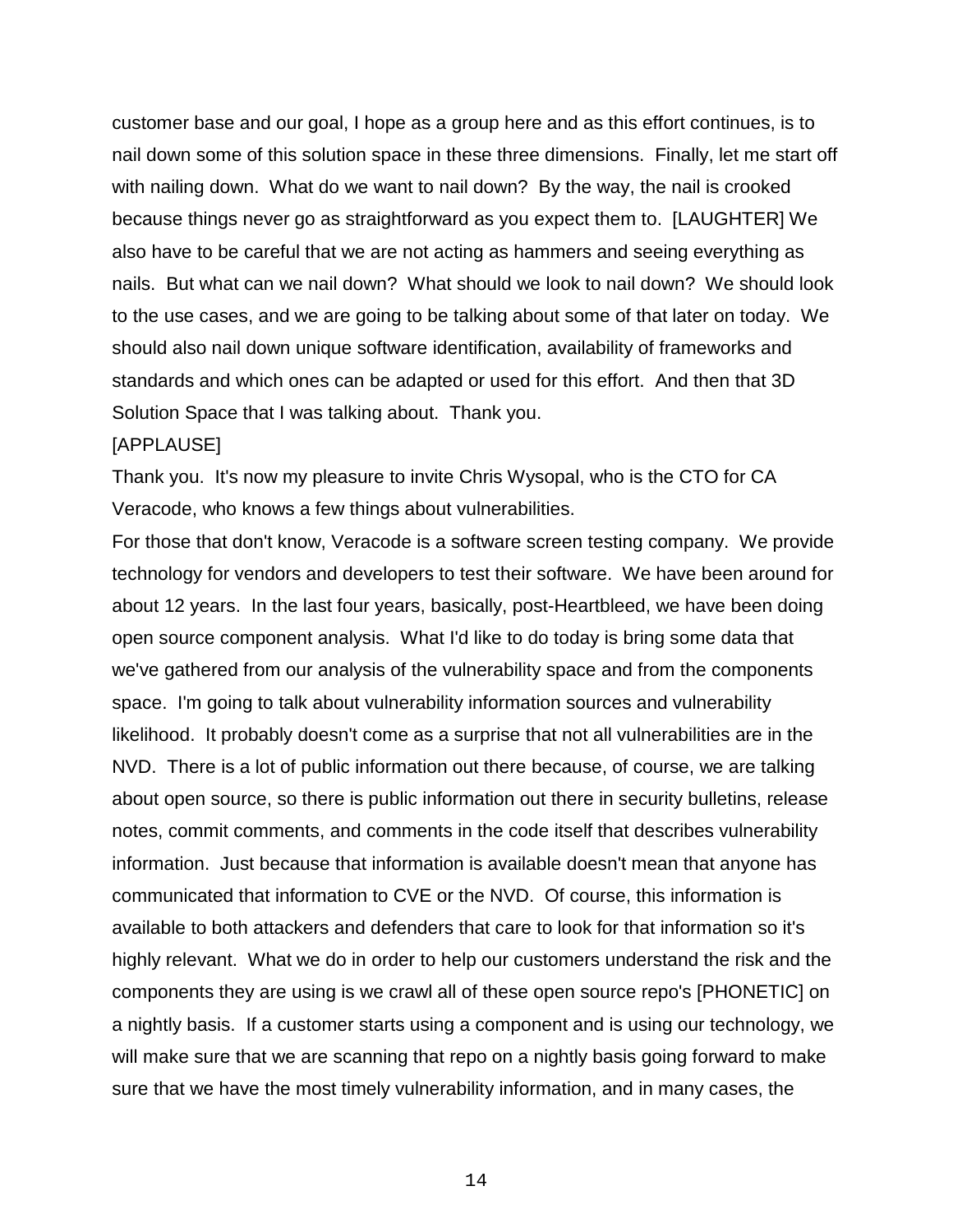information is a security fix. The security fix is put there, now there is knowledge that that release that was fixed has a flaw in it, and sometimes it will actually make it into CVE at a later time, months later, or even years, later, but the information is public. That's how we are able to get it. I went through all the different components that we're scanning. We are scanning the open source repo's for all these different languages. You can see that across -- we are not scanning the whole world, we are just scanning the ones that our customers are using -- but out of all the components where we scan we find 3553 CVE entries relevant to those components and 253 are actually reserved CVEs across there and we find 1689, we call them SVEs for source clear vulnerability enumeration. That ends up in a few -- we assume that some of those reserve CVs may be overlapping with the SVEs. That's why I have a % SVE Low and a % SVE High, but essentially about 30% -- we find about 30% more vulnerabilities in that are in NVD. That I just want to bring to light that the source of vulnerability information isn't necessarily we can't just rely on NVD. Customers, stakeholders, vendors can't just rely on NVD. There is a significant amount outside of that world. The next thing I want to talk about was exploitability. I think we all know that just because you have a component included into your product or application, it doesn't necessarily mean that that makes that product or application vulnerable. The main way it makes it vulnerable is if the product calls into the component and there is a control flow that we can see that eventually exercises the code that has the vulnerability thereby allowing an attack surface that the attacker can exercise to then exercise the vulnerability. We do control flow analysis across three different languages, Ruby, Java, and Python, and we are working on supporting all those languages over time. Right now, over those three languages, we do that, but I also want to point out that sometimes the component itself might expose an attack surface directly and that can happen. So, there is also the chance that just merely including the component does make the product or application vulnerable, although, that's rare, but I don't have any data around that. I don't think anyone's done that analysis. If we look at across Ruby, Java, and Python, this is how many different applications we have analyzed. 510 Ruby applications, 5200+ Java, 585 Python. When we do this control flow analysis, these are the percentage of applications that are actually vulnerable that contain a vulnerable component. From our data, across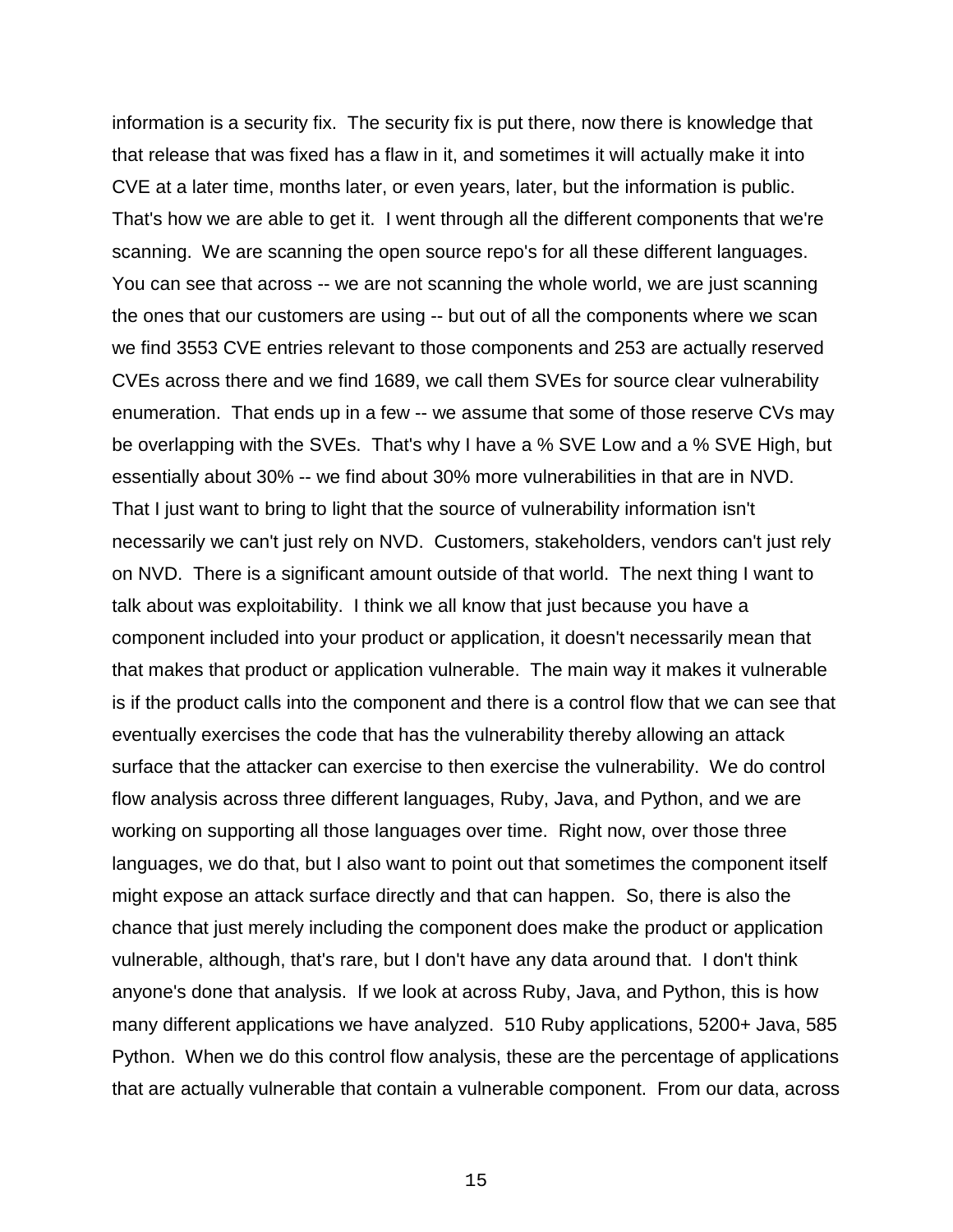these three languages anyway, it's less than 5% of the time does including a vulnerable component make the application or product vulnerable. The only other published data I have seen is from Contrast Security and their product does this kind of analysis at run time, so we do it statically, they do it at run time, and they have publicly stated that they see it less than 10% of the time that inclusion of a vulnerable component makes the application vulnerable. It may because they have a slightly different language coverage than we do, and we'll get better over time as we build up our data set. Just in conclusion, NVD can't really be considered authoritative because it doesn't include 30% or potentially more, at least 30% is what we found, of the vulnerabilities that are out there. The assumption should be that if something contains a vulnerable component, the assumption should be it's not likely that that makes it vulnerable, as opposed to the other way around, which is, I think the way customers think about it is, if you include the component, it's likely you are vulnerable unless you did something special. We have got to flip that around, and the mindset should be, it's not likely to be vulnerable just because it includes the component. I'll end it there. Thank you.

#### [APPLAUSE]

Thanks Chris. Now I would love to invite up Josh Corman who is the cofounder of security group I am the Calvary. He is the CSO of PTC.

I have a lot to cover so I will go fast. In general, I agree with most of what Chris just said there, but I want people to put this in the context of safety critical environments. Even 5% exploitability when the consequences of failure could be [INAUDIBLE] physical cyber physical harm is a pretty large number, and if any of those are preventable harm, that's one of the reasons there is such a lean forward attitude from DHS for critical infrastructure, from FDA from the international community, so I am going to focus a bit more on the public safety of the human life. I am the Chief Security Officer of PTC. I have a lot of software products. I have to produce software bill of materials for a lot of medical device, oil and gas, critical infrastructure customers I have. I have to eat my own dog food here. To the point, I'm going to focus on some of the public safety human life where bits and bites meet flesh and blood from the Calvary, and more specifically, I was part of the congressional task force for healthcare cybersecurity, and one of our top recommendations which is being acted upon both by House Energy and Commerce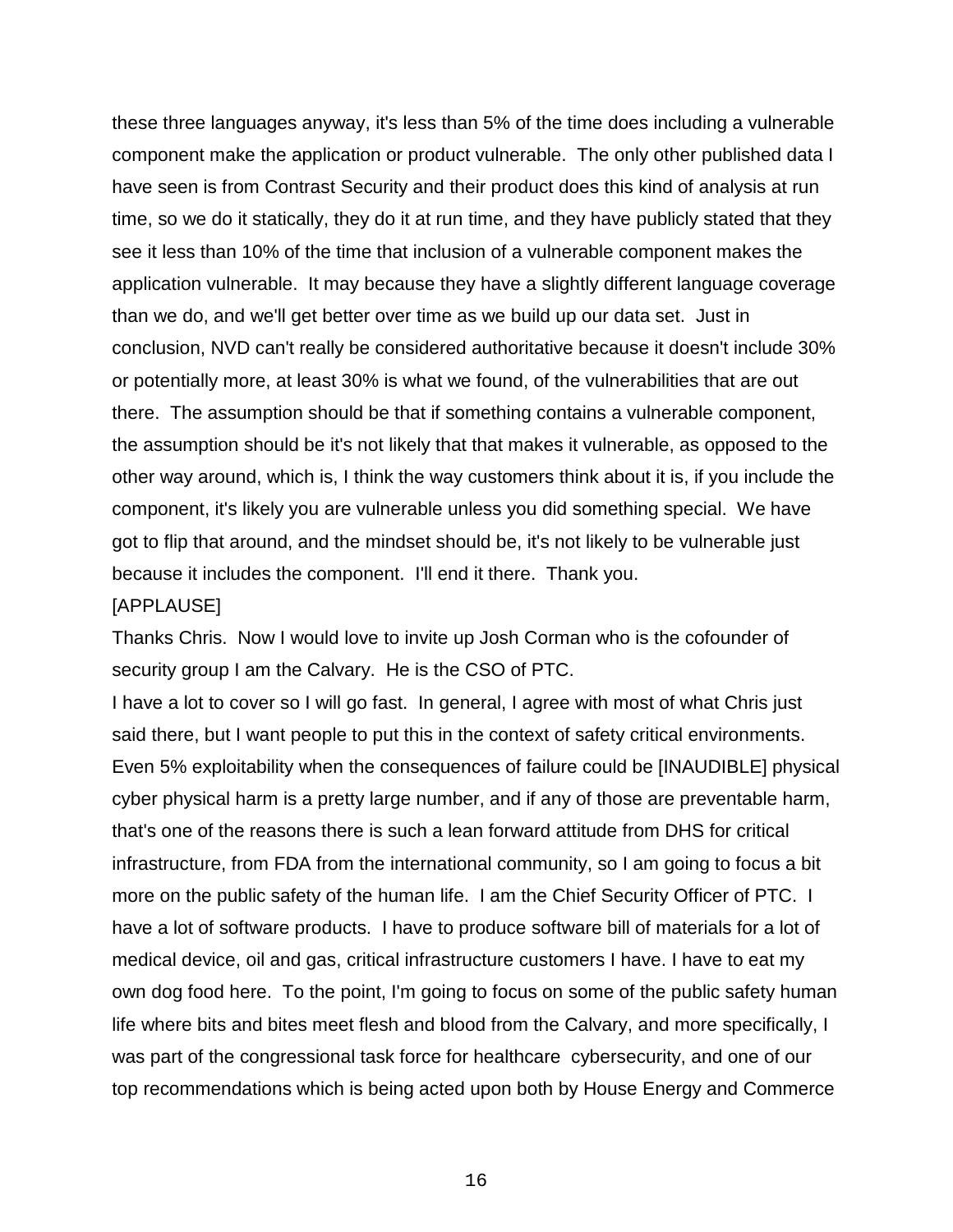and by HHS is they are actively rolling out a project to do a software bill of materials for all medical technologies. That is happening irrespective of this effort. My hope is that the collective brain [INAUDIBLE] here can identify risks or issues or challenges or scoping levels that could make that better and more consistent across sectors. This is what we are really talking about. Some of the objections you hear tend to be about secondary and tertiary potential uses of this, but we are talking about ingredients list. It's on all the food we eat; it's in every car you buy. This is a common practice for manufacturing. Ingredients is an inventory of the parts. We are not even necessarily talking about nutrition labels, although, that could be a branch in a sequel for what's the attack surface, what's the ports being used, those kinds of things could also be valuable. Is it patchable? Does this vendor have a [INAUDIBLE] disclosure program? There is a lot of FUD, I'm just going to call it FUD, but a lot of the top common objections, I think many of them will surface today, say it can't be done, but it's being done, or that we could never do it, we don't know what's in it, but they are often presenting those because there is legal license requirements for a lot of these open sources to declare what you are using. This is a sample from Cisco's website, for example, of 107 different components they use and version numbers, often referred to as a blueprint for attackers, but they go a little further than they are obligated to do, but they are essentially already telling them on support documentation, not for defender use, but really just for license compliance. I try to break this down into a three-tiered, three columned thing. The first one is the ingredients list, which is I believe what today's about, inventory, parts, lists. It's really important for one [INAUDIBLE] and suppliers. Most of my software will not be consumed directly by a consumer. It's going to be consumed by a medical device manufacturer, and for them to be compliant with FDA requirements, I have to supply my subordinate partial SBoM so that they could provide their complete SBoM. This is a turtle stop stacked on turtles kind of a problem and one of the use cases should be those complex, multilevel SBoM type issues or supply chain type issues and the software supply chain assurance form that meets quarterly at Miter [PHONETIC] with DHS, DOD, GSA and others has been tackling this long, long time. There's a lot of knowledge here. This is also stolen and borrowed from Demming supply chain from Toyota in the 40s. This was done to make more profitable, more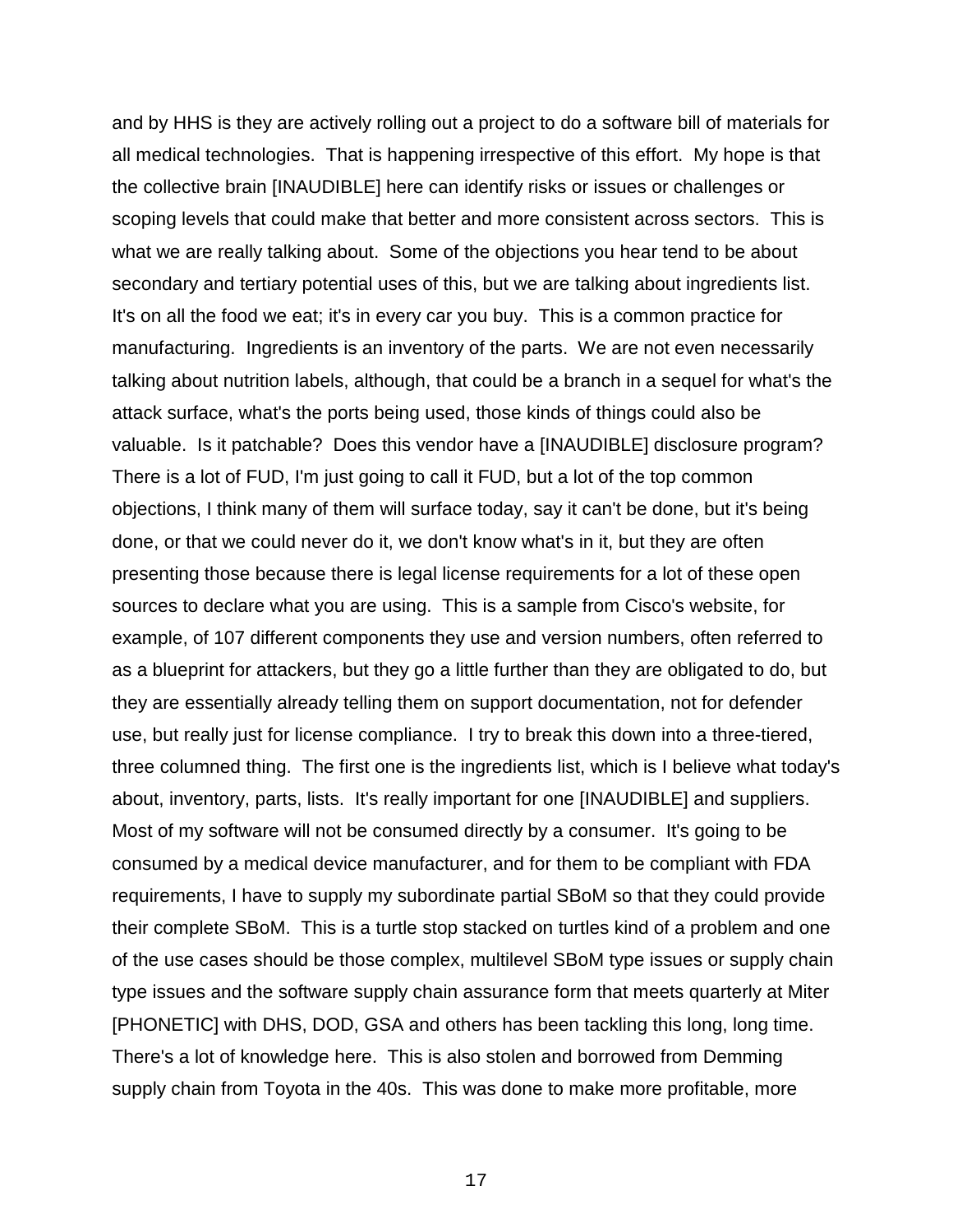reliable, high quality parts, not to make safer cars, just to make more profitable cars. Some of the concerns do creep in, and I share those concerns around when you start the map to column B, which is what is the known vulnerabilities associated with that inventory list, that's where you could get a signal-to-noise ratio issue. You could have customer complaints or questions, people expecting that they are all vulnerable, or that they want to see them all removed, and I think some education awareness working groups could really help here but essentially CVEs are not a great definitive list. It's pretty poor, especially on Open Source, to be frank. This should be treated as potentially exploitable vulnerabilities not definitely exploitable. During an active attack to answer am I affected or where am I affected in a hospital context, this is an incredibly reliable mapping to at least shortlist from thousands of devices down to dozens of devices that might need further scrutiny. And then third-party talent or third-party software could actually help with number three, which is which is the actual exploitable ones. Show some sort of substantiated claim that we are not using that. Control flow is one, as Chris Wysopal pointed out, but a lot of the high-profile attacks, the one that actually started me on the path of concern about third-party Open Source software supply chain was July 2013. It was an [INAUDIBLE] vulnerability. It didn't matter how you were using it. If you are using it, you were vulnerable, and it hit almost all the financial services companies. It was a real wake-up call for that sector. That was direct exploitation. There's also chaining attacks; there's also things like deserialization attacks. One of those deserialization attacks was the Java JBoss one that I briefly mentioned which was a single deserialization plot on a single JBoss library that had [INAUDIBLE] for six years. The FBI and InfraGard warned hospitals that they were being attacked. For anyone using this, they could not answer am I being affected and where am I affected. Could not, and; therefore, got hit anyhow. They shut down patient care for a week, diverted ambulances out of facilities, canceled patient procedures. It was pretty bad. And this is an isolated outage from [INAUDIBLE] It became a foundational trigger for our task force. I'm not going to tell you everything the task force found but in our comfortable truths [PHONETIC], we found 85% of hospitals don't have a single SISO or security personnel. They are defending really old stuff that's way past it's end of its life. They are over connected and reachable by the outside worlds, these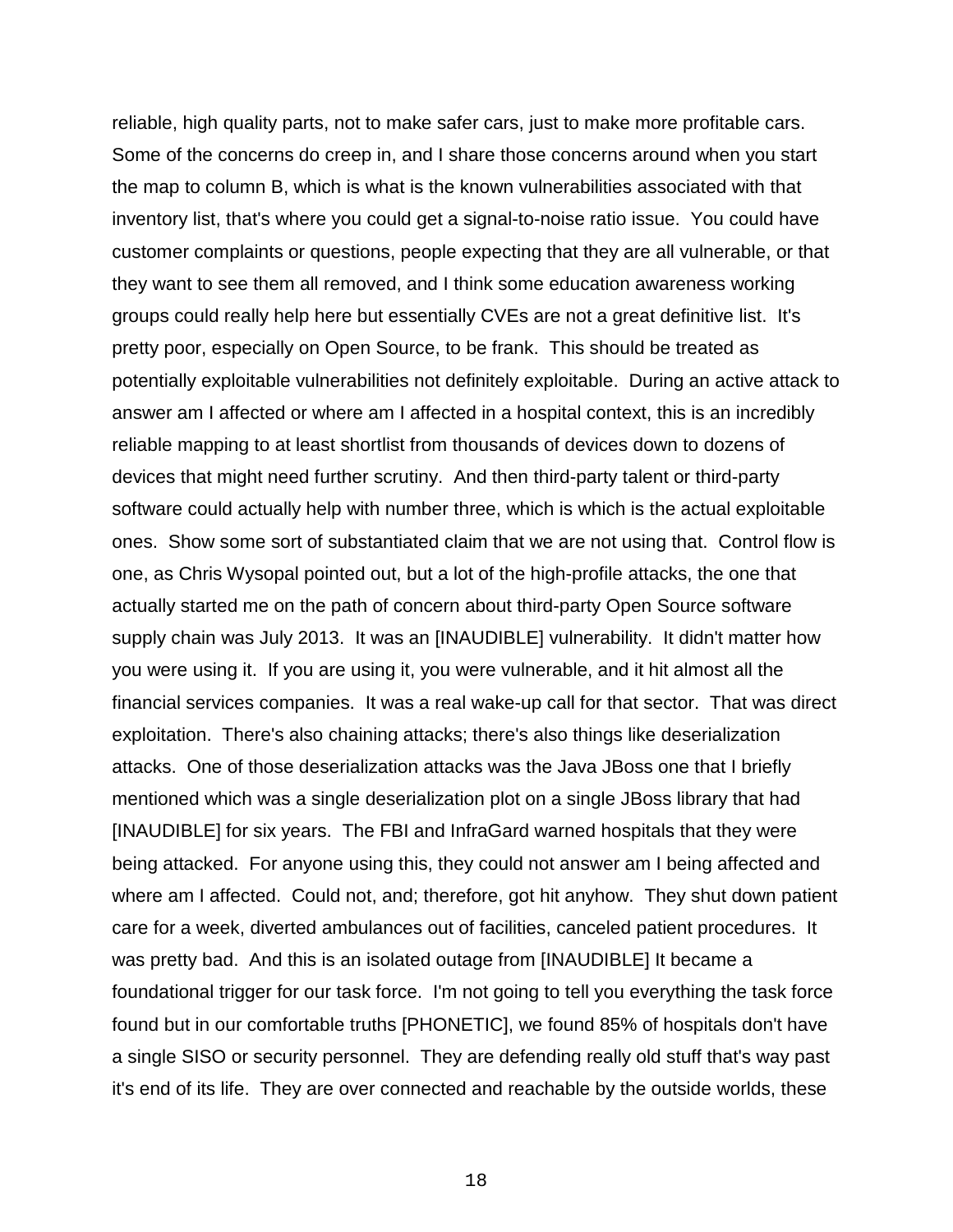flat networks, which means a single [INAUDIBLE] a single vice can take out patient care, and in the case of Hallowed [PHONETIC] Presbyterian, they didn't, in the case of WannaCry they did, but more importantly a typical medical technology has over 1000 CVEs in it, and we already know CVEs is a pretty terrible blind spot. One that we cited had 1400. It only takes one to shut down the hospitals. These 5% numbers don't make me feel better. It takes one, and it's happened repeatedly. One of the things I hope Jennings talks about in his next one is during WannaCry, most of the hospital people I worked with on the task force had to call every single one of their vendors and beg to find out am I affected, am I affected? Do I need a patch? I'm blind. Help me out here. Couldn't get answers or got false answers. Incredibly inefficient both for the people at the vending [PHONETIC] hospitals and the manufacturers who had to answer a flood of calls inefficiently and inaccurately. This transparency could be lookups on, Oh we're not even using that library at all, let alone the wrong version. In the context of something like Hallowed Presbyterian, we are less concerned about even someone doing ransomware, just Internet noise can hurt things. I'm going to skip this, but we had a former Team Poison anonymous guy found the Cyber Caliphate. [PHONETIC] What do you think he would do with a known vulnerability that knows nobody can patch? In the last minutes here, I just want to point that people claim this hasn't been done, it can't be done. For about six years now, the financial services sector for the software they write and self-consume have been doing software billable materials mostly as a productivity boost. There's the entire rich market called Software Composition Analysis with many vendors and free and open source alternatives to those vendors. Typically, you will see 106 components on average, about 23% of them by volume have a known vulnerability associated, and even if one or two of them is vulnerable, those could lead to significant harm. The triggering point wasn't Heartbleed, it was actually prior. It was July 2013. Apache Struts hit most banks, huge wake-up call, so people started paying more attention to open season on open source. There has been a bunch of academic work. Dan Geer published something with me in 2014 in Usenix. There's been some economic analysis of that avoidable harm at the head waters [PHONETIC] at the manufacture of what is significant downstream breach costs, patent emergency patch costs, Frenzies. Underwriters Laboratories has taken on this with their cyber assurance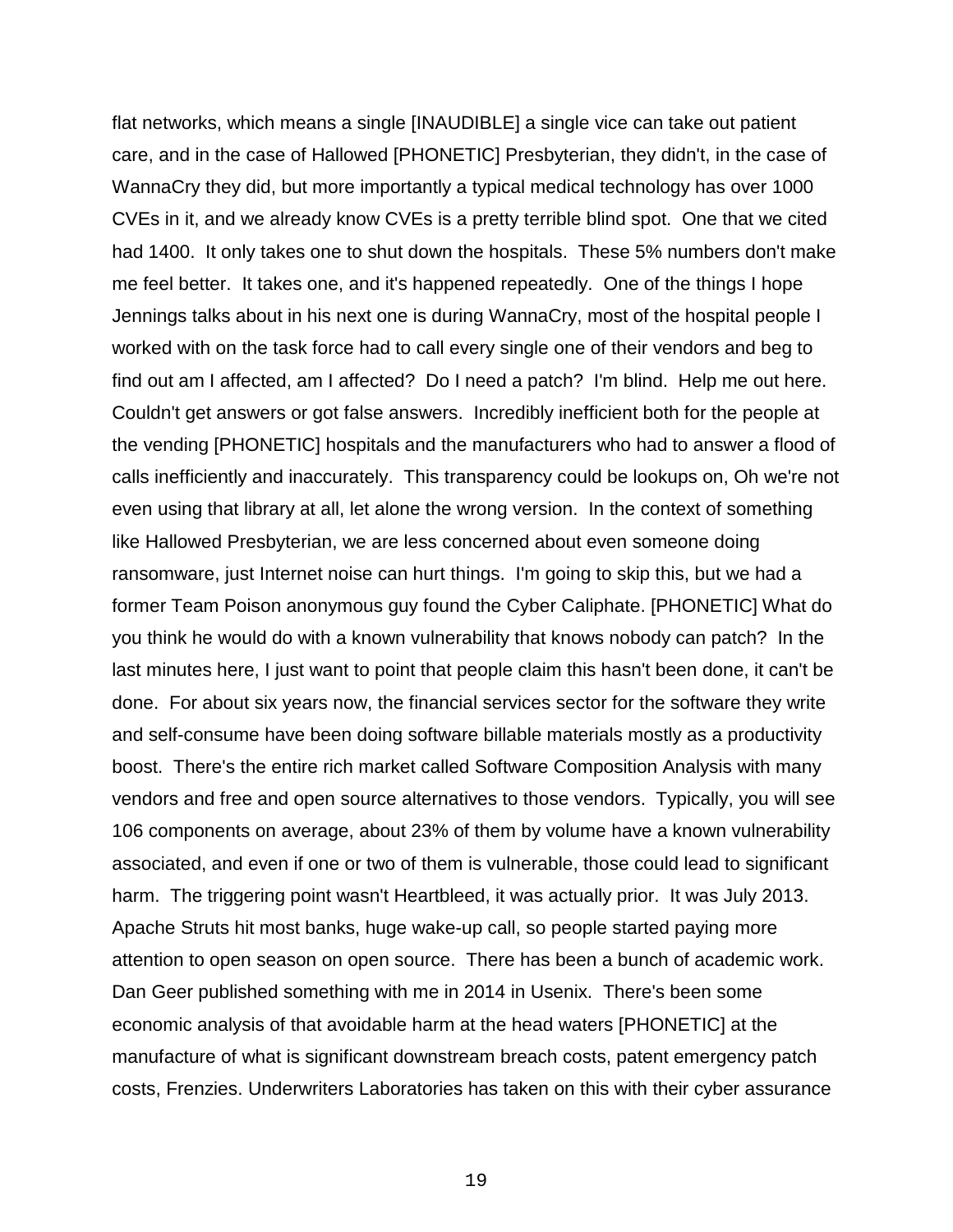program which is now two or three years old. Several parts of the US government have touched on this and advocated for it including DHS through safety critical IoT principles. The Department of Transportation and the Auto-ISAC is fairly on board with this because it is very congruent with their normal physical supply chain management. The Presidential Commissions was calling for nutrition labels to enable more informed freemarket choice, and the question is going to be, how much granularity. The White House said known but unmitigated vulnerabilities are among the highest risk to the federal government, and they are specifically referring to 10-year-old known vulnerabilities found frequently. Here is the Commissioner of the FDA has also been calling out and announced yesterday their intentions to roll this out at least for medical devices. My intention and hope is that this group can help make sure that that's a better program deployed earlier and more consistent across things because as a software producer, I don't want to have 10 different standards for 10 different sectors. Here is the lead up on the board, some workstreams you might want to consider, but I want this to be done better with the collective might and intelligence of this room. Thanks.

#### [APPLAUSE]

Last but not least, I think it's very important to get the cusp [PHONETIC] where the user perspective of this data, so we have Jennings Aske who's the CISO and VP of New York Presbyterian Hospital.

No slides for me. I don't like slides; I am a lawyer by training, so I just prefer words. I am the CISO at New York Presbyterian Hospital. New York Presbyterian Hospital is a top 10 hospital in the United States. We're what's considered an academic medical center meaning we have university partners. For us, that's Weill Cornell Medicine and Columbia University College of Physicians and Surgeons. I am here really representing all of the healthcare providers that are dealing with this. In fact, this is a topic of conversation that we have with healthcare providers where it could be Stanford, it could be Mass General, it could be Mayo Clinic. We are all talking about this because it is something that does keep us up at night, so to speak, because we as an industry are arguably the most attacked industry right now from a security perspective. We really see SBoM as an important patient safety matter, and I will explain why in a few moments. Healthcare represents a sixth of the gross domestic product of the United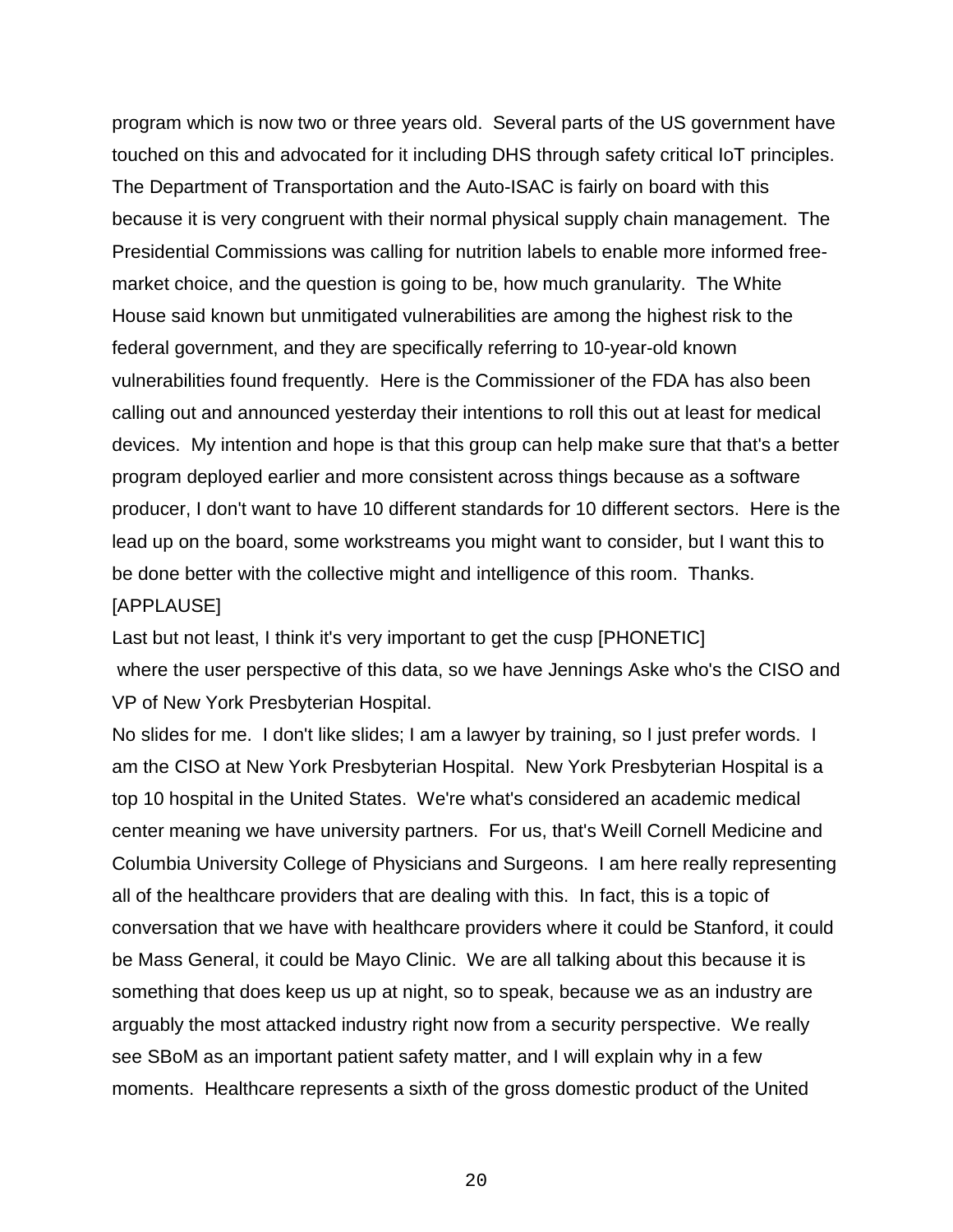States. There is almost 6000 hospitals, there's over 900,000 physicians. Nurses are the single largest employee type in the United States, and when you think about a hospital like us, we have all these diverse partners. It's a really rich ecosystem of interconnections. As an example, we have kiosks at Walgreens that you can walk up to and get an urgent care visit. You can get your blood pressure taken, and we have to make sure those are secure and the software that's used in those doesn't actually pose risks to us. We develop telehealth apps ourselves. We do a lot of software developments, and we have to make sure that those are, in fact, secured just like the suppliers that we buy from. Now, healthcare truthfully is an industry that really hasn't done a good job of being secure. Healthcare kind of is taking some lumps and we are continuing to take them. I am happy to say that, though, it's getting better. You see hospitals like mine making investments in security at the same level that banks and other financial sector players do. I'm looking at my organization's security posture and where I see the greatest risk right now, it's with software. We've implemented many of the infrastructure controls like intrusion prevention. We've implemented privileged access management, but software remains our single biggest issue, and I'm talking about it not just what's deployed in our data centers, but also what's hosted for us. In fact, one example of this is that one of our electronic medical record vendors, they did not patch a third-party component of their infrastructure, and basically, we found ourselves unable to prescribe controlled substances. So, in New York State, we are required to prescribe controlled substances electronically. We do that to prevent opioid diversion or at least reduce the risk of it. For several days we could not because the vendor had not patched JBoss vulnerability, it was mentioned earlier. Healthcare is being hammered because of software vulnerabilities. Again, many of these are thirdparty parts of a product or platform. When I think about it and going back to an event with our EMR vendor, we purchase that vendor or the product in their services, and we basically weren't able to look into their black box because there is no SBoM, and at the time we weren't even basically thinking about this. This predates my time at NYP; it was probably about 10 years ago. The long and short of it is, one of the things that we are doing is starting to require our vendors to provide SBoMs. I'm actually working with a group called Viziant. Viziant is a group purchasing organization. It represents about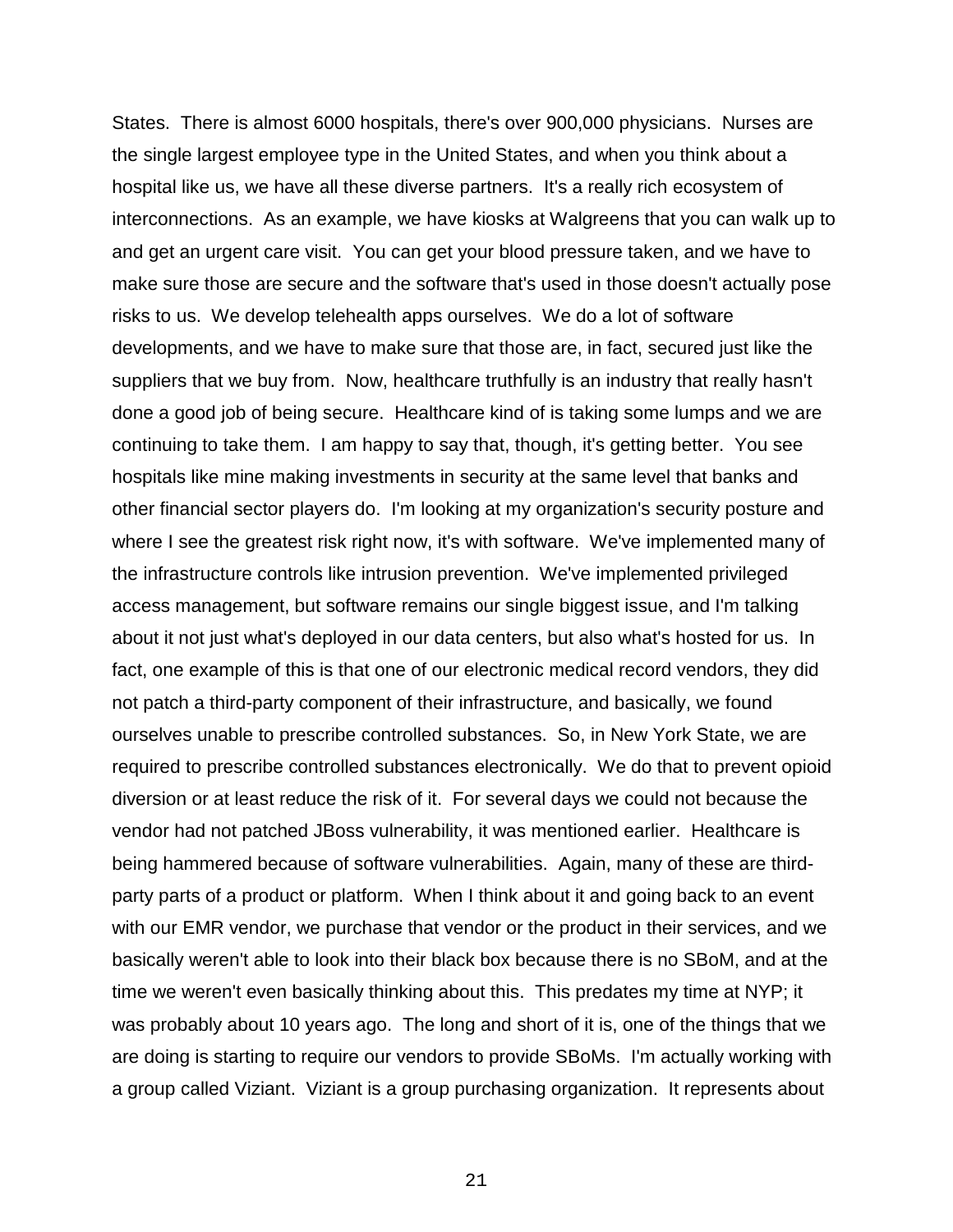\$100 billion worth of purchasing power across the United States. There's hospitals like Mayo Clinic, Mass General, New York Presbyterian that are part of this, and we are getting ready to actually finalize an SBoM that we will want people to submit. We view this as such importance for us to basically identify the 4%, 5% of issues that may affect us. I want to say as a customer, I recognize that all vulnerabilities are not exploitable. I'm not going to, because it's not in my interest in terms of my resources or yours, to basically chase down a resupplier and say, you have to patch this immediately. That's not just how the world works. The objections that are around the percentage of vulnerabilities or the difficulty of publishing them, they all strike me as kind of just false arguments. If you look at the United States, there is a history of industries objecting to implementing controls or best practices. I'll start with healthcare. Healthcare hasn't implemented security very well. We are trying to fix that. Healthcare also at one point didn't have fire safety as something that it took into consideration in terms of patient safety. It took two apocryphal fires, one in 1949 and one in when in 1950 to get hospitals to actually care about fire safety. Unfortunately, it led to a lot of regulation, and people sometimes focus on regulation as opposed to what's the best practice for this particular building. They'll say, I've got all the things that regulations require, I don't need to do more. I don't need to think about this intelligently and critically. And so, I'm hopeful that today and all these other parallel efforts, we can have conversations that aren't about regulation. It's about us thinking about how do we do this kind of intelligently, how do we pilot these concepts. I talked to Jim earlier today about possibly having some piloting of this with New York Presbyterian, some groups of healthcare providers that are purchasing products from Siemens is an example. I've talked to other medical device manufacturers. I mentioned the Vizient work where we have literally a group of hospitals that are all increasingly doing this trying to create a standard SBoM format that we would like to see people adopt. That's actually not a good idea. I want to see us have our own healthcare industry SBoM. I'd like to see us leverage something that becomes a standard, cross verticals that leverages SBoM standards that already exists like as SPDX or something. So that is where I am trying to steer things. But I really want to see this be a partnership, and I also want to mention about objections. As Josh said, this is already happening. If you sell to the defense industry,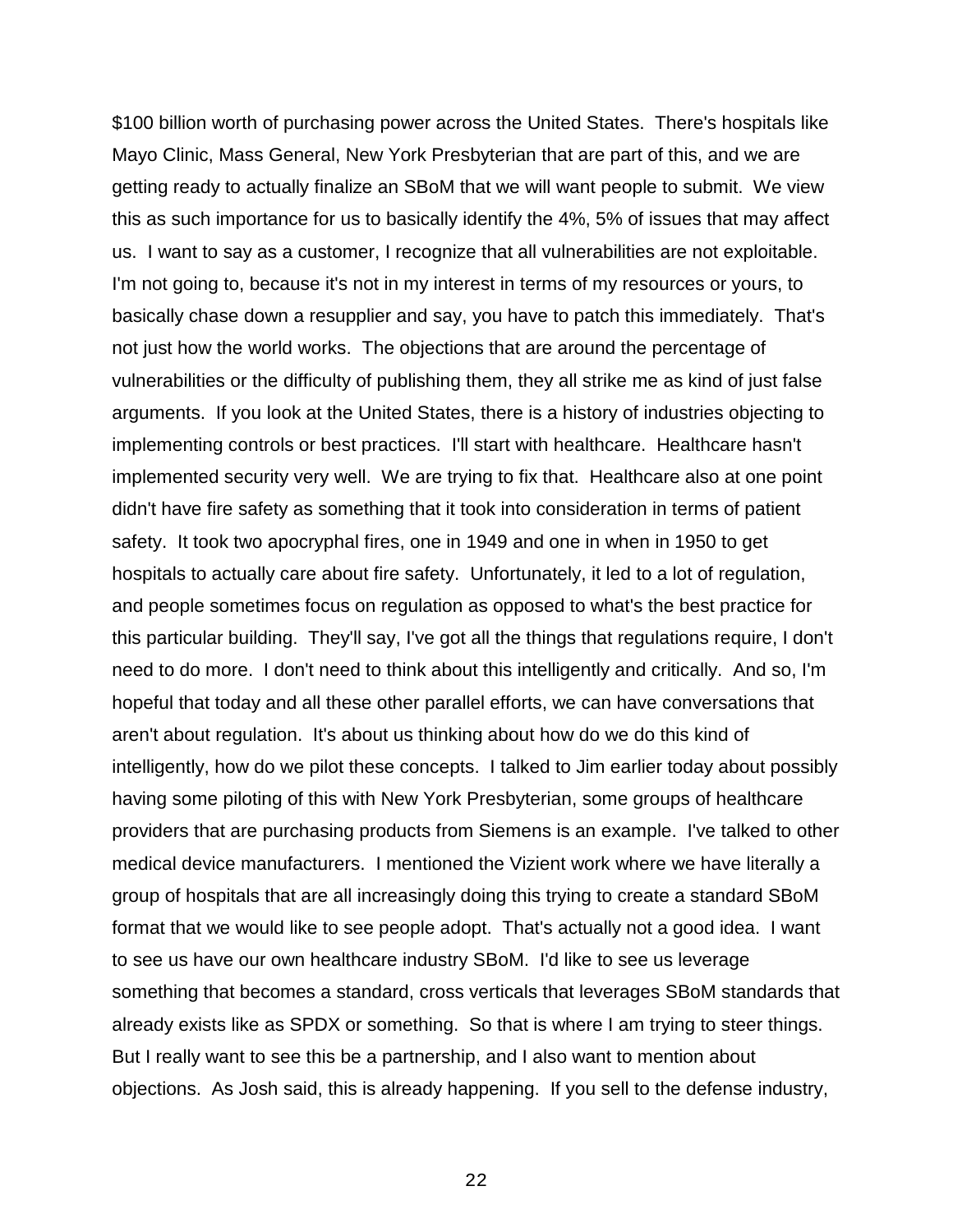you are providing this information and you are going further, and you are providing ports and protocols, configuration items. It goes well beyond what's in a typical software bill of materials. I think, also, one of the things that troubles me, and I'm not saying this to be antagonistic because I really want this to be a collaborative discussion, but there's always these comments about the customer maybe not doing the right thing with the information. These are the sort of objections that were made about seatbelts and in automobiles. Car manufacturers said if we put seatbelts in, people will drive more recklessly. That's insane, and in fact, we all know seatbelts are great. They are really wonderful things that save lives and the one thing the auto industry learned was that by implementing safety measures, that people would one, they would assume the cost. They had no problem with that because they valued the outcomes, and they actually saw that safety was a selling measure. Look at Volvo and others and all the things they are doing around safety as a way to selling to customers. I guess what I would say is, I'd like to see coming out of this room consensus that this is possible. We may not know exactly how but there is value here. There's value to you as a patient; there's value to you as a customer of other industries, and I really would like to see us move past the FUD and just focus on how we could do this in a way that's tenable by both sides of the coin, so to speak. This can't be something that's overwhelming, and I would like to see us do it before we get some regulations that no one's happy with. Thank you.

#### [APPLAUSE]

Thank you very much. I really appreciate that. For those of you who are curious, as long as it's okay with the speakers, I will put their slides online so that they could be seen as outcome [INAUDIBLE] facts and figures. Second, I just noticed that we're a little crammed by the entrance. We have some seats here. There's a little more space, and there's power and it's a lot easier to speak, so if you want to come down, don't be worry about getting in front of people. We're going to have lots of chance to talk, so we hope that you can come down if you want to make some room in the front. There is a lot of seats. This brief note on the schedule, something that I failed to mention earlier, is during lunch break, we are going to take a little bit of time to talk about another workstream that NTI and the Department of Commerce were in with our NIST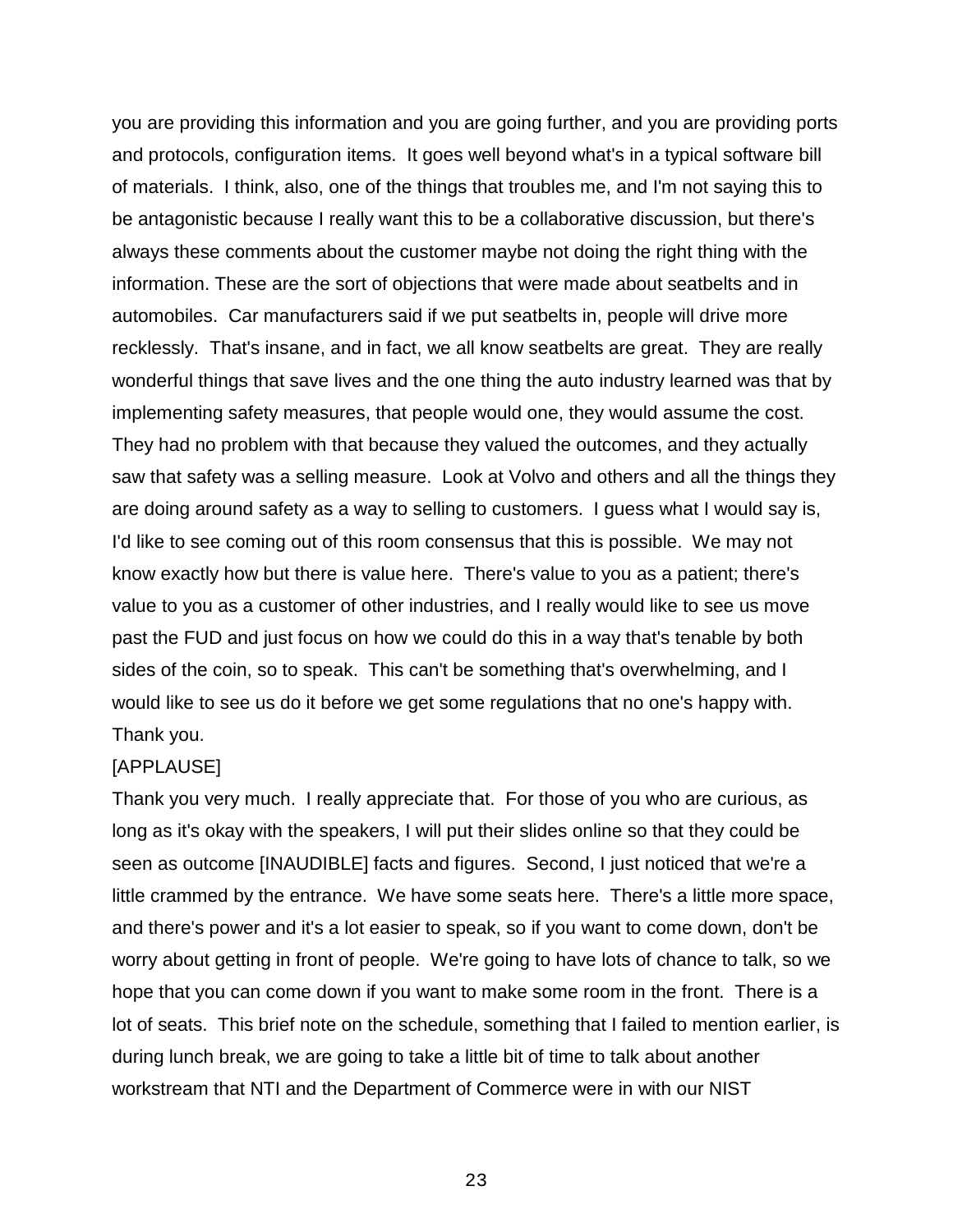colleagues and with our DHS colleagues. The government published a report to the on president distributed automated attacks, slightly related to what we are talking about today that lays out some goals for addressing this ecosystem-wide problem, and we want to share where we are from, a roadmap of where we are going next in terms of developing a roadmap to make progress on the action items laid out in that report. So, I wanted to flag that for you. But now comes the hard work. We had a great range in perspectives. I won't recap, obviously, but I heard a number of things from different sides; which is one, acknowledging some of the challenges, understood the importance of having a shared vision across the ecosystem, and then seeing what we could do about it. So now is our chance -- on the schedule one of the things we flagged to get the ball rolling is to talk about what our potential use case is, so I thought we would start there, but if there are things you feel we should be putting on the table for perspective that weren't out there or things that we need to emphasize, now is the time to chime in. For those of you who are on the call or those of you watching the webcast, there is a challenge which is, due to the nature of webcasting, there is a slight lag between the webcast and the call. The call is much closer to live, it's a few seconds ahead. If you want to participate and join in that discussion, just make sure that as you integrate with the call is what you are doing you're going to get a little disconnect. [INAUDIBLE] Who has an idea? Who has a thought to share? You can hit the button that is right in front of you and that will light it up and get you in the cue. I will also keep an eye out for folks who are raining their hand who want to speak.

Good morning everyone. I'm Frank Giorno with Oracle. I think one of the concerns that I would have about when and how to do this transparency is, if you take Oracle as an example, we know we have hundreds of thousands of products, and we have tens of thousands of customers around the world; and each customer, obviously, there isn't just one sort of person who has some kind of like security credential who has been cleared who has some security clearance to have access to any information that we provide about our products and to maintenance, etc. How do we -- assuming for a second that the information about not just components, but vulnerable components and vulnerabilities in components that are actually exploitable, how do we provide that information essentially to the good guys, to our customers, who can do something with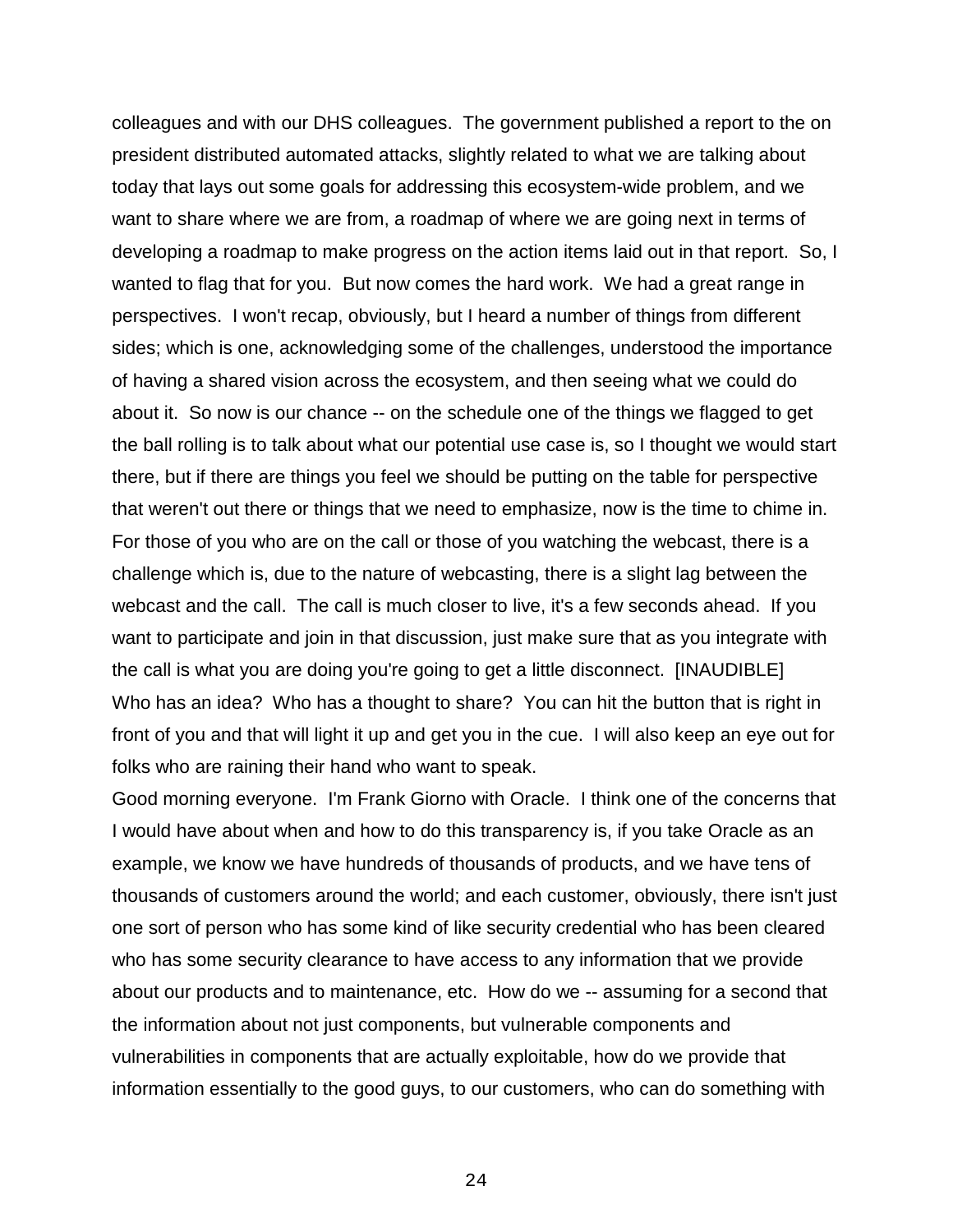that information without providing it to the rest of the world, to the bad guys? I mean, when you communicate to tens of thousands of individuals, you might as well put it on the front page of the Washington Post. How do we address that concern? [INAUDIBLE]

JC Herz from Ion Channel, and we do software supply chain insurance in for national security customers. The notion that the bad guys don't already know is crazy talk. Like there is this weird notion that if by publishing something that you would somehow inform the bad guys because they don't already know, and that's just flat out wrong. The cost benefit of publishing vulnerabilities to defenders -- the defenders are the last to know. We just need to trash this idea that somehow the defenders are going to publish information that attackers don't already know because that is not constructive. Let's just assume everything is already compromised and then figure out what to do.

[INAUDIBLE] Financial Institution, I want to make sure we state it as a use case. Okay. To refract it as a use case, the use case is, I would like defenders to have the same information that attackers already have.

Can I just make a point on that? We do binary analysis to find the components. The way that we are doing it is to actually just look at the product itself. We don't necessarily have access to the source code when we determine what is in there so, of course, attackers can do that. The whole existence of all those CVEs out there, most of those are found by independent researchers who don't have access to what the vendors have access to. They are coming from the attacker perspective.

Constance, we have Kim Price on the call. Kim, you are going to speak to us from the ceiling.

Fantastic. I can be the voice from the sky. Can you hear me?

Yes, we can hear you.

Great. I would just suggest that because there is a lot of fear and concern, and this is a very complex scenario in terms of, Hey let's just start publishing all the vulnerabilities and all the components we use. I think potentially starting with a smaller and more easily contained scenario in use case in doing some proof of concept testing might be the way to go. If we can identify something that works in healthcare or automotive or critical infrastructure and see how that works, then we can look at expanding it more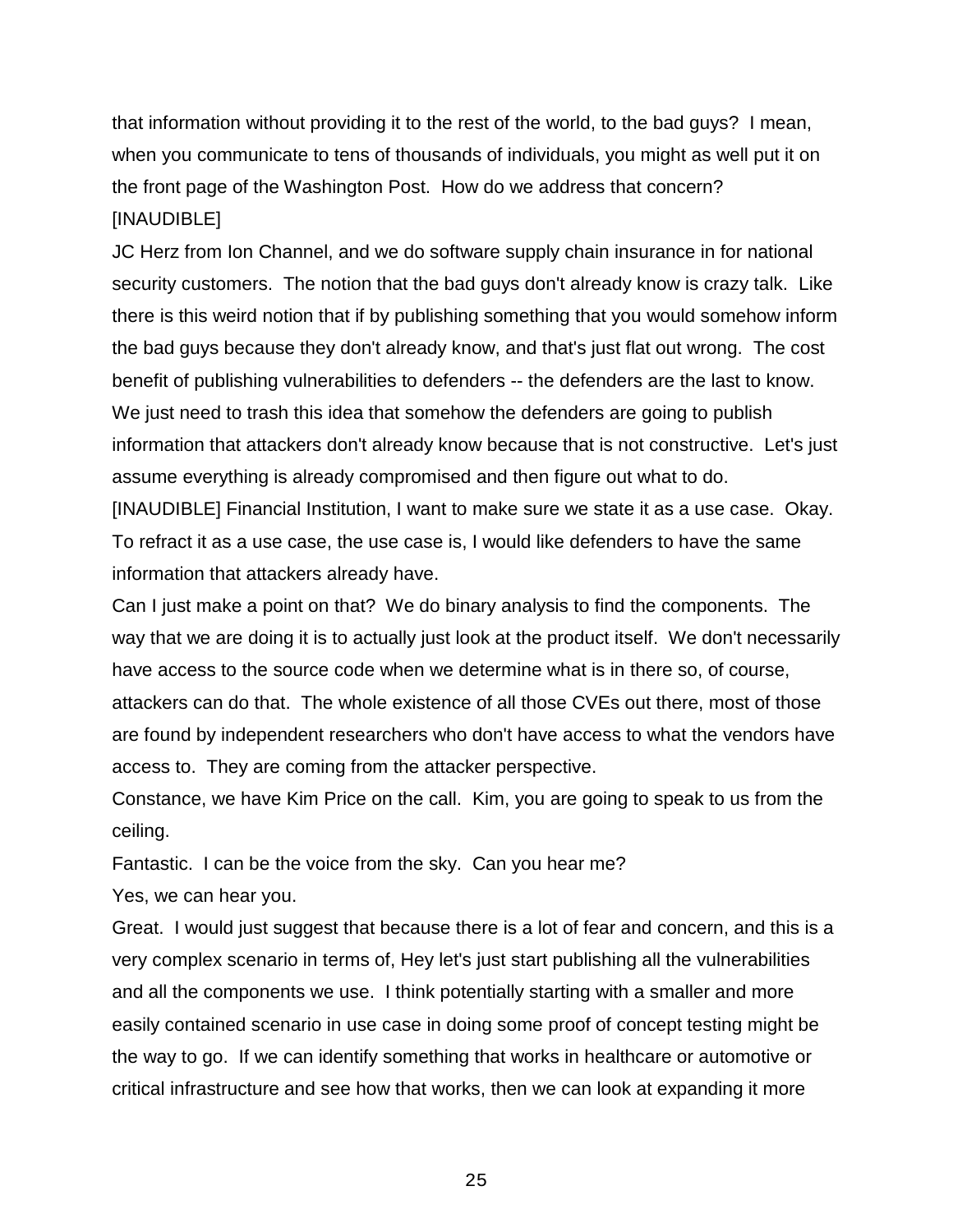broadly and have some wins and key learnings potentially from a smaller test. I like that idea. Art.

Art Manion. I think I really do like the smaller scoped testing idea. One concern I have with that is, since a lot of the components we all use are very general-purpose, even a smaller scoped one would require the upstream components to be part of the system, so you may end up with eating a significant number of components already involved. For instance, I have specific healthcare software with JBoss in it, so you have to have JBoss, a bunch of libraries just to even do your smaller scale experiment. But I do like the small-scale experiment idea.

Eventually we will get somebody who hasn't already spoken in front of us, but please this is how to get the ball rolling.

I was going to mention that that small scale POC, to me, is the only way to move this forward. If we start talking about boiling the ocean and doing this across multiple industry sectors, it's not going to happen. I think maybe it has to happen with POC's in each vertical. Certainly, in healthcare this is the thing that I've been talking about. I mentioned during my presentation. I talked to several medical device manufacturers, GE, Smiths Medicals, others about possibly being part of this POC. I would love to evolve other stakeholders in this. I mean, basically New Your Presbyterian is offering to convene this process and bring people together.

That's great thank you. I think one of our approaches having this be sort of small localized is fantastic, but we want to make sure we are bringing in the voices as Art mentioned from broader space.

Just to clarify, you can do small with regard to participants even though your transitive dependency tree is quite large. I think there are -- we should leverage institutions for like the ISACs and industry groups and as much as possible be industry led because the last thing you want is a large, centralized bureaucracy kind of mandating that this is the place where you are going to come, so to the degree that we could leverage these individual groups and sectors and verticals that's amazing.

Michelle [INAUDIBLE] from Novalia [PHONETIC] I agree that starting small is a great thing, but I think that one of the requirements of that initial approach needs to be the need to be able to be scalable. Things like machine readability and consistent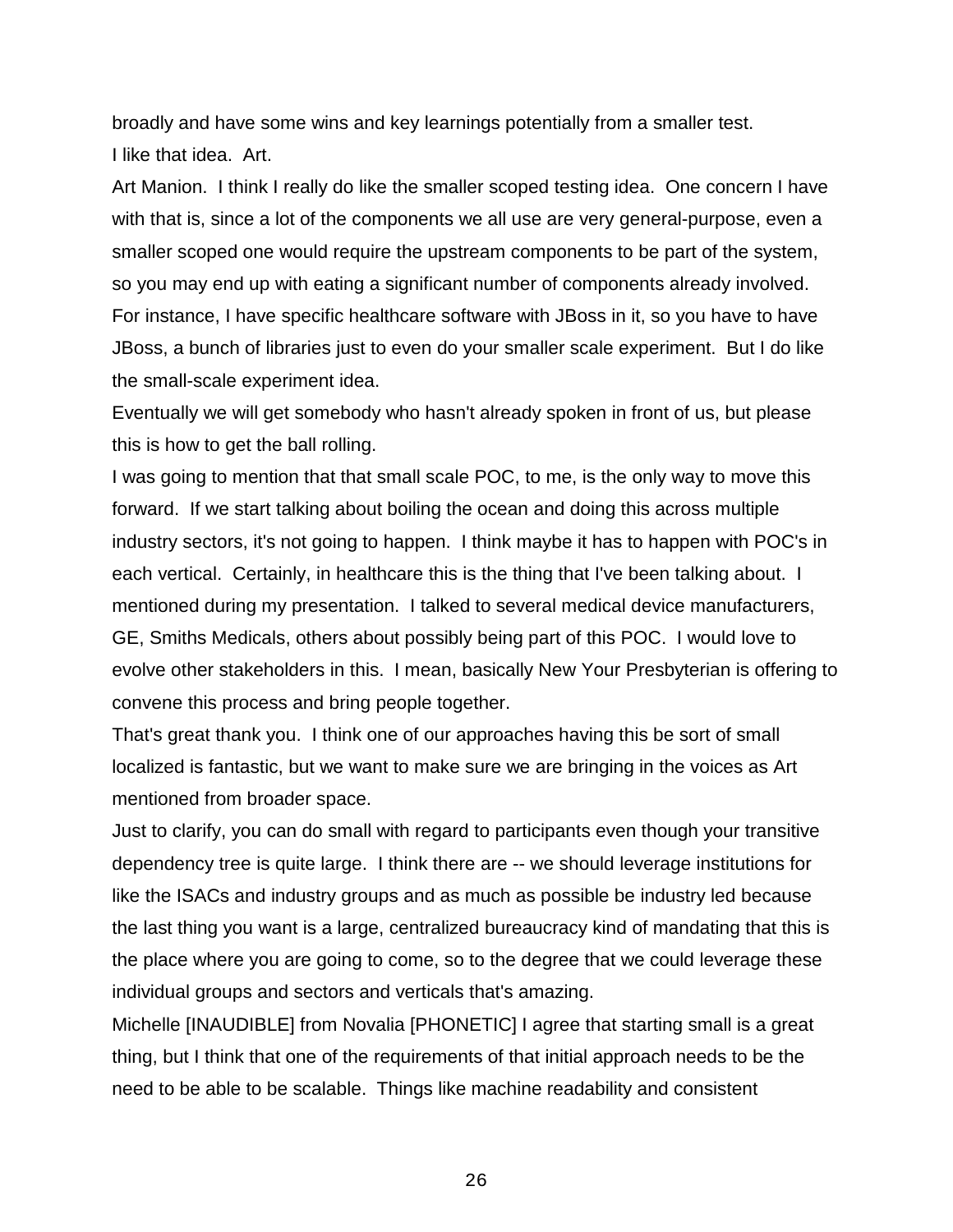terminology, naming conventions, so starting small is a great way to test it out, but that has to be in the idea that it's going to become larger and grow.

The question of small is not clear because people have different ideas in their mind. One of the problems we have is there's lots and lots of vulnerabilities out there and hardly any actually get exploited as a percentage basis. I don't know what the numbers are, but I would be surprised if it was more than 1%. An approach might be let's look at cases where actual exploits occurred and then work back from that and figure out what we could do with transparency that would have blocked that sooner or made it available. That's just one idea.

I just want to comment too, when I say small, what I am thinking about is something that would involve many of the large academic hospitals across the country like Mass General and others that really treat millions of patients, so this is not going to have a small impact. And to the comment about machine readability, absolutely. I mean I think as we -- I have a pretty large security team. We have 56 FTE's, probably about 10 consultants. That's pretty large for a hospital. We are spending over 10% of the IT budget, but most hospitals don't. They are starting to head in the right direction, and we don't want to deal with a thousand PDF's. We have across our six Manhattan hospitals just in the sense of medical devices, we have over 1400 different medical device manufacturers with 72,000 medical devices, I can't do the math in the number of PDFs. I think that aligns with the idea that we do have to think about what are the outcomes we are trying to achieve and how do we work back from that? I only know that I think that the fact that things aren't exploitable is maybe the outcome, but I do agree that we need this to be scalable because I can't have too much noise as well, so I want to echo that there's noise in both sides of the equation here that we have to think through. Just to not to accept the assertion that this has to be tested before it proves its merit, it's been done at scale in financial service institutions for over six years. They are doing it for the software they write themselves and consume themselves, so they are very mature processes. Some of them are in the room today and can speak to how mature their processes are. It's not about will this work. To me it is a question of how do we make this traverse a commercial relationship where there is someone making out of station and consuming it in consistent ways across those. The practice exists, the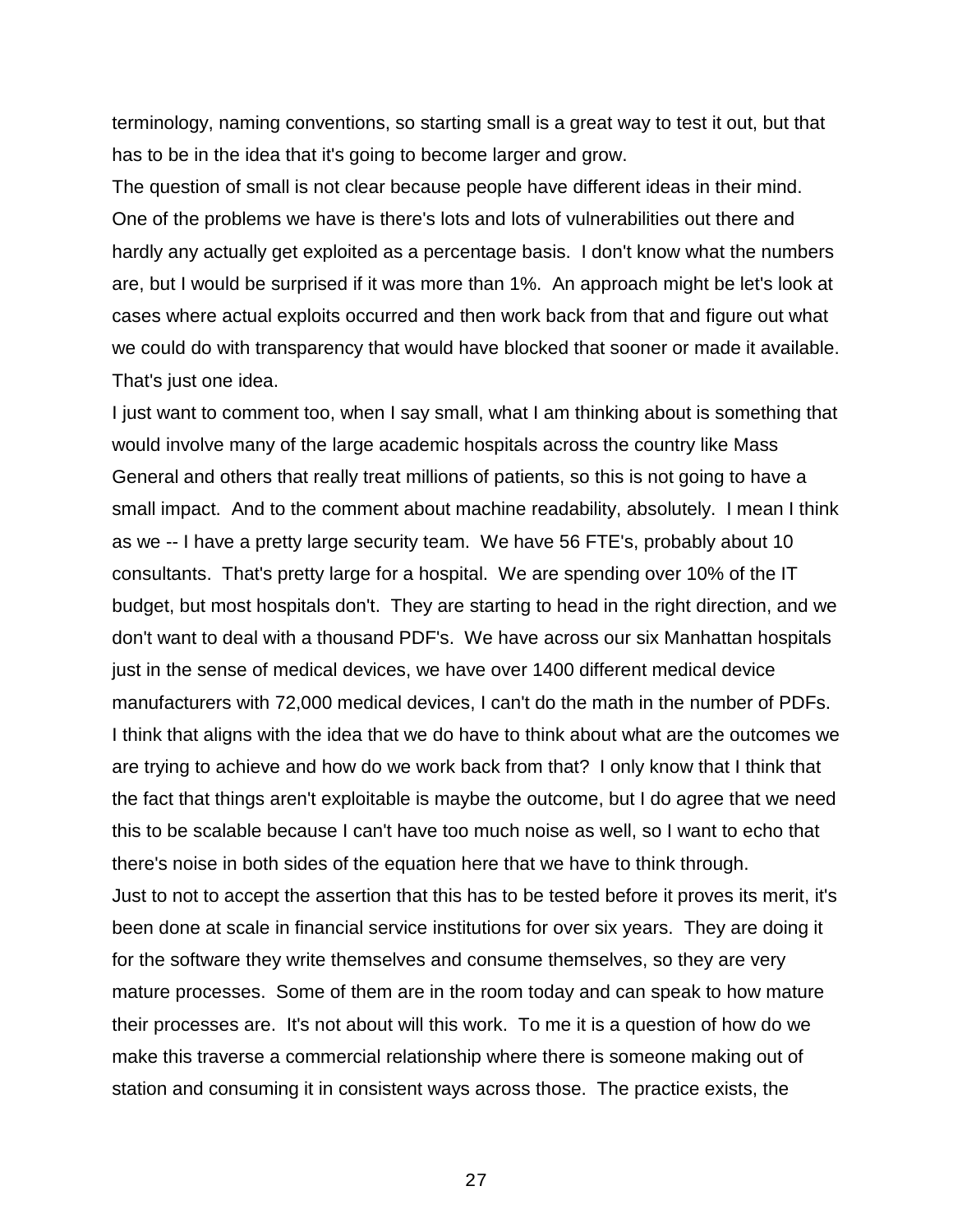deployment modalities change.

Further thoughts.

This is Michelle again. One other use case to consider here is, it's not just knowing where the vulnerabilities are but where they aren't are. So, vulnerabilities that have been assessed and have been determined to be not exploitable on a certain system or in some situation, that A versus B that we are talking about, it's in A, but it's not necessarily vulnerable in B. I think that's a really important part too. We heard that a lot in [INAUDIBLE] when we were initially having a lot of those conversations with the hospitals is, I don't just want to know when you found something that's a problem, I also want to know it's not in these other products as well. I think that's another use case to make sure we consider.

Something that could incorporate the fact that we've settled this. Further thoughts. We've talked about what a pilot might look like because we have a number of folks in healthcare, we've raised that. We've talked about financial sector as another area. See I did learn to press the button. Open data, the importance of open data. Having been an Open Source software policy person in DoD, there's a lot of encumbrance that is created when people use a lot of [INAUDIBLE] tools where the information is encumbered by an electro [PHONETIC] property restrictions about how it's used or how it could be shared, and the sense of causing a lot of problems. The commons for sharing information needs to also encompass the right to share information that is unencumbered by an electro property restrictions so that this can all be done legally with respect to copyright because people often times want to share, they want to use, but their contracts are written so they can't, and that's a big problem.

[INAUDIBLE] here from [INAUDIBLE] A comment on the possibility of the software components details being dependent on the impact that we should be concerned about, say a healthcare portal that does something about a medical information transaction compared to a healthcare portal that just publicly available for everybody to see what New York Presbyterian does are two different things. Is there a reason for us to think about the impact also when you talk about use cases? Classic, thinking through the risk as well as the [INAUDIBLE] Is it possible? Are we will be able to do something [INAUDIBLE]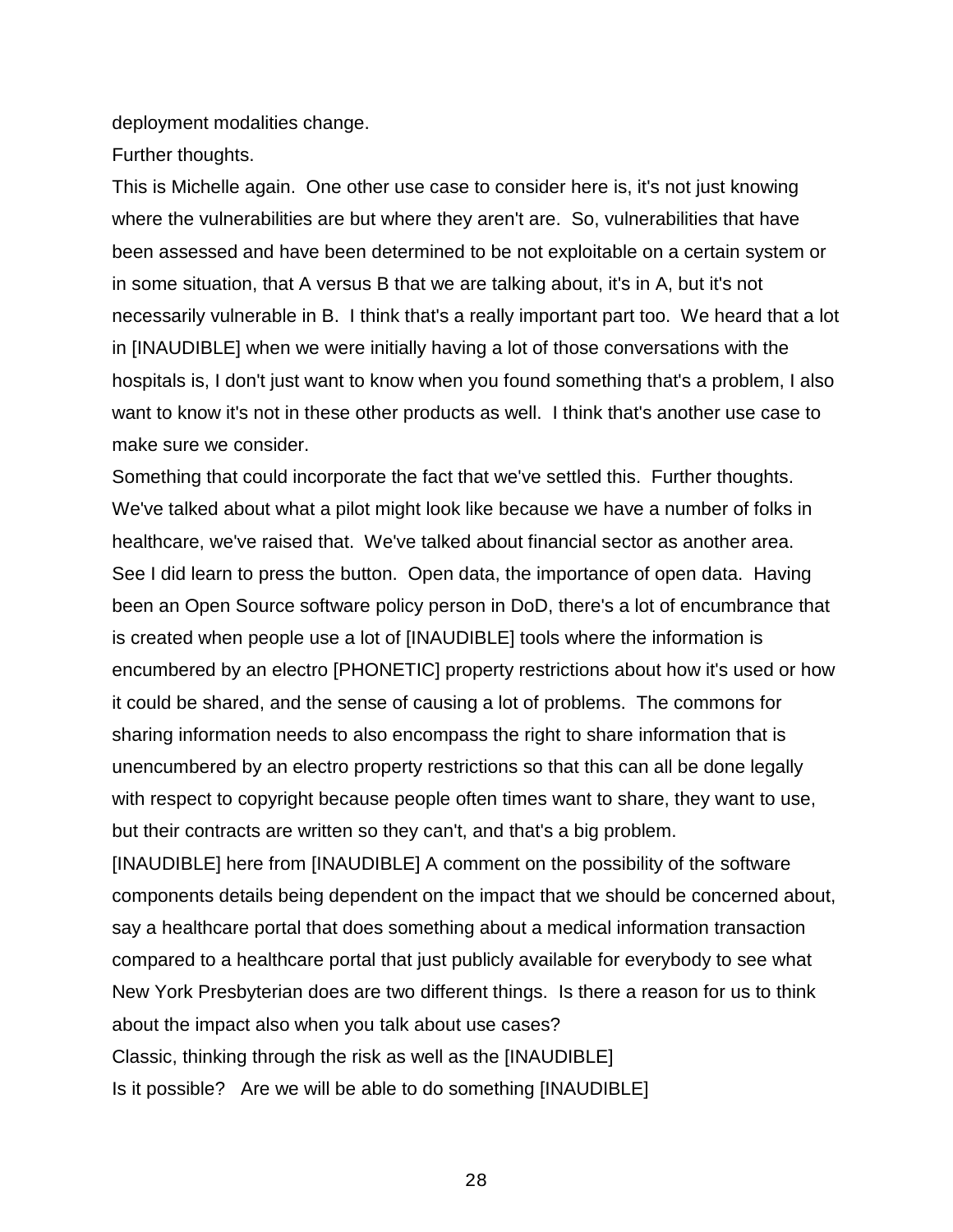Sebastian Benthall NYU's Center for Cybersecurity and also Ion Channel. There was a certain amount of saying whatever NVD is doing, it's not good enough right now. I guess I've got a question which is why is that the case? To JC's point, if there's a commons of open data, there might be a tragedy of that commons, and I'm wondering whether from a policy standpoint there's things that could be done to change the incentive structure about contributing to that because my understanding is that they really depend on vendors for input.

Unfortunately, my commerce colleague from [INAUDIBLE] is in Montréal at the ITF meeting but, we do have Tom Malar [PHONETIC] from DHS whose been involved, so I'm going to give him a two-finger response to that.

Tom Malar from DHS. There is a little bit of, if people are familiar with the Mythical Man or Mythical Person-Month, there is a little bit of that where there's only so many resources that can be applied to the work of NVD, so we have encountered that over the years. So, I'm not even entirely sure if throwing more people, time, resources at the problem there starts to solve that. But focused use cases for that is probably one way forward where we could at least be investing in exactly the right things the community needs. I did want to bring up at least a couple of use cases from a couple of different perspectives that we see in DHS and that I've heard from other people, not only in this room but elsewhere. I think one is, where is the plimsoll line or the water line for what I don't have to tell you. If we want to have open data, that's great if your code is all GPL'd and you are using diagnostic tools in your toolchain, and as soon as you build the package it just tells you everything that is part of that package. And I think the Lenox Foundation is moving in that direction and that's nice. Whatever we come up with for critical infrastructure and other places where a mixture of open and proprietary software is used for really important stuff has to match what -- if the Lenox Foundation, if the core infrastructure and initiatives start to converge on a solution for their issues in this space and then another solution is arrived at by a non-interoperable SWID implementation that's better suited for proprietary software manufacturers, then everybody else's job just gets harder. A little bit of that is Josh's point earlier about don't have 10 standards for 10 sectors, so let's not have even two standards for two families of software. I would really like to get us to, how are we going to control the vocabulary so that at past a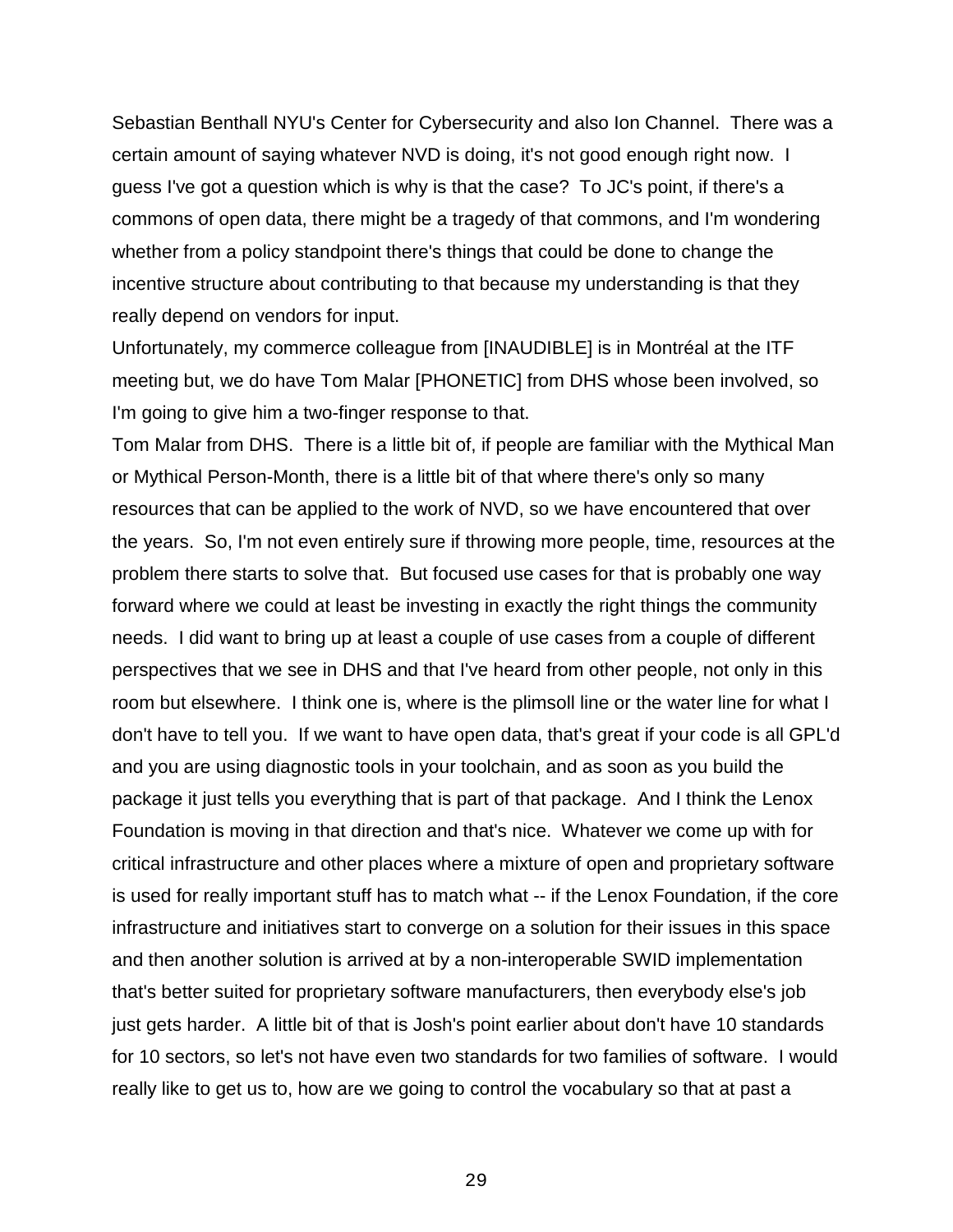certain point, whether it's GPL'd or not, you can just say -- Like you see on a food label, sometimes if you read the ingredients on a food label you will get to the part where it just says "spices" or on the back of a Coca-Cola bottle where it says "natural flavors." That's basically telling you there is some other stuff in this beside all the common stuff you already knew about, the water and the sugar, etc., but we're not going to tell you; that's our proprietary IP. We need to control that vocabulary. We need to determine where that water line is , we need interoperability with things coming out of purely Open World.

We've gotten to the portion where we are going to talk about standards. Kent Landfield [PHONETIC] My real question here is scope. We need to start discussing the scope of what we are really trying to focus on here. Is the software bill of materials going to be as was mentioned earlier code snippets? I think that's probably out of the realm of possibility. Is it third party components that are not developed by that vendor? I think that's a good place to start. Our real focus here is that we need to establish a scope that is workable for a lot of different sectors and beneficial to the customers we are trying to serve. Right now, I don't -- and I am a little confused with the focus on intellectual property copyright issues. When it comes to Open Source software today, they demand that you as a vendor put their disclaimers in your products that you are using that. It's in a PDF somewhere. It's in a document somewhere. I'm a little confused as to where the intellectual property rights for naming a specific component that you already have to declare in your product comes into play. Question about the CVE. I'll acknowledge there is a CVE sort of coverage and counting issue, and I think a lot of the folks in the room are aware of this; however, it is a bit separate from I think the SBoM discussion. So, I would have no problem with a supply chain transparency SBoM initiative going forward based on NVD or CVE data. That's enough to certainly get started. Separate question about are all of the vulnerabilities in CVE, interesting separate question, but I think it's separate enough. It won't hold us up here.

Constance, we have Brad Ree on the line.

Hi there. I'm VP of IOT Security at Verimatrix, but actually I will put on my different hat, which I am also the Security Chair for the Zigbee Alliance, and for those who don't know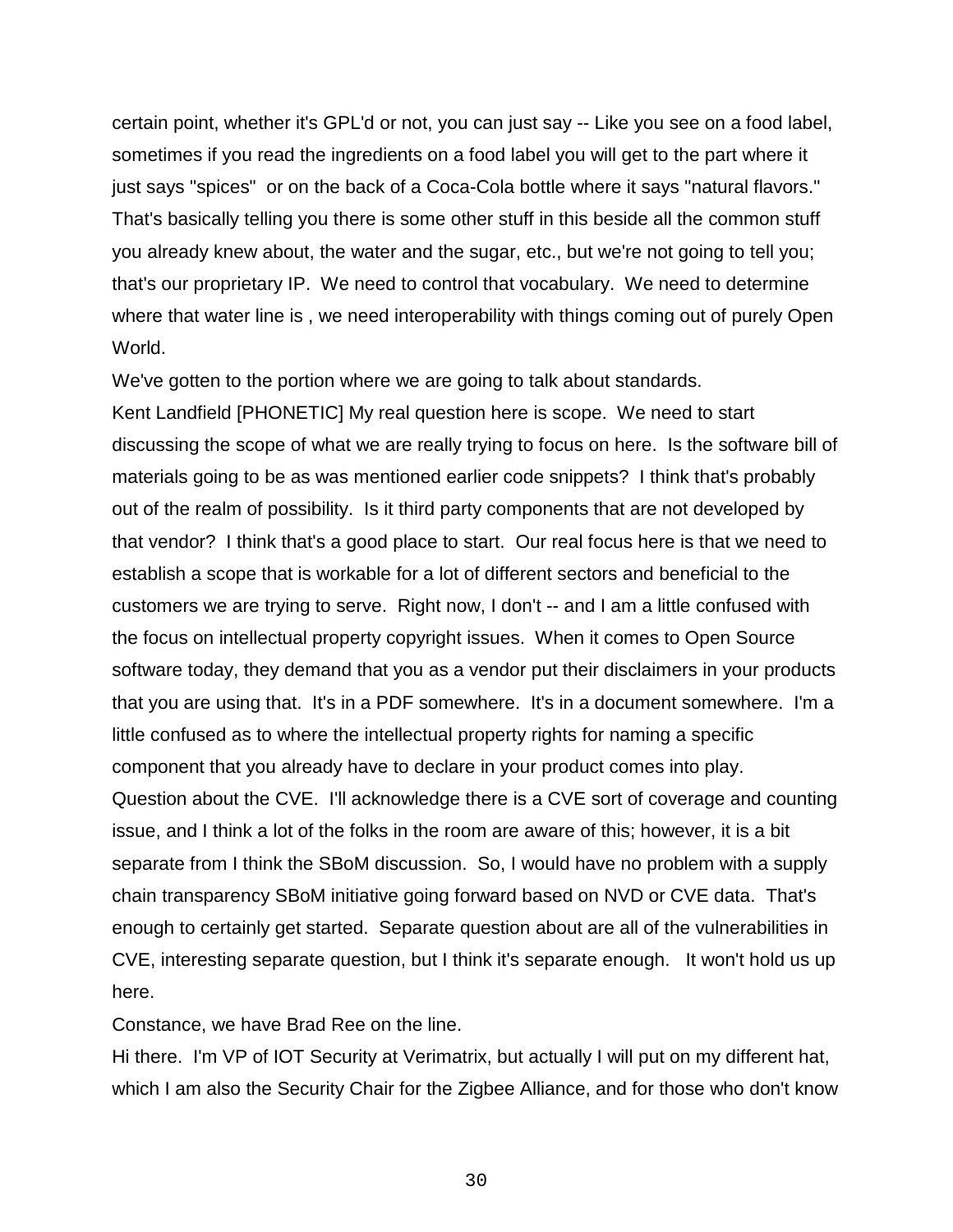Zigbee is really focused on basically smart energy, smart building, and smart homes. One thing that we actually already have as part of our certification compliance kind of program is, our device manufacturers are required to say what platforms their on. So, we are already sort of doing this bill of materials, offer a bill of material, but we actually don't have it connected to vulnerability which would be great to have in there. I do think as we started talking about it, there was some talk about group of concept that writing off of -- some of these other standard bodies I know Open Connectivity Foundation is doing similar kind of things with saying what platforms you're on, but the part that I am a little bit nervous about is who should actually be seeing the vulnerability? Should it be the manufacturer of the device in Zigbee speak, Hey the platform you're on has a vulnerability, please fix it. Or should it go all the way out to the end customer, which really could create one, a lot of noise; two, it could create supply chain problems as the manufacturers try to address this stuff, roll it on out, addressing the products in field and when those will receive the updates. Really, the two parts being, one, can we look at what standards, organizations to actually work with that might have some of these pieces in place; and two, my other question is, who should see the vulnerabilities and how should people be able to subscribe to those. So that's sort of my concern there. I want to -- it's the moderators prerogative first, to carve off a couple of things as Art said, this is -- we are touching on a bunch of different related issues around CVE and vulnerability disclosure. On that latter topic, on vulnerability disclosure, many of you in the room worked through an NTIA and produced some wonderful documents to talk about this and have been carried on by a lot of companies that are represented in the room and organizations that are in the room, so I want to sort of leave the vulnerability question aside unless there's something that we want to pick up. Similarly, questions around CVE and NVD are very important. There are a bunch of discussions going on, again, led by many of you in this room, were involved with many in this room, and we should definitely draw in and out of them, but I don't think we want to zero in on those particular topics.

Could I just add a comment to that? If you have a set -- you have vulnerability information out there, maybe it's in CVE, maybe it's in other databases, and then you have a list of SBoMs out there, when a new vulnerability is disclosed in a component,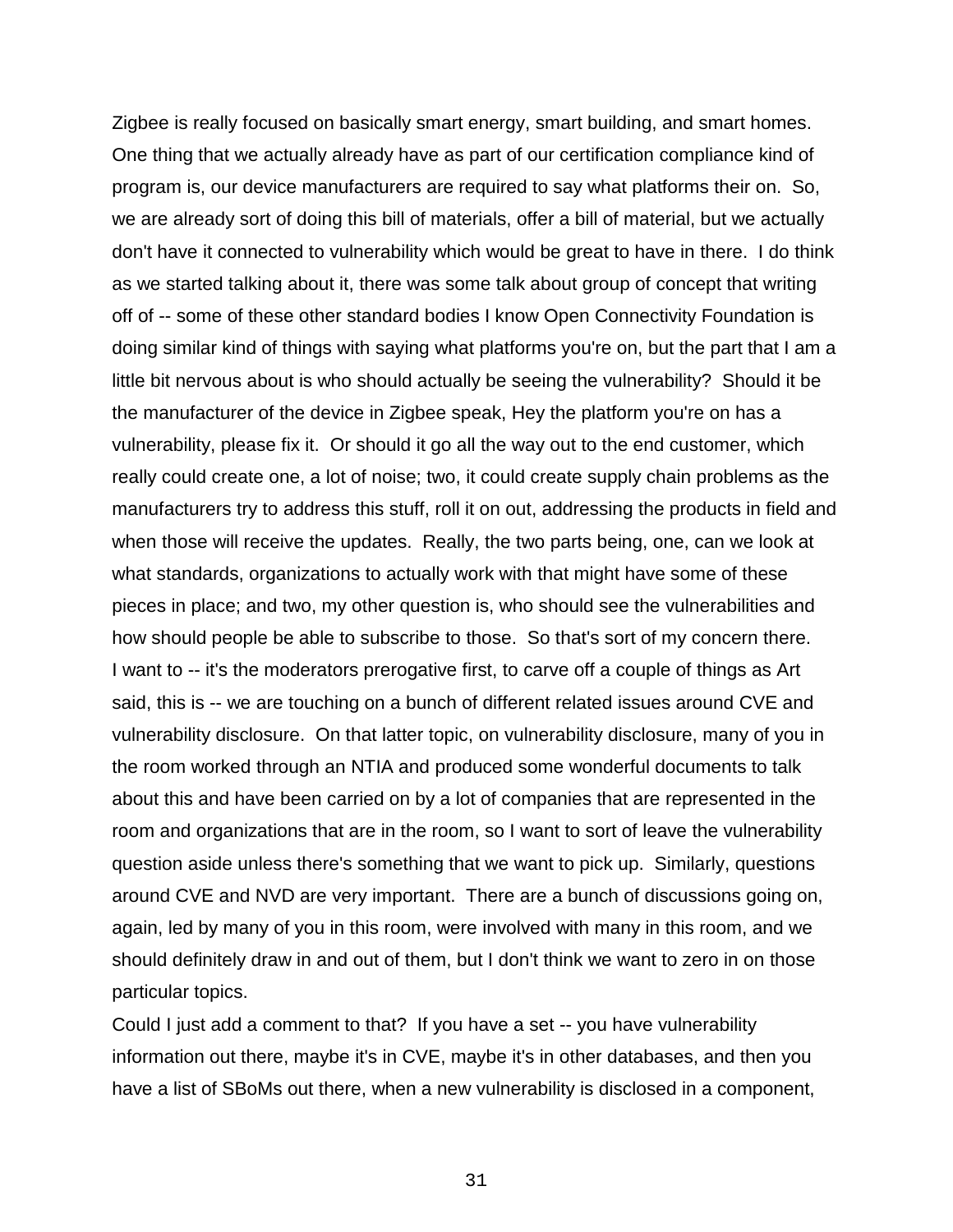then all the products that use that, it's sort of instant disclosure, right? Like this idea that there's unseparate disclosure from the people that are the consumers of the component doesn't make sense to me. If you are publishing your bill of materials, and there is a vulnerability disclosed one of those things, it is disclosed, right? There's no separate disclosure. The manufacturer might put out a separate security bulletin, but it's public information that these two things are public. It's adjoined of those two data sources. But the fact, as other people have brought up already, I think somebody said that 5% of the vulnerabilities in a component are exploitable in the product. [LAUGHTER] Numbers like that. The problem we have is, I don't want to spend all of my time on the one out twenty -- I want to spend my time on the one out of twenty that actually are exploitable, and we need to focus on that because if you spend your time on the nineteen out of twenty, that doesn't do anybody any good at all, and it prevents them from applying real fixes that are needed because people just can't deal with that noise. Brian Fox from Sonatype. Just a follow-up on what you said, I think if you are doing a good job internally you've already investigated those other 19 internally and decided amongst yourselves that that's not exploitable, so, therefore, then going ahead and publishing that information to your consumer seems like a really good practice to do. I don't think it's actually extra work; it's probably work you're already doing internally. If the experience with the common vulnerability scoring system has taught us much over the past half-decade or so, I feel like the problem is that the 20% -- we are pretty sure these are the characteristics of that 20% or 5% or 1% are what the things we need to watch out for, and we can do a 10 year research project and involve lots of universities and lots of really smart people, and we will still get it wrong because we will have successfully fought the last war, right? I was pretty sure buying processors from Intel wasn't going to affect the security of my cloud environment and I was wrong. We all were. We didn't do much else, and that's not to drag any particular vendor under the bus. I want to be very careful about that because I'm just saying -- I'm point using them as an example to point out that we are all going to make mistakes in that area. So it is extremely difficult, and I am worried that it is possibly one of those long tailed, worldclass, due 20 years of R&D and still get sort of a maybe result research problems to determine and predict which are the X number minority of vulnerabilities that are likely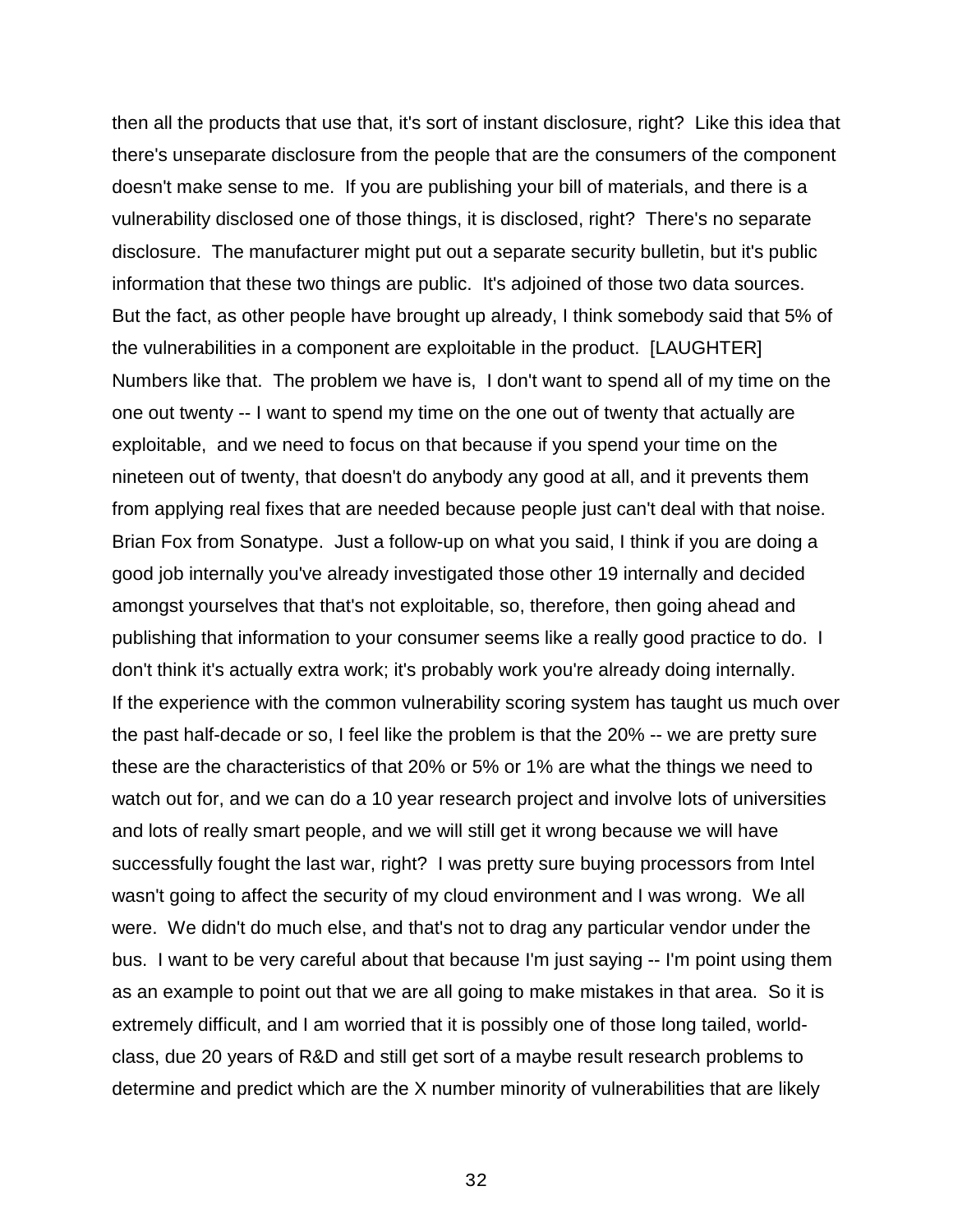to be actually exploited because we thought RCE was the only thing we had to worry about, and now we live in a different a very different world.

Katie then Jennings.

Hi. Katie Moussouris, CEO of Luta Security. When I was at Microsoft a decade ago, they launched something called the Exploitability Index. It was in addition to the Microsoft Bulletins. It was the first major revision of the Microsoft Bulletins in many, many years, and the idea was to actually predict which of the vulnerabilities in the Microsoft Bulletins were most likely to have reliable exploit code available within two weeks. One, the Exploitability Index was very difficult to educate consumers of the bulletins on how to use them. They were already using the existing taxonomy to decide which of the patches to apply in which order, so they were just going by the criticality rating of Microsoft. Even when we pushed a massive amount of education towards the customers how to consume this data, the Exploitability Index, it still was just a window of time that we were really trying to do this prediction. It was really about patch prioritization. So, even if we produce it, we already have evidence that the actual enterprise and all the way down to the end user consumers don't actually use this information. They still go by the criticality rating overall.

I just want to comment about a little bit of [INAUDIBLE] hearing some comments which almost feels paternalistic in the sense that you won't -- we as a consumer, so to speak, of products. We buy these products, and the last thing I want is for the vendor to say, You can trust me. I don't mean that to be disrespectful or anything, but vendors make mistakes. We make mistakes; everyone makes mistakes. That's part of the human life. I can count on more than two hands the number of times that vendors have said, You won't be affected by this. And you will, or we were. WannaCry, it's one of those things that we had pharmacy cabinets that were affected by WannaCry. We had to shut down clinics because vendors didn't patch and things like this. The whole idea that this thing may not be exploitable today doesn't mean that it won't be, and also, your assumptions about why it may not be exploitable actually may not be accurate in the environment in which it's deployed. You can't account for every single entity that is deployed your product whether it's the flatness of your network or maybe they've just misconfigured the device, and there is a port [PHONETIC] that's open that shouldn't be that actually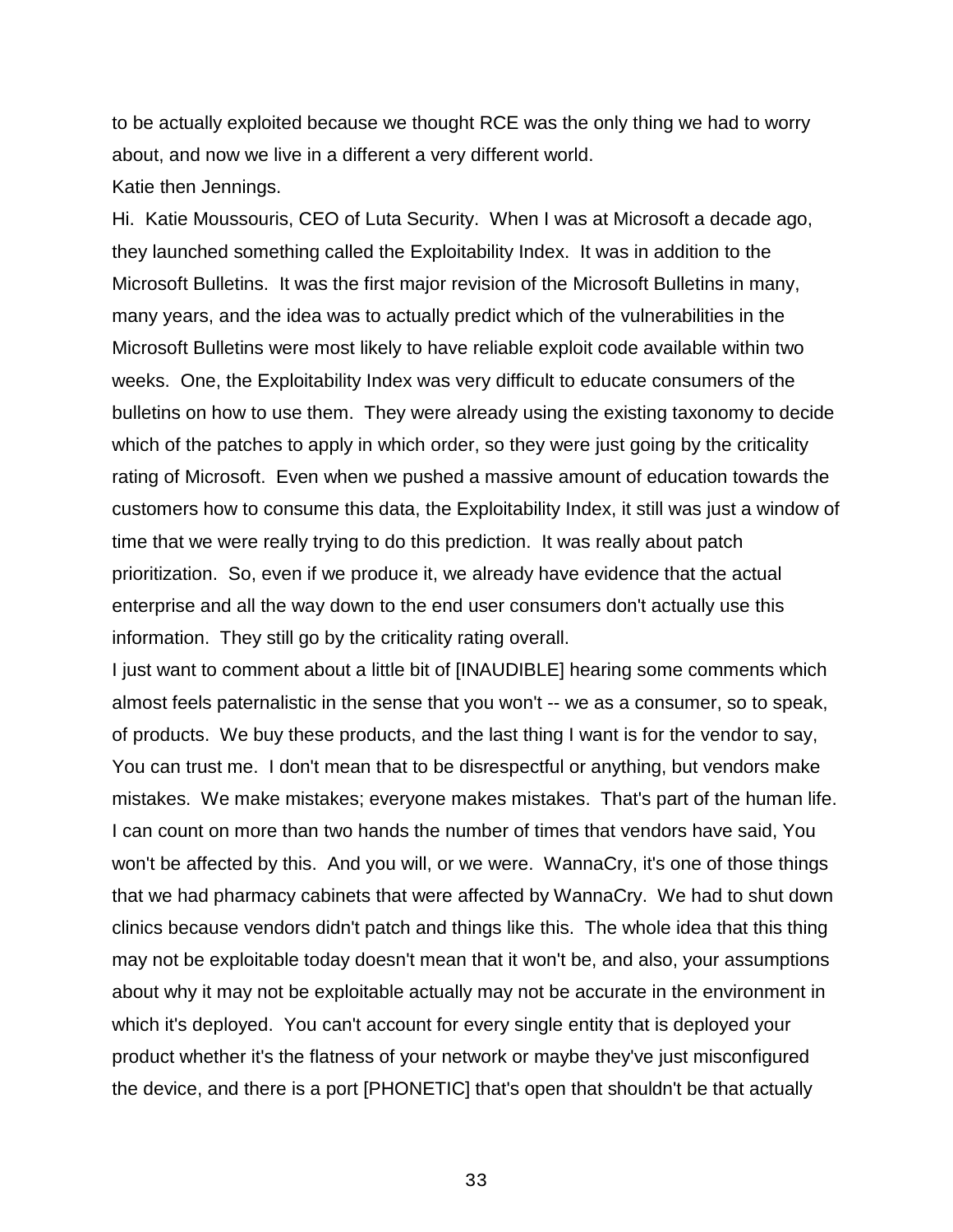makes it. Exploitable there's a reason that a hospital like mine and others care so much about this is because we want to play a role in our security posture, and we need you as suppliers to work with us, and I get that there are burdens and costs with this, so let's try to figure out something. I want to go back to the concept of a POC. I can envision a scenario where we have some critical healthcare suppliers working with folks from different -- stakeholders in this room on defining a POC where we look at things like, how does this information get conveyed to the customer? How does the customer leverage it, and how does the customer and the supplier engage in feedback over the course of this? And try to learn lessons that can be used by other industry verticals as they think about this.

Two fingers from Josh, and then we are going to go to Kim on the phone. We have somebody from FDA here, granted it is a different part of FDA, but I'm constantly perplexed by like, they must have had almost identical debates over the nutrition labels in ingredients list, and the truth is most people ignore these and don't know what half the ingredients mean. But if you do have a health issue and your doctor says, Look out for your intake of XYZ, you can. If you have a nut allergy you can avoid it, if you're gluten intolerant you can avoid it, and it doesn't preclude you from selling junk food or buying and consuming junk food. To foot stomp this, we had severe pushback in the healthcare task force from people feeling like they were being talked down to or infantilize that they couldn't possibly handle all of this, or they are going to get it wrong, or they are going to ignore it. I really feel, to advocate for them, that's their choice and we need to equip that choice because the ultimate risk decision is on the operator, and if they are denied the information to do that risk assessment, then we haven't equipped them. They could ignore it; they could do it badly, but we have to equip them to do so.

# Kim

The concept of only 1% or 5% of these vulnerabilities is exploitable keeps coming up, and I would like to point out that for most, not all, but for most Open Source and third party components, when they release an update it includes multiple fixes, and we are not suggesting, or at least I hope we are not suggesting, that the consumers of those components go and point fix specific CVEs. I think that we are talking about taking a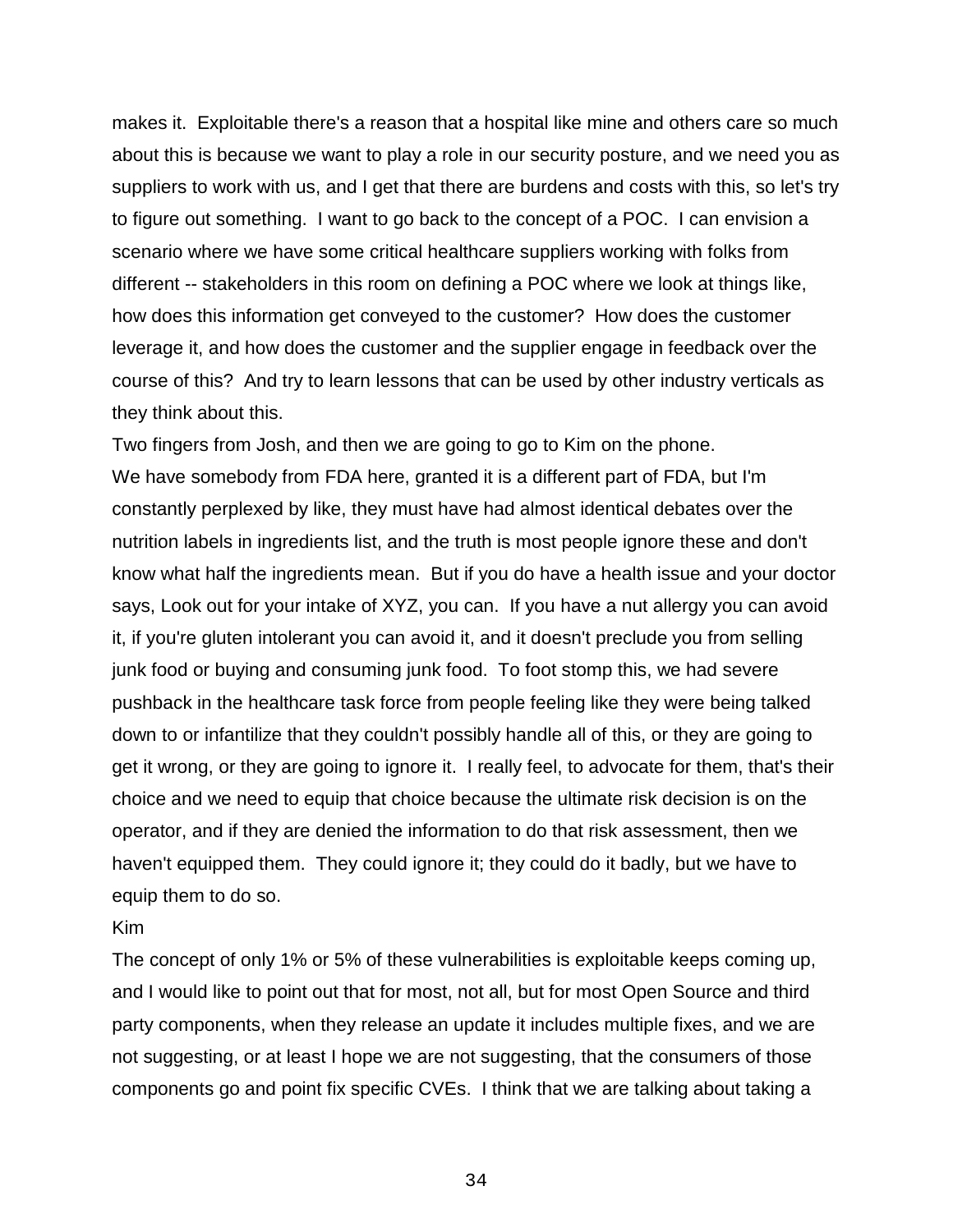component update that fixes multiple CVEs, some of which might be exploitable. When we come down to talking about the scale and how we can't patch everything, it's that argument of, well, if I have to prove what's exploitable to get you to update, you probably could have updated the component in less time. So, having that hygiene conversation, it's very much a culture change for those developers using Open Source and third-party components and so, I think it applies here as well when we are talking about the scale of things. It's just to keep in mind we are not talking about thousands and thousands of fixes. We are talking about a smaller number, still a substantial number, but a smaller number of component updates that fix multiple things. Thank you. JC

I think a lot of this points to the business process issues behind when we say things like transparency and code. Remember way back when we had Internet connected TVs that were an updatable, and we all kind of decided that was a bad thing, and so having un-updatable components was declared to be bad. That's a business process decision that might be different in different sectors, but when we get to these business process issues like, is something automatable, right, so that you can scale it. Are machines readable so that you can have API calls? In some ways, the resilience issue is more important than the vulnerability issue because if you build in the business process that enables resilience, you are better positioned to address the vulnerability, and nobody wants to talk about business process because it's hard. Nobody wants to change their workflow even if it improves their workflow. People hate to change their workflow. But some of these best practices, my gut, and from what I've seen in some of these large enterprises is that a big component of best practice has to do with business processes that address resilience, not just the what's in it or the detection of the vulnerability or even how we name it, all of which is necessary.

Just to echo that, I think one of the things that we have observed is that when you can easily produce an SBoM, we know the team that is producing that software is highly efficient, and it's not necessarily because they were trying to produce an SBoM, it's because the processes that undergird their ability to create an SBoM are already embedded in their practices. The cause and effect, let's make sure that it's clear, we are not driving an SBoM so that they have better practices, they already have better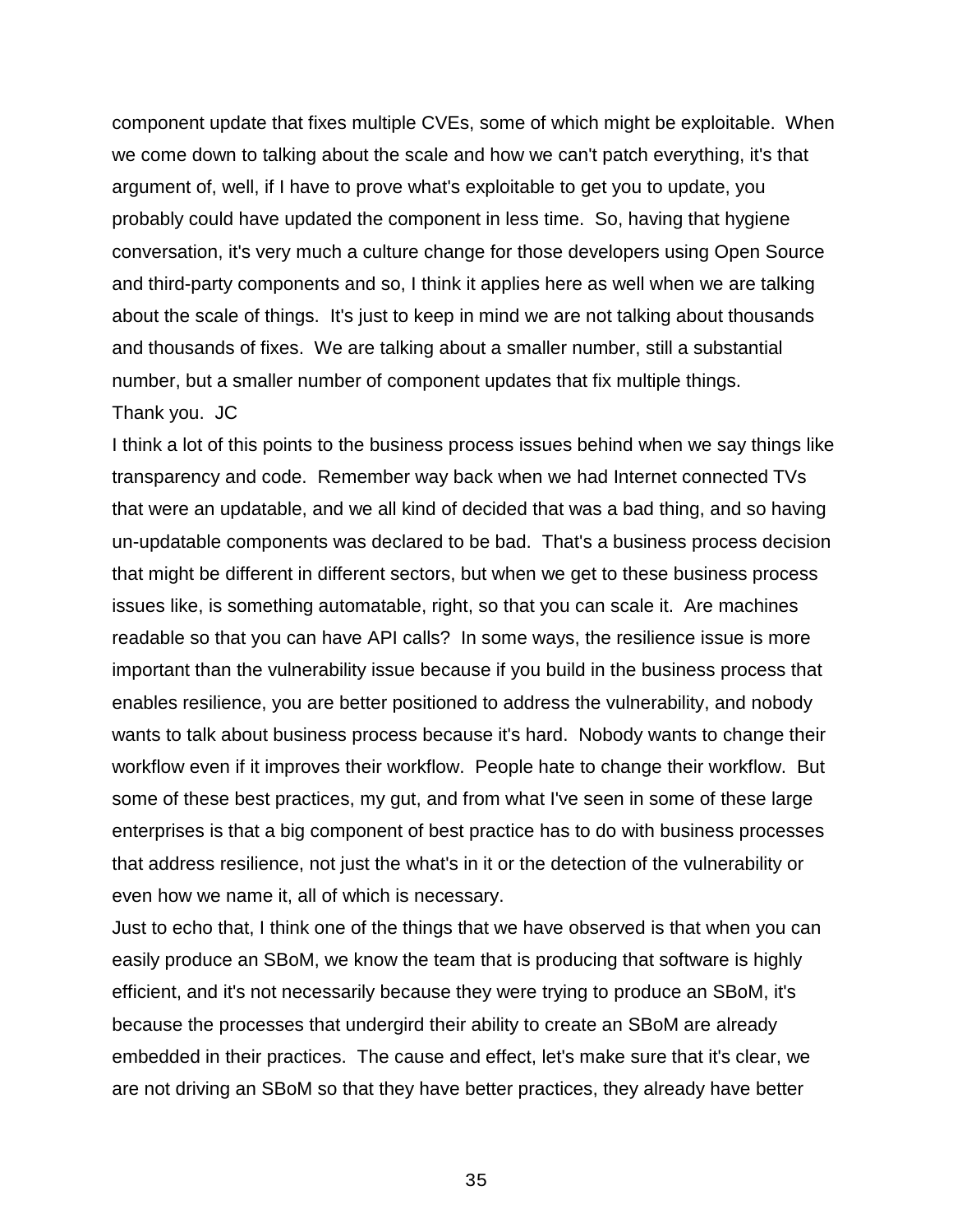practices and an SBoM is a symptom of that. That's why we want to be able to highlight. One other data point, I think there's very few things new under the sun. We should learn from best practices and other industries and other sort of things. There is something that we are all vulnerable to, believe it or not. It's called something like pandemic flu or Ebola. Would we criticize the government if we said, Hey you're not being transparent about the presence of this new flu variant? I think we would want to have the government tell us, Hey, there's this new flu variant going around, and maybe you guys should all take action. As adults, we should take action. It's our own decision to take action such as getting a flu shot, but if you didn't get a flu shot, then that's on you, but also more importantly, we do want a herd effect, which is we want enough people to get flu shots such that it doesn't cause other collateral effects on other people. Why do organizations want our employees to get flu shots? Because we don't want them to get sick. That reduces productivity. Ultimately, this gets down to those sort of core issues. We want people to be productive; we want people to be efficient in doing what they need to do. Sure, it helps us with security too, but one of the core issues is us being more productive, and when it comes to software bill of materials, again, that is a side effect of being more -- having a better process for how you do development. Hi. Mark Willis from Aetna. What I am hearing here, I am just concurring with a few things that we definitely want the defenders to have the same level of knowledge as the attackers. This gentleman in front of us talked about doing the right thing. I think it comes down to the word "responsibility." We have a responsibility for those of us that write code and produce software to the public for use. It comes down to, are we responsible if we know that there are vulnerabilities that may be exploitable or may not. Again, as the gentleman from New York Presbyterian Hospital, Jennings, what's exploitable today or not exploitable may be exploitable tomorrow. We know this for a fact, and so to wait until the car is off the assembly line to find a defect down the road and do a recall, I think it is not a very responsible way of looking at things. I think if we have the opportunity to, and it sounds like we have enough people in the room that have the experience to put together, like the gentleman in front of me said, about a single standard, I think that's what we should be aiming for, that single standard to be able to build consensus. Again, I want to focus on the word "responsibility" because we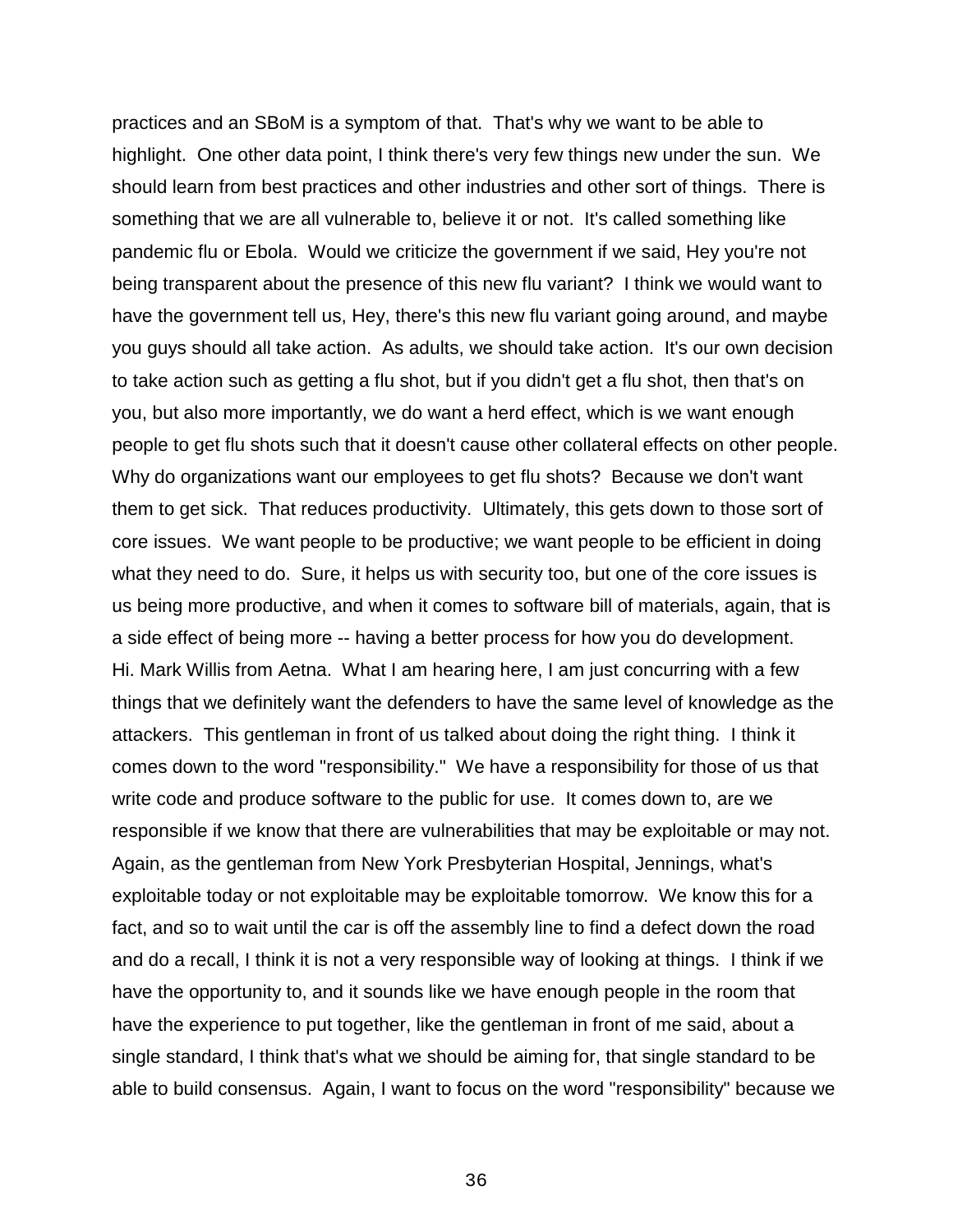are kind of touching on dancing around that, and that's really what it comes down to. Are we being as responsible as we can to the public and for those who use our software? And if not, we definitely need to keep that in mind as we work on that single standard and try to make this better.

Thank you. I've got one and then we are going to go to Steve on the phone. Michelle. Michelle [INAUDIBLE] again from Novalia. I completely concur that good business process and good design controls are essential. I think that a lot of the folks, and I have been involved in this discussion from healthcare side for quite a number of years now, I think folks get that. I think one of the bigger challenges, though, is the large number of legacy devices that are out there that there isn't a way to upgrade them because they are in old operating systems that would require a large amount of hardware updates to get them to work. So, I think one other use case to consider here is to make sure that whatever we put in place can also safely be used with older products that cannot be updated due to the component manufacturer's no longer in business, the operating system is out of date, because we know that that's not going to be a problem that's going to be solved anytime soon is the large number of legacy devices out there.

Josh very quick two finger.

Very quick. We spent months on this on the Congressional Task Force for Healthcare. One of the nice things about an SBoM is it can be done retroactively at least through impact analysis even if you can't go rearchitect the stuff, so FDA is trying to make new stuff, have a higher standard of care for hygiene, but enumerating the old stuff may be your only defense.

That's a great point. Steve Lipner from SAFECode.

Thanks. I think somebody mentioned a couple times that the financial sector has standardized on requiring an SBoM for both their in-house and acquired code, and one of the things I would like to hear is what their experience is in terms of making use of that bill of materials in terms of responding to vulnerabilities, actually taking action to use the information they've got. If somebody is there and could speak to that, somebody from the financial sector is there and can speak to that experience, I think that would be informative.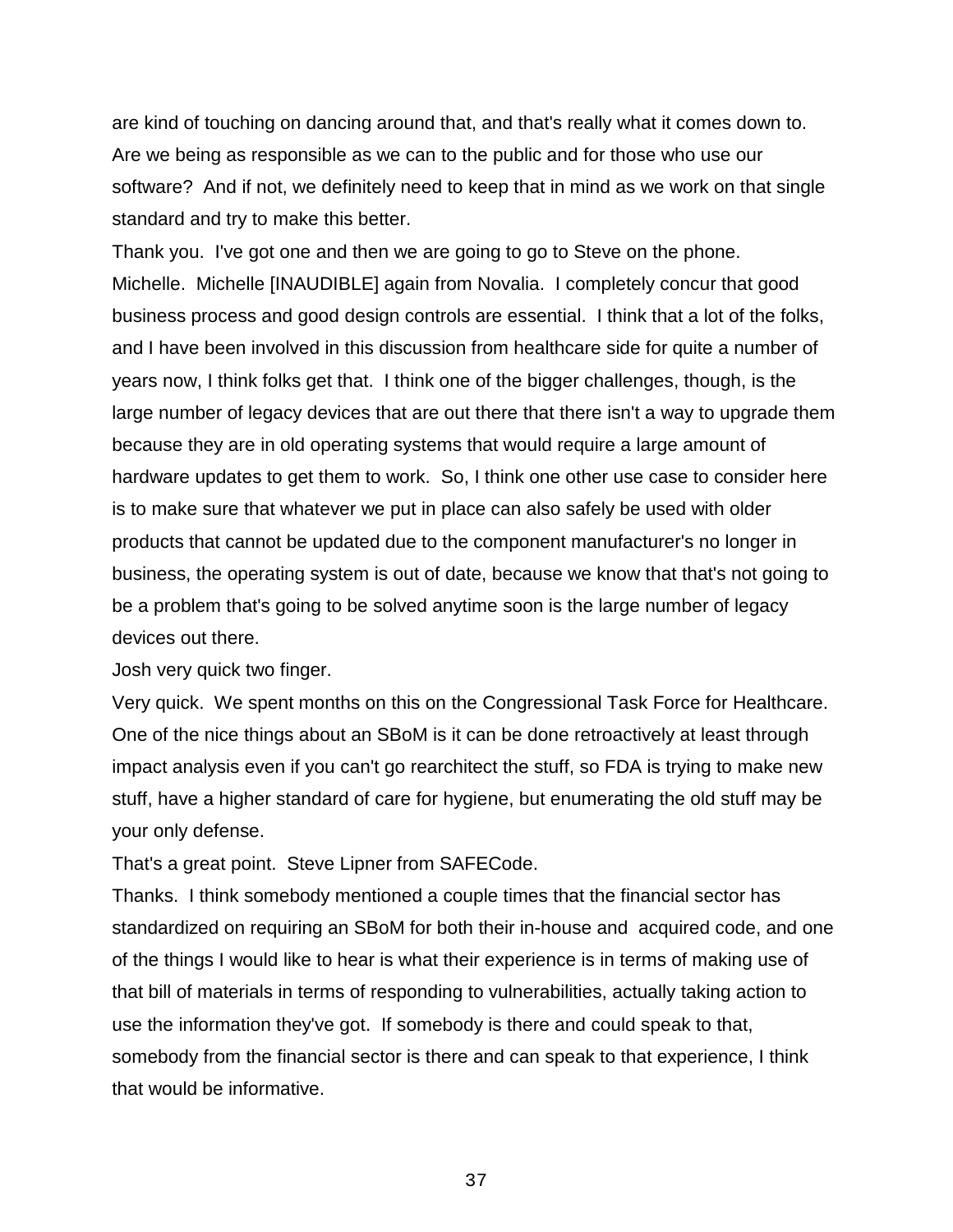As it happens, we do have someone. Thank you. That's a great thing to put on the table.

The specific reference in terms of us standardizing it is based off a [INAUDIBLE] that we wrote in 2015 that lays out what our expectations are and, it includes contract language even to say this is what we would want to ask of our software providers. Now, it's up to each individual institution to implement that. That's not done consistently across the board, but we are trying to get there. I, for one, have actually introduced it into language when I do transactions with certain software vendors. Again, it's not consistent across the board, but the point being that we are moving towards that. What's the response? Well, it turns out that most -- I deal with a lot new of startups, new companies, and funny enough, they actually have pretty good software development practices, and so creating an SBoM is trivially easily for them. One ideal way of some of the more legacy vendors, it's a little harder as one can expect. I think this actually points to a specific use case, however. The use case here is this: If a vendor can tell me what is in their software, then I make a certain risk decision based on the knowledge of that. If they cannot tell me, it becomes a negotiation point for me because I have to then spend additional time and energy and money to understand what software I have in my environment should an incident occur, and I want to have them make concessions upfront because they are going to cost me money downstream. When an event like struts [PHONETIC] comes around, and I need to quickly enumerate where do I have struts in my environment, I have those who comply, and I save tremendous amount of time knowing that upfront, but for those vendors that don't, I have to spend a lot of energy to figure that out. The negotiation point here is this: Since you cannot tell me that, then my negotiations, I want you to make certain concessions, and that can be in whatever form it needs to be.

So, I heard two underlining questions in Steve's point asking for some response, and I think we can hear from financial or from healthcare or any other sector that might be here. One, is just the standards question which is, did you guys come up with a format? Is there a lesson that we can take away there? And then, two, other than your having this as your high-level risk contract, are there lessons that have been learned about how this data is integrated into your day-to-day operational and ideally automated security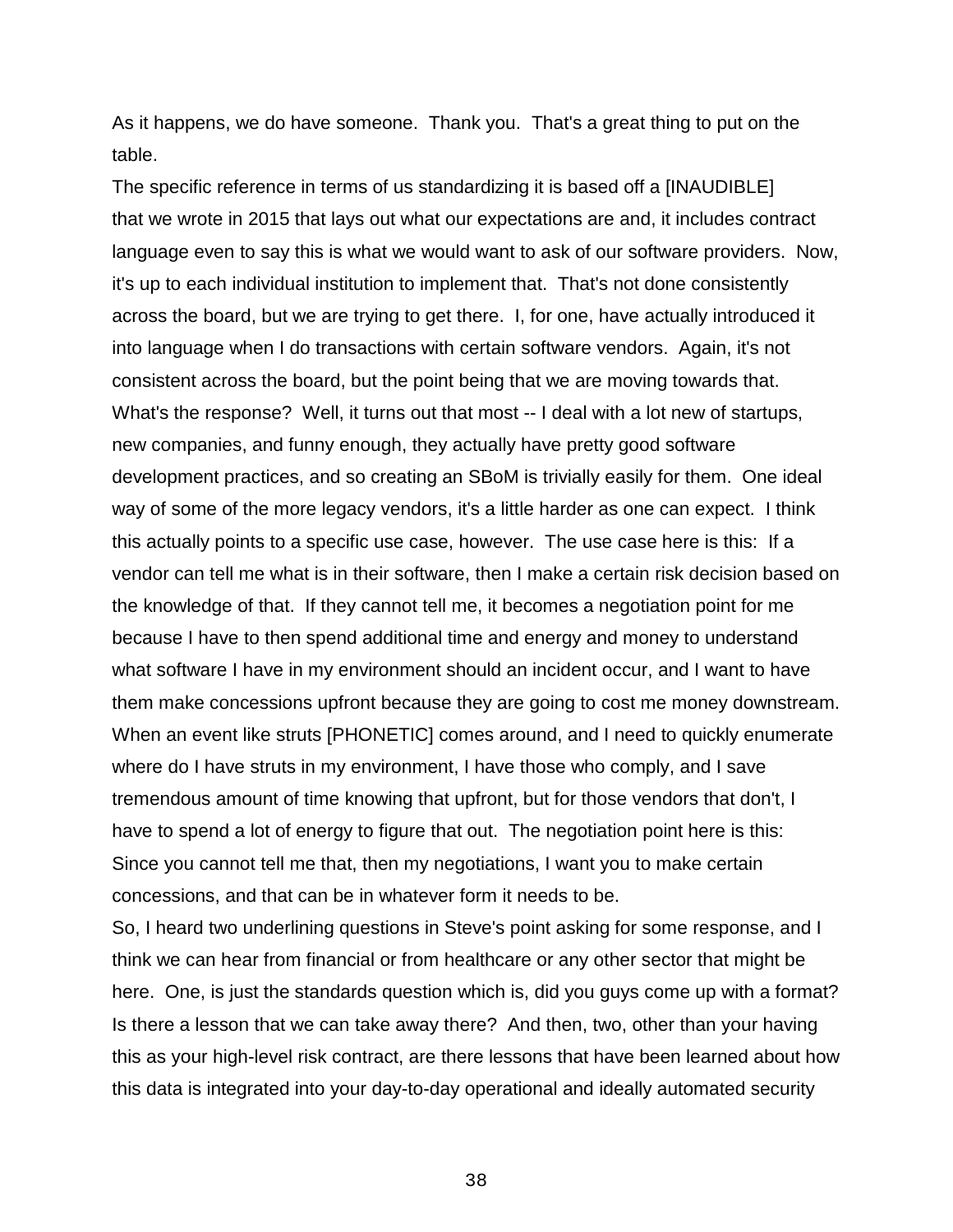decisions? I'll give you the floor, but I think that might be something that other people can jump in as well.

Brian Fox from Sonatype. We have been helping companies do this for close to seven years now. A lot of them in the financial industry. A couple of antidotes come to mind. I spoke to one large bank after the Commons collections issue, the one that got Hollywood Presbyterian attacked. They told me that they spent three months with four people so a man year [PHONETIC] just going around the organization inventory and where they may be affected by that particular vulnerability versus other financial industries who had already been using software to know definitively where it was, they instantly had that answer. In many cases, even before the data hit NVD and was public because the information about that was out in various channels before it was officially published in NVD. There's the tale of two cities, if you will, the huge discrepancy in the response time. Additionally, we see many of our customers using the software not only to improve their internal practices where we see best cases leading to 30% increase in efficiency by companies that are doing it, but they are using the software to analyze things they are buying from other people. Which means just because you don't provide the bill of materials, doesn't mean your customers aren't already doing it and managing it on their own because I think we all know these components, while their published, we are fond of saying they age like milk not like wine. It's a case of when there is going to be a problem, not if, and how are you going to be able to know how to respond. One really quick metric and just to echo this because we do the same kind of processes as Sonatype, and lead qualification, and lead qualification to your point about the BoM, we say to an enterprise to assess whether they are actually ready to do security automation for continuous integration, Okay, there is a vulnerability announced against some software component. All I need you to tell me is the unit of time that it would take you to know whether it is in your enterprise. Is that seconds, minutes, hours, days, weeks, months, or years? The rough order of magnitude, interestingly, it's like the pain scale 1 to 10, they can usually tell you, and it's a pretty good metric to start with. Driving that order of magnitude to assay down from months to weeks, days, or hours, that's definitely a skill scaffold you want, and there are techniques that help you get there. Sort of on that note, just the vendor asserting that they have an SBoM and they have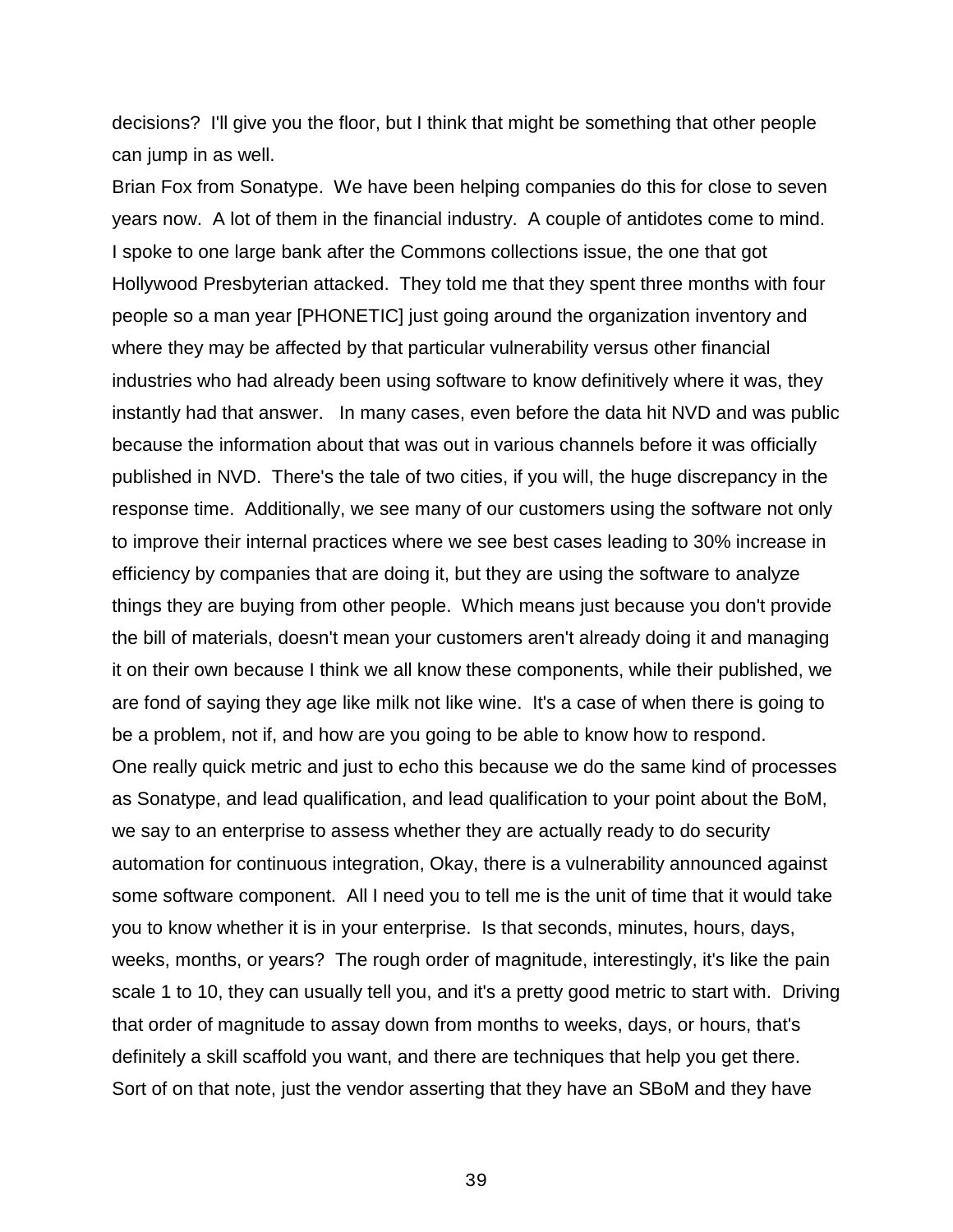that internal process gets us a long way to the end result we want which is secure products. I would rather have a vendor that had the SBoM and had a process for dealing with new vulnerabilities that come out in the components that they are using on a quick basis then one that just merely publishes their SBoM. I want a secure product. The SBoM is a means to that. Making it public, does that make it -- is that better or is it better if they can assert that they can deal with the SBoM quickly?

Getting back to use cases, I would like to distinguish between software products, which can be delivered, and the consumer of that product can run certain scans on autopilot themselves, and devices where it tends to be more closed and harder to do that, or sometimes even impossible to do that.

That's a good distinction. I noticed that we have been using this term "software bill of materials." Do we think that there is a shared vision or that we can come up with a shared vision of what that term means that captures most of the space we are looking for?

I will get back to the question of scope, what is it that we're going to be trying to target in a software bill of materials? We have two institutions here that have mentioned they are either at or near having a finalized version of the software bill of materials and the machinery that will form. What are you using and what is the critical information inside of that that would be different from something like a software ID tag that has a lot of that foundational material already there?

I guess that question is for Sneal [PHONETIC] or Jennings.

We actually have -- we've looked at SWID. What we tend to find is, because SWID was created within the commercial software industry, it's primary, well not primary, but one of its good purposes is that it allows enterprises to count up the number of software units they are using so that they can pay the vendor appropriately, and it's good for entitlements. The problem with SWID is that the vast majority of Open Source doesn't even know what SWID is, and they don't need no stinking SWID tag. So, it's not something relevant if you're not getting paid. Now, there's all sorts of crazy proposals to like make them do SWID and then pay them through Blockchain [PHONETIC] like there's some amazing ideas floating around. It's a little bit like in healthcare when you try to do analytics using the billing records and then you realize that a billing code is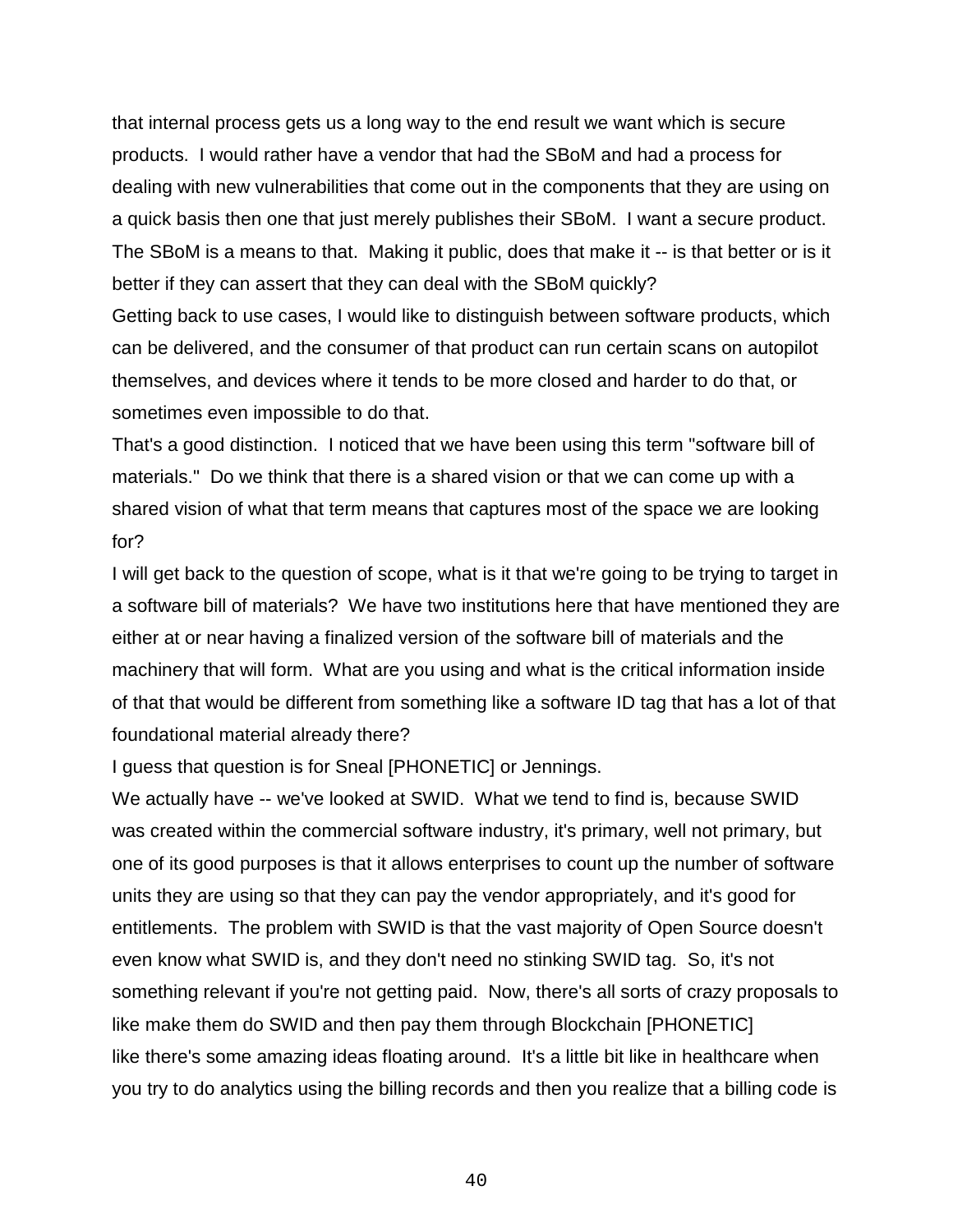not a diagnosis and that the diagnostic codes is sort of gain for billing, I know it's shocking, but it happens. So, things that are designed to get people paid, when you go into ecosystems where people aren't getting paid, you have a relevancy shortfall. We sort of need to recognize that, and we don't know what the answer is, but to make sure that there is some kind of open standard that can either be pulled from projects or even projected onto them.

Currently, SWID is being used by a lot of commercial vendors. No question about it. There's also Open Source efforts to implement SWID and create foundational cases for SWID for Open Source. So, that part of it I'm not sure really is not a big deal. There's two major formats right now, SPDX and SWID, and both of them developed in different areas and both have their strengths and weaknesses. One is an international standard and the other is a Open Source project. The question is from a purchasing perspective and a procurement perspective, you are buying products, so there is a commercial aspect to this. The real question for me is, we need to come down off of the worry of what format. We need to figure out what format would be best for us to actually standardize on and then start doing some of these proof of concepts in these implementations that we can then vent our ideas on. SWID is already in place, Microsoft and quite a few other organizations already have it. It's not something that's unknown. You may already be using it. The question is, is it right the right standard for us to be using? Right now, it has real implementations out there.

I have two people trying to throw interrupts, so if it's okay, I'm going to go Tom and then Rob.

I actually, full disclosure, met with members of the Lenox Foundation this morning to talk because they were like, Oh, we're doing a big briefing on SPDX. I was like, Oh, are you going to be at the software component transparency thing? They said, what is that? [LAUGHTER] So, I am going to get them on Allan's mailing list, so that's going to be get squared away, but the issue that it presents is awesome -- this is even funnier since they bought Github, but if Microsoft is using SWID and the core infrastructure initiative is pushing towards SPDX, do we really have to have this culture clash one more time? Can we head this off at the pass and get convergence so that SPDX works inner operatively [PHONETIC] with SWID? And if that's something we could have a do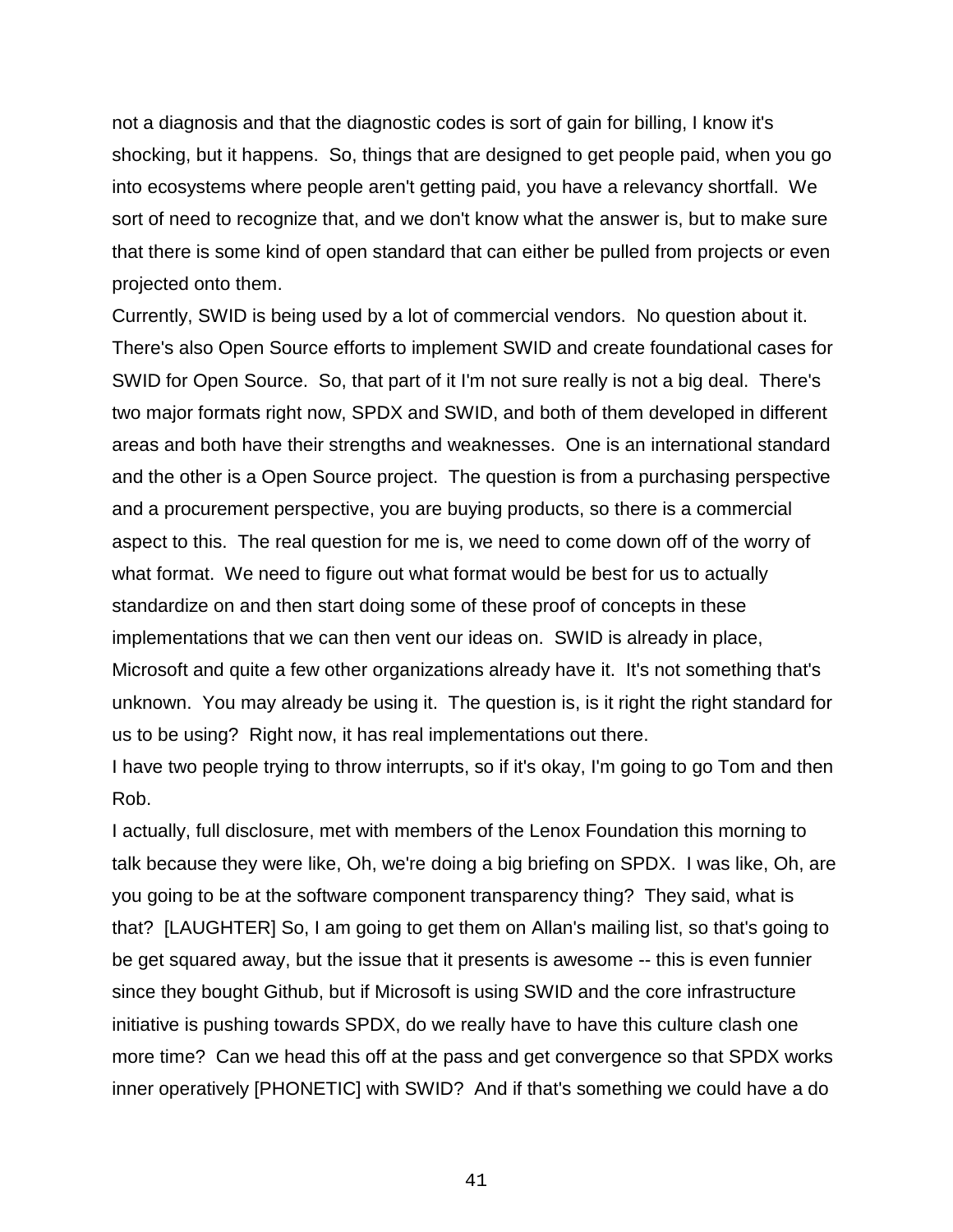out from today's ramblings, then I would be very happy.

Only if we all agree to use [INAUDIBLE]

# [LAUGHTER]

I have been doing development for both Open Source and Close Source for a couple decades, and one of the problem points here is knowing what subcomponents are in an SBoM. When you are doing it at a license level, what you do for commercial software, you just list the licenses you have and that's at the level you've done something. When you go into Open Source, that no longer works because you have a Lenox distribution that's all GPL, so there's one license, yet there's a hundred thousand subcomponents in there, and then you are trying to track version numbers, and a lot of the component - you've got the package managers today that tell you what package depends upon what package depends upon what package, but those version numbers are fairly basic because they allow you to update a version without breaking a dependency, so you don't actually know all the sub versions you just know some of the major versions. Then there's the problem of when the software gets old like in the IOT space when you are using old Linux kernel versions in old software of everything and they are no longer supported. You're even off the LTS, long-term support for these packages, so the vendor of the device -- if you take a Cisco Linksys device, that's like 10 years old now, and they are still supporting it, yet, they have to back port all these patches for these vulnerabilities back onto that. This sort of information is far too granular to even get close to being trackable with SWID's. For example, they are not even canonical. Two different vendors might have the same back ported batch, but there is no common name for it so you can't tell. One specific example of this would be the Shellshock vulnerability that was in the bash of -- shell interpreter comes with Linux, but most IOP devices have Busybox, some have Bash, some have both. So, no amount of SBoMs would tell you whether you are vulnerable to the bash bug or not because that information was never tracked at a level that you are talking about -- you're hoping your model for an SBoM wouldn't be that granular.

Josh and Brian thank you. Do you have a direct response to Rob? Rob brings some up some interesting stuff. We talked about some of these. I do think scope is a killer question and one that should get a working group or two. A positive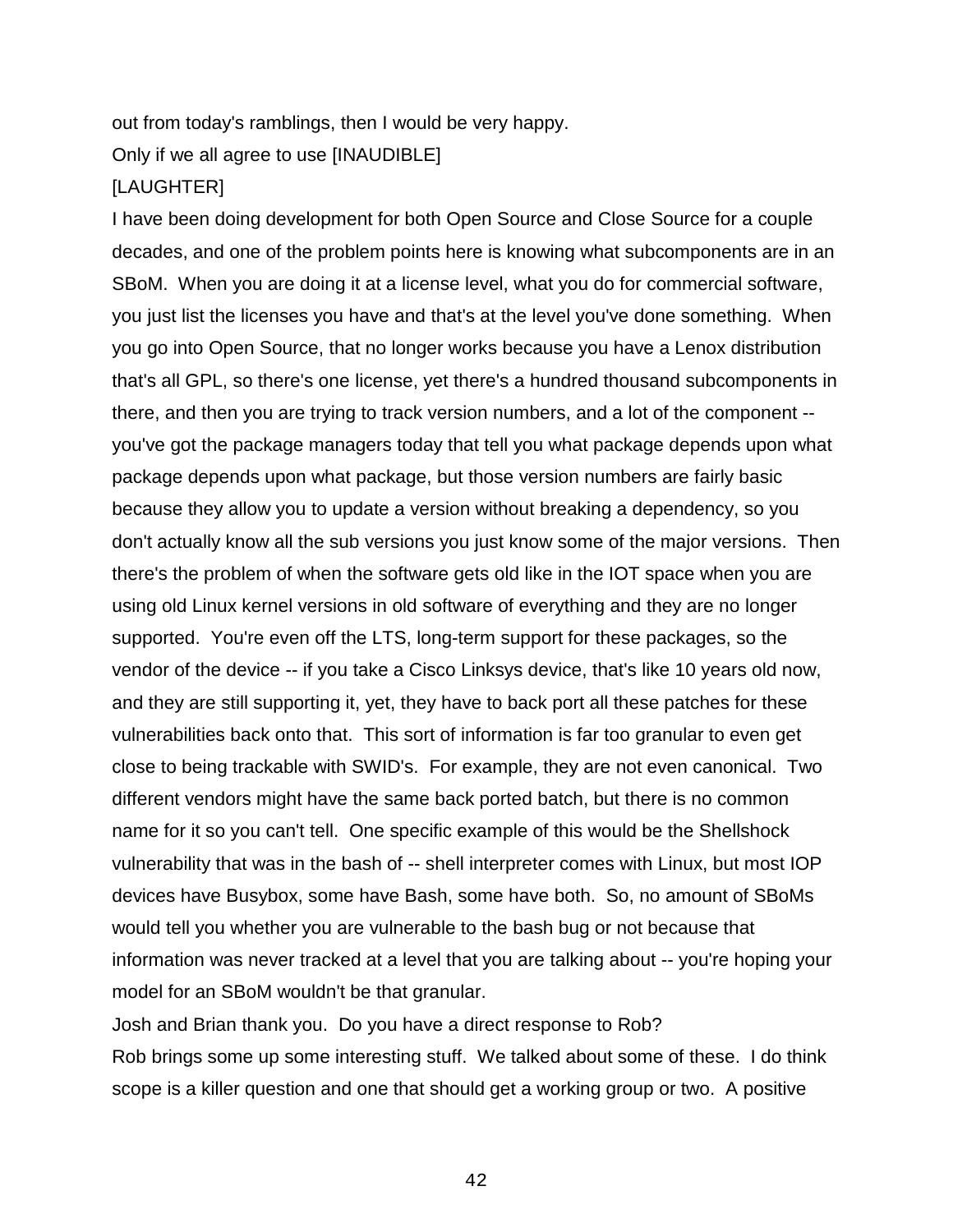suggestion towards that is, we sometimes talk about this in the future maybe we could try something, I think there is a bunch of de facto outputs. One of the most common injects for a bill of materials you produce is by the build process, like your Jenkins build [PHONETIC] You can't build it without building it from parts that got pulled in. If you don't have the part, build breaks, so they are emergent practices. They may not be ideal or optimal, but there are a series of them, and I'm hoping one of the projects captures the existing observable practices and looks for best and worst and weak. Some languages like Java are very, very solid, deterministic coordinate system with GAB; some of them are pretty loosey-goosey, come and go as do please, and they will use the same names for different content. But I want to capture those and look where the 80/20 rule is much like the food. They do have the everything else or natural flavorings type stuff, but I don't think we have to hope we can figure this out in the next couple of years. I think we can observe years of behavior first. I have an uncomfortable truth to bring up, but I am going to hold it off.

All right. I think we know Open Source developers tend to be anti-establishment by definition, which means efforts like SWID are almost guaranteed not to be adopted within that community. SPDX also has been around for a long time, not really adopted within the Open Source community, but what's interesting is almost all of the modern components that we are talking about these days come with a native package manager. Maven, NuGet, NPM, Ruby has one, PiePie [PHONETIC] [INAUDIBLE] Docker. They all have a native coordinate system. To participant in that ecosystem, you have to give yourself a name and make yourself addressable within the address space. Efforts outside of that inherently require somebody to make a mapping between them. This is one of the fundamental challenges with the CPE because, for example, that can't address the submodule [PHONETIC] issue. The coordinate system is not robust enough to map all of those cases. There is already an Open Source project called package URL or PURL [PHONETIC] that is making an attempt to actually allow all of these native coordinate systems to interoperate [PHONETIC] under one umbrella, and in my opinion, that's probably the only way to be able to get that to work for the rest of us from the outside because we are not asking them to take an extra step. It's a step they are already doing simply to exist in their own ecosystem.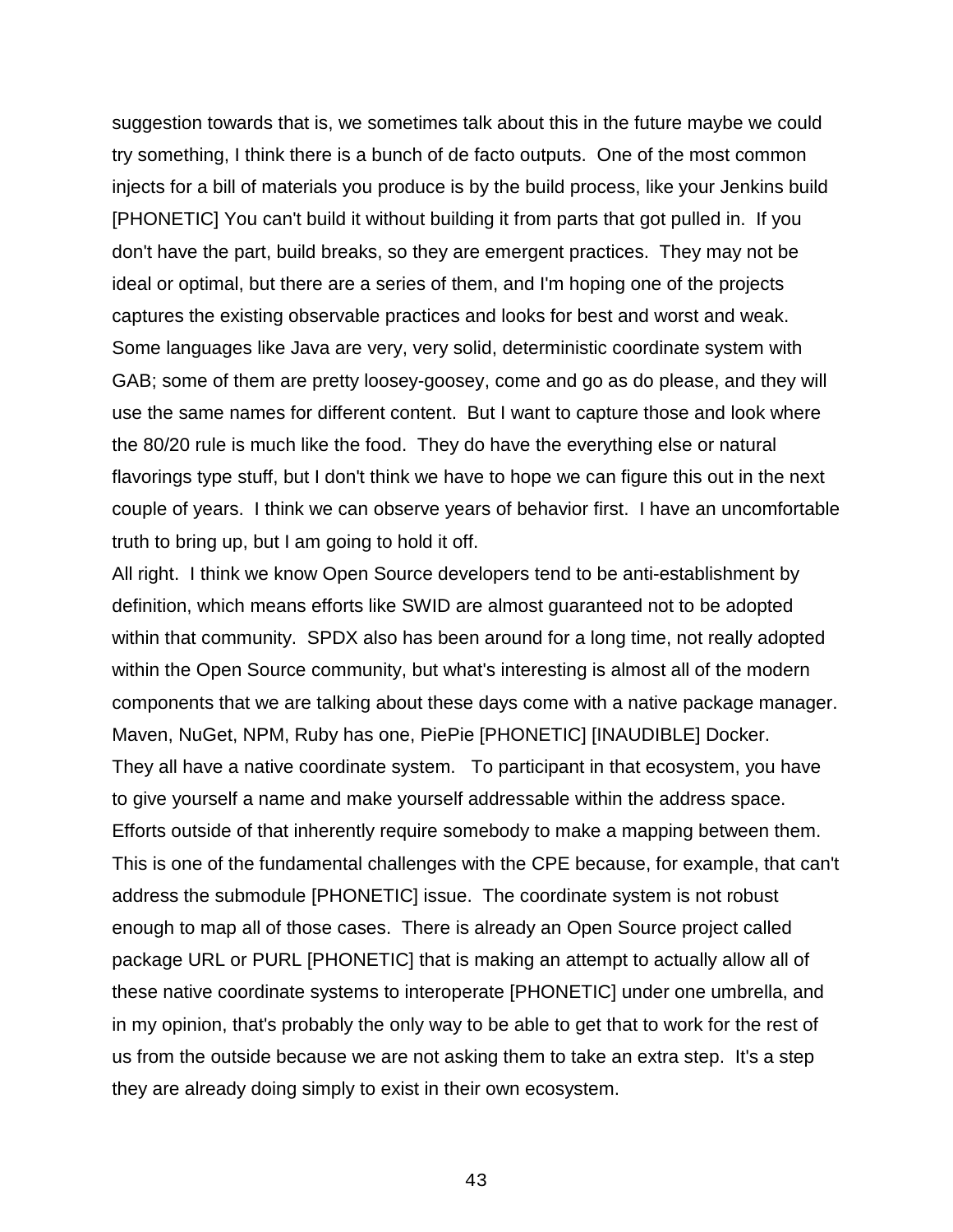Responses, thoughts? So, we are going to break slightly early for lunch, but first Katie. I keep hearing the comparison to ingredients in food, and I want to say that what I think we are missing here about that analogy is that it would be more analogous to labeling every package of ground beef with exactly which cows went into producing that. It's not a perfect analogy to use the ingredients in food when we are talking about the technical undertaking, and I think Rob's points, especially about the complexity, I just want to make sure that we are not handwaving over the complexity of producing this type of work.

But we actually do want to know what farm it came from.

It's not the farm.

I was going to say basically the same thing. Isn't that we expect in our food that when something happens we know exactly where it came from?

The analogy fights are always fun when we try to figure out [INAUDIBLE]

# [LAUGHTER]

I'm just saying that all of my concerns about this are around scope and scale, about the level of effort to produce this material, and the utility of the material once produced, and especially if you look at it from an overall ecosystem perspective, what resources are we then going to be devoting to consuming and acting on this particular type of consumable material about vulnerabilities when we already have an epidemic of being unable to address the vulnerabilities and apply patches in enterprises today for the materials that we already have.

Agree. I think that, again, the business process is that if you are not automating [PHONETIC] this stuff, if you have to have teams of analysts and humans dealing with it, you are already screwed. You are done, you are dead. I think that one of the questions that we encounter is this transition almost like from an [INAUDIBLE] to an industrial process. To throw another analogy into the mix, we talk about chemical engineering. It's just the whole factor is the process and its sort of temperatures and concentrations. If this is still being addressed with the same manual, analytic, and approval process, then, yes, there's just no way, and so it begs these questions about automation and machine readability and service calls and all of that business process. We set ourselves up for a good afternoon discussion. I have said these processes are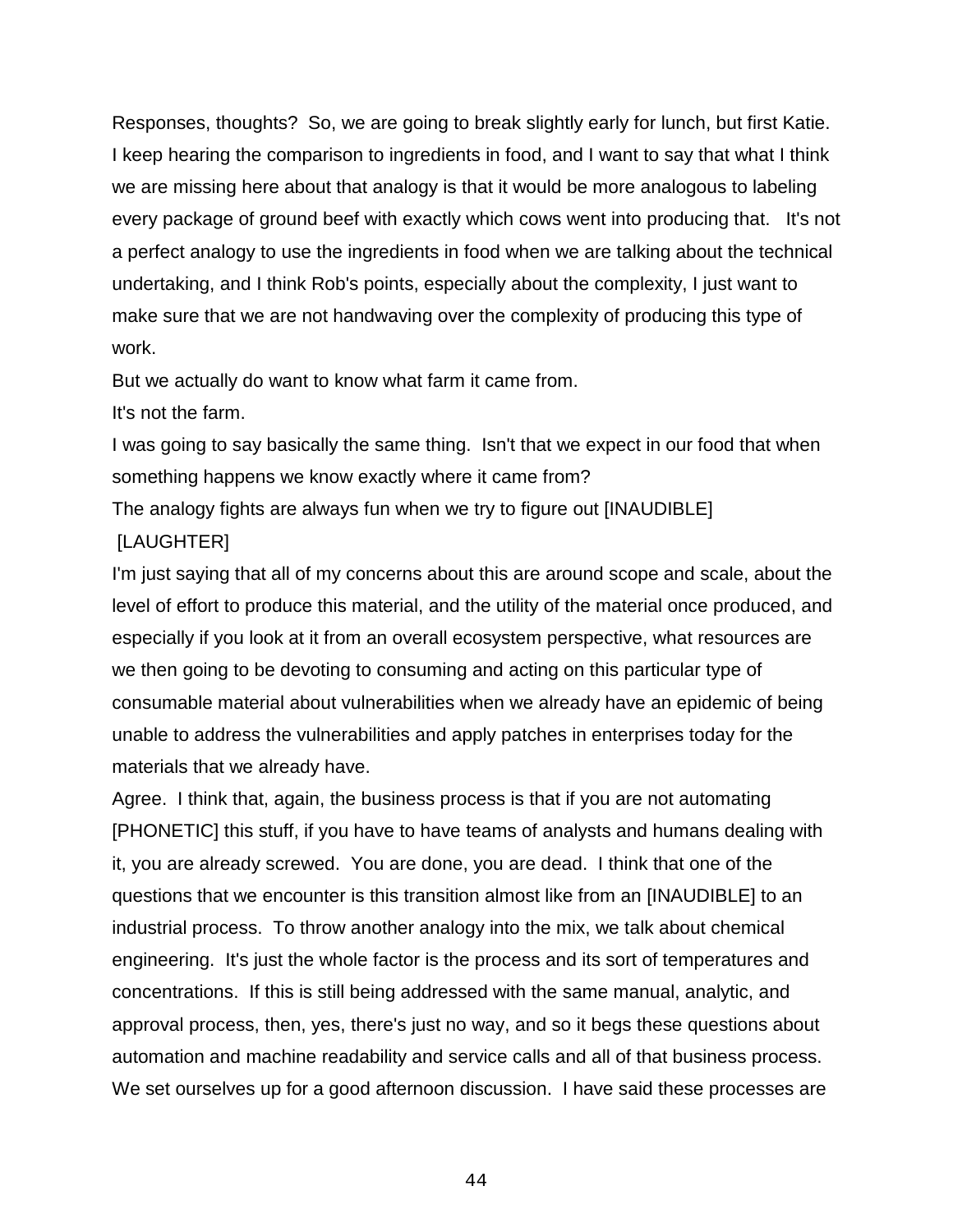messy. This is how we get some very good progress moving forward. One of the outcomes from today that we might want to start thinking about after lunch is tackling head on this scope issue. One of the ways that these processes have traditionally worked is with the use of targeted working groups that can further define and constrain the work they are focusing on. They work in parallel and complementary approaches. That's one way to do it, certainly not the only way we have to do it. We also could have people go off and draft things and bring them back, but that's something just to keep in mind in addition to talking about your favorite metaphor. Josh is trying to grab my attention for one last word, so we will give you the last word before we break for lunch. I wasn't trying to get the last word. I think it is absolutely true that there are squishy, nondeterministic coordinates like both Rob and Katie have talked, about, and we should flag which categories most likely fall in that squishy, harder one. It is also true that most of these high-profile breaches were the same vulnerability hitting the entire financial services sector or the entire class break on healthcare, and we should enumerate those as well. Back to the targeting of where optimal scope is, it's which ones are going to be valuable in most cases and which ones will be harder and should fall outside of this. But to state the uncomfortable truth that I omitted before, I think Simial [PHONETIC] said it best, newer, smaller [INAUDIBLE] CIDC shops do this as a matter of productivity and profitability, and it's very easy for them to do, relatively easy. It's not to oversimplify the legacy problem. I have a bunch of legacy code too, so I am saying it for my own purposes. When I showed this to my developers to channel something I heard from someone else in this room, they gulped. They were like, Ugh. And why is that? We didn't know better, we never managed this, we never measured this. A lot of those products, people have moved on. One of the reasons -- I love the [INAUDIBLE] Most of the libertarian [INAUDIBLE] S-Type people who are pro transparency, pro information, pro data are so terrified of being anything but opaque. One of the reasons I'm going to state for myself and some of the shareholders that I work with is, they are afraid of their past sins. They are afraid of either license violations they have been cavalier about or known vulnerabilities. Basically, when the developers gulped, they said, It's the right thing to do, it's going to take us some time. Everybody poops, everybody's bad, [PHONETIC] everybody's got some legacy sins. We all have to get